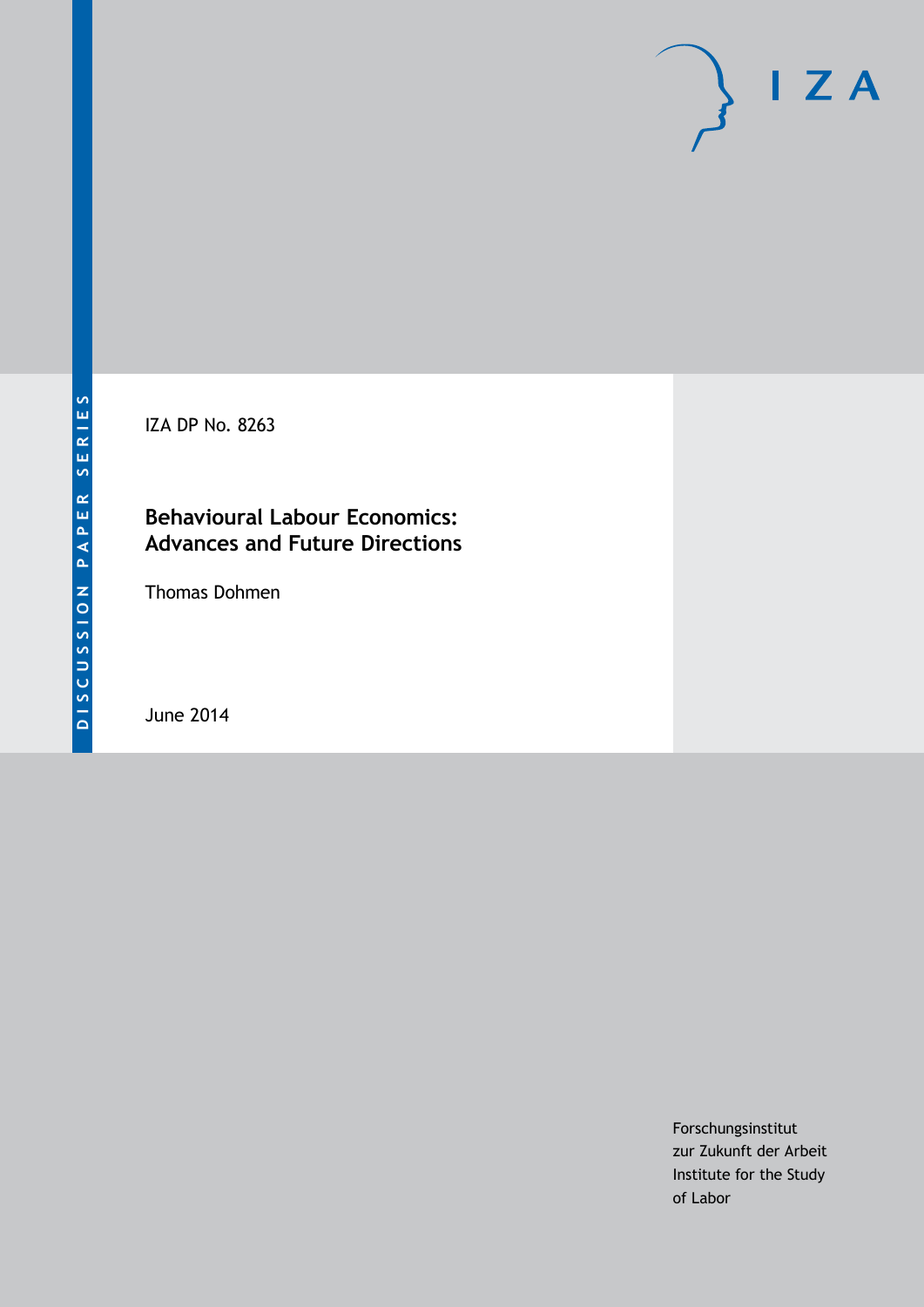# **Behavioural Labour Economics: Advances and Future Directions**

**Thomas Dohmen**

*University of Bonn, Maastricht University, ROA, IZA and DIW*

### Discussion Paper No. 8263 June 2014

IZA

P.O. Box 7240 53072 Bonn **Germany** 

Phone: +49-228-3894-0 Fax: +49-228-3894-180 E-mail: [iza@iza.org](mailto:iza@iza.org)

Any opinions expressed here are those of the author(s) and not those of IZA. Research published in this series may include views on policy, but the institute itself takes no institutional policy positions. The IZA research network is committed to the IZA Guiding Principles of Research Integrity.

The Institute for the Study of Labor (IZA) in Bonn is a local and virtual international research center and a place of communication between science, politics and business. IZA is an independent nonprofit organization supported by Deutsche Post Foundation. The center is associated with the University of Bonn and offers a stimulating research environment through its international network, workshops and conferences, data service, project support, research visits and doctoral program. IZA engages in (i) original and internationally competitive research in all fields of labor economics, (ii) development of policy concepts, and (iii) dissemination of research results and concepts to the interested public.

<span id="page-1-0"></span>IZA Discussion Papers often represent preliminary work and are circulated to encourage discussion. Citation of such a paper should account for its provisional character. A revised version may be available directly from the author.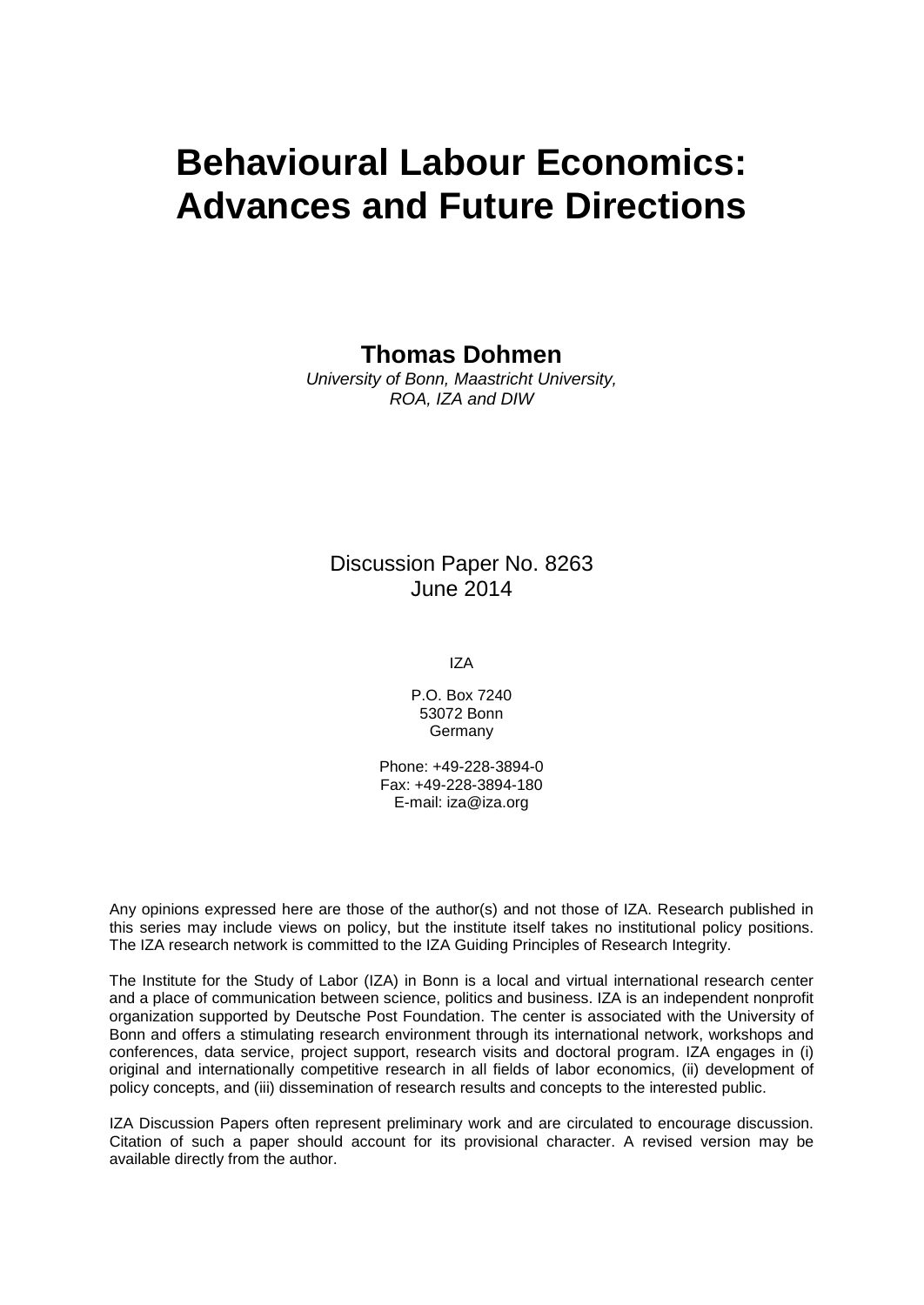IZA Discussion Paper No. 8263 June 2014

## **ABSTRACT**

### **Behavioural Labour Economics: Advances and Future Directions[1](#page-1-0)**

In the past decades, behavioural economics has become an influential and important field of economics. Interest in behavioural economics derives from unease with standard economic models that are based on restrictive assumptions, which confine the nature of human motivation. Although Adam Smith, the founding father of modern economics, had highlighted the multitude of psychological motives that drive human behaviour, and despite the fact that many influential economists thereafter believed in tenets of modern behavioural economics, the homo economicus assumption became prevalent, until this construct was challenged by compelling evidence on social, cognitive and emotional factors that drive decision-making and social interaction. Since human interaction is germane to labour markets, one would expect behavioural economics to be highly relevant for labour economics. This paper gauges whether and how behavioural economics has left its mark on labour economics, considers the timing and structure of this development, and contemplates its future impact on labour economics.

JEL Classification: J00, J01, D03

Keywords: behavioural economics, labour economics, behavioural labour economics

Corresponding author:

Thomas Dohmen University of Bonn Adenauerallee 24-42 53113 Bonn Germany E-mail: [tdohmen@uni-bonn.de](mailto:tdohmen@uni-bonn.de)

 $<sup>1</sup>$  This paper was prepared for the special issue of Labour Economics to commemorate the 25th</sup> anniversary of the European Association of Labour Economists (EALE). I am grateful to Armin Falk, Joop Hartog, David Huffman, Sebastian Kube, Rudolf Winter-Ebmer and participants at the EALE 2013 conference in Torino for valuable comments and discussions. Research assistance by Leo Becker, Laura Breitkopf and Geraldine Reichard is much appreciated. My greatest thanks go to Joop Hartog and Jules Theeuwes for initiating this special issue.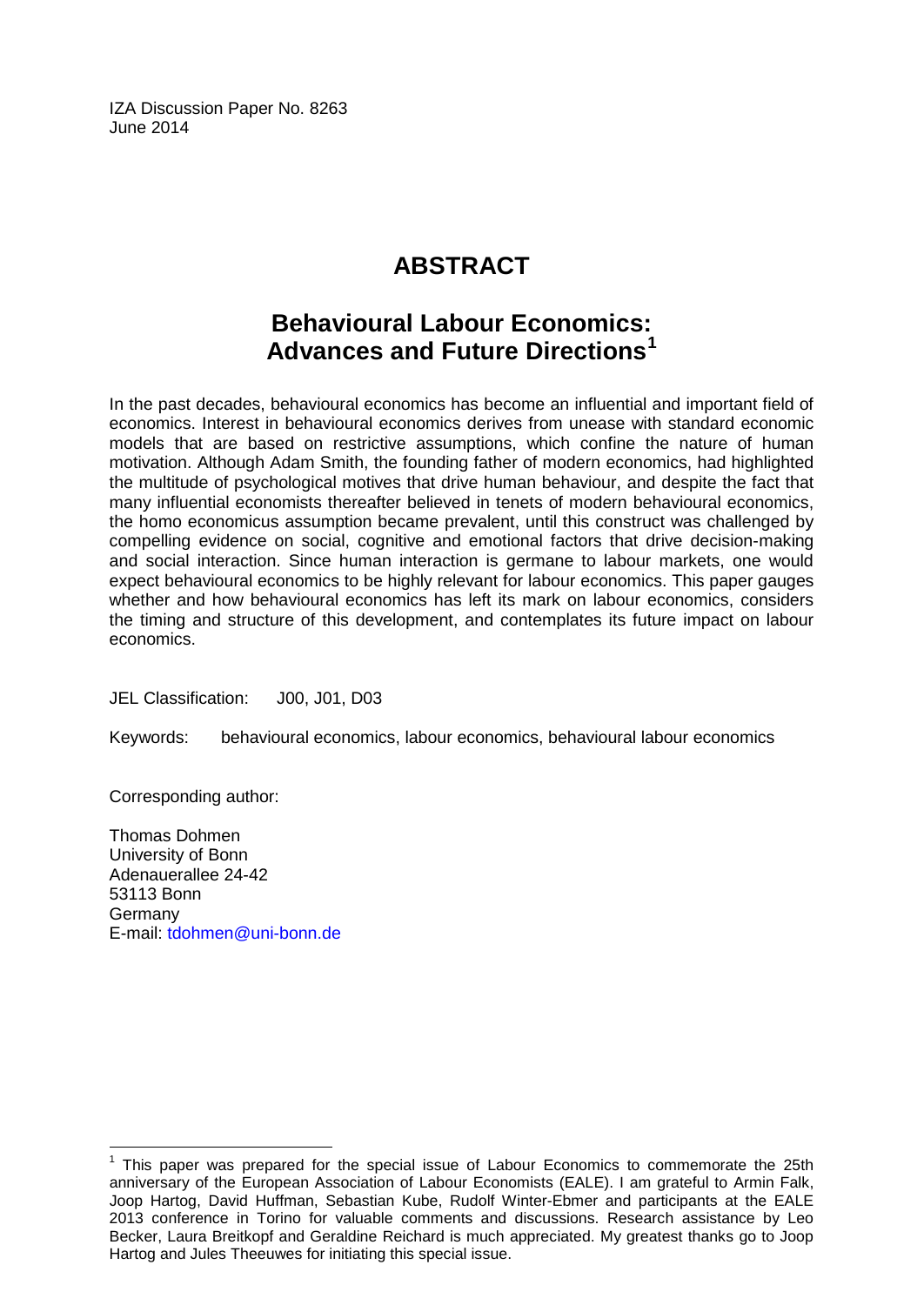#### **1. Introduction**

In the past decades, behavioural economics has emerged as an influential and important field of economics. In this essay, I will assess its implications for labour economics by taking stock of its impact on the field in the past decades. I document that behavioural economics has profoundly affected the way that labour economists think about the questions and challenges in labour economics. This is evident from several path-breaking publications in major economic journals. It is also revealed by a noticeable shift in attention of members of the European Association of Labour Economists (EALE) during its first 25 years of existence towards new questions that are increasingly studied by incorporating insights from behavioural economics and personality psychology. Labour economists have also become somewhat more receptive to the use of experimental methods, which were largely developed in the field of behavioural economics<sup>2</sup>. This development becomes visible upon an examination of session titles and topics of papers presented at EALE conferences. It also reflected by the themes of articles published in the association's journal *Labour Economics* from its launch in 1993 until today.

The behavioural economics approach deviates fundamentally from the mainstream model regarding assumptions about the nature of human motivation. Although its application to the analysis of labour markets has what it takes to revolutionize labour economics, the development over the past decades is more adequately described as a reform. It has neither marginalized the use of neoclassical concepts in the analysis of labour markets, nor has it led to a division of the field (c.f., Berg, 2006). This might be partly due to the fact that labour economists were initially not particularly receptive to new insights and ideas from behavioural economics. Labour economists´ conservatism might stem from the fact that the mainstream model offers a simple and powerful tool to analyse a range of questions in labour economics. Impulses for incorporating various insights from behavioural economics often came from non-labour economists. This often led to fierce debates that gained momentum when well-established labour economists challenged the criticism from behavioural economists. Ideas and concepts from behavioural economics were accepted by labour economists when overwhelming evidence on labour market outcomes and behaviour could not be reconciled with the standard model or when prominent labour economists acted on the suggestions of behavioural economists. When labour economists incorporated insights from behavioural economics, they did so by enriching the standard model rather than abandoning it.<sup>[3](#page-3-0)</sup> Over time, many

<span id="page-3-1"></span><sup>&</sup>lt;sup>2</sup> I would like to stress that one should not equate behavioural economics and experimental economics. The fact that the terms are sometimes confusingly used as equivalents might stem from the fact that the branch of behavioural economics has strongly relied on experimental methods.<br><sup>33</sup> This approach of not abandoning the standard model altogether is heavily criticized by Berg and Gigerenzer

<span id="page-3-0"></span><sup>(2010).</sup>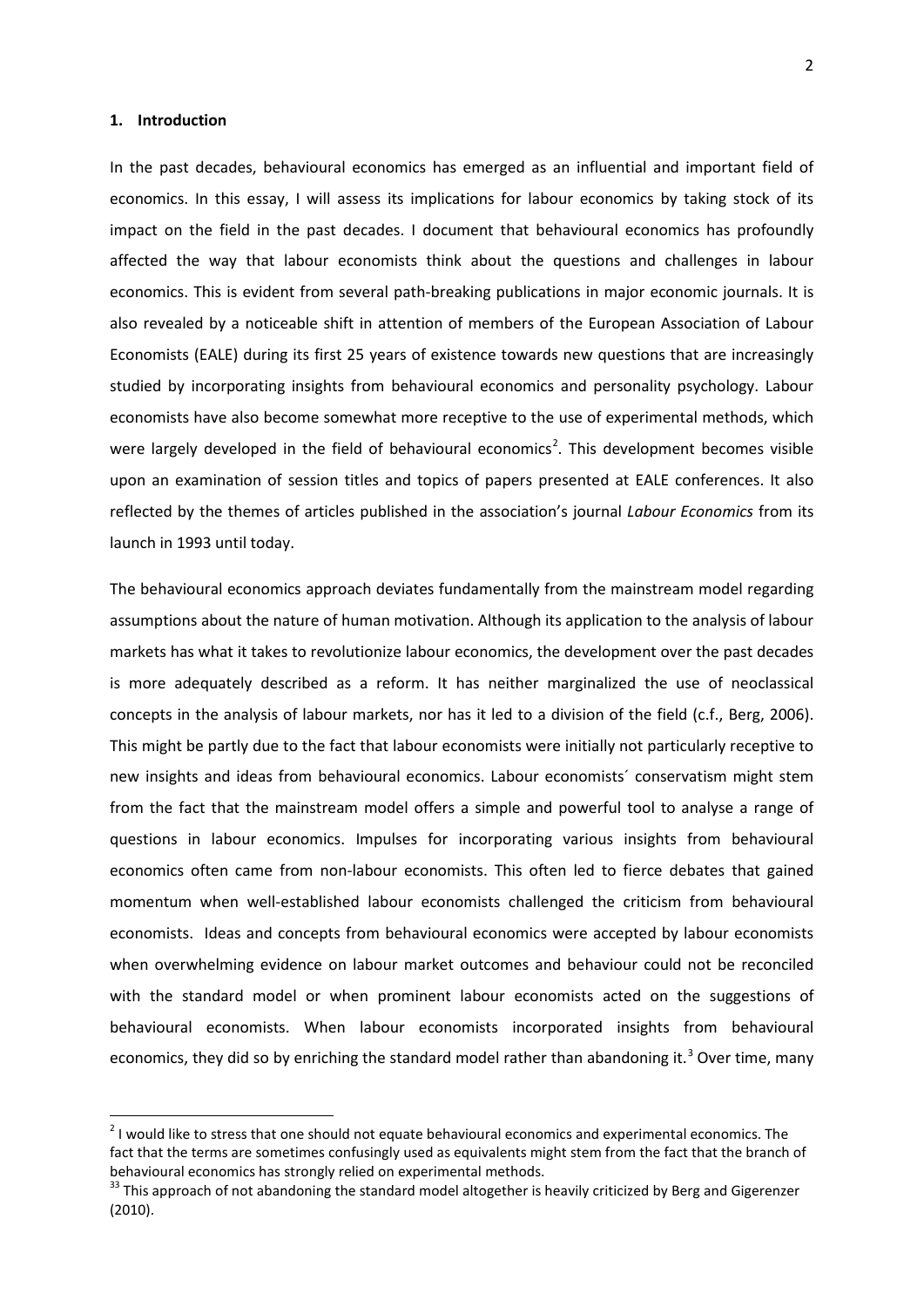ideas have become mainstream, which testifies to the impact of behavioural economics on labour economics.

I will exemplify when, how and why insights from behavioural economics have been adopted in labour economics. I will illustrate how this process involved the development of new (empirical) methods, a focus on particular topics and a stronger focus on micro labour issues. [4](#page-3-1) The latter is in accordance with the fact that the acknowledgment of a psychologically more complete view of human nature has a particular strong bearing on individual decision making (e.g., individual labour supply decisions) and human interaction (e.g., in principal-agent relationships or interaction among workers). While the influence of behavioural economics on macroeconomic labour market research is lagging behind, future progress is particularly promising in search and matching models.

The remainder of the paper is structured as follows. Section 2 summarizes important developments in behavioural economics that seem to be relevant for the analysis of labour issues. Section 3 provides a subjective view of the impact of behavioural economics on labour economics. It discusses why and how labour economists became interested in the application of methods from behavioural economics using as examples some specific strands of the literature. It also identifies topics and research questions that could profit substantially from behavioural economics. Section 4 zooms in at developments within the EALE-network, focusing in particular on trends in topics addressed at EALE conferences and papers published in *Labour Economics*. Section 5 appraises the policy relevance of these developments. Section 6 concludes.

#### **2. The emergence of behavioural economics as a field**

The term behavioural economics refers to the research area that studies the link between psychology and economics (c.f., Mullainathan and Thaler, 2001; Gul, 2008; DellaVigna, 2009). There is no unique definition of behavioural economics. Instead of defining what behavioural economics is, many authors rather describe what behavioural economists do (see, e.g., Camerer and Loewenstein, 2004; Thaler and Mullainathan, 2008; Weber and Dawes, 2010; Angner and Loewenstein, 2012).<sup>[5](#page-4-0)</sup> A

 $4$  Labour economists have traditionally been rooted in microeconomics. Yet, the focus in the late 1980s was more on (the microfoundations) of aggregate labour market outcomes, which is, for example, reflected by a strong interest in (the determinants of) aggregate unemployment in this period.

<span id="page-4-1"></span><span id="page-4-0"></span> $^5$  According to Angner and Loewenstein (2012), the term "behavioral economics" was already used in the late 1950s. Nowadays it refers to "the attempt to increase the explanatory and predictive power of economic theory by providing it with more psychologically plausible foundation." (Angner and Loewenstein (2012, p. 642). Camerer and Loewenstein (2004, p. 3) explain that "[b]ehavioral economics increases the explanatory power of economics by providing it with more realistic psychological foundations." They elucidate that "[a]t the core of behavioral economics is the conviction that increasing the realism of the psychological underpinnings of economic analysis will improve economics on its own terms --generating theoretical insights, making better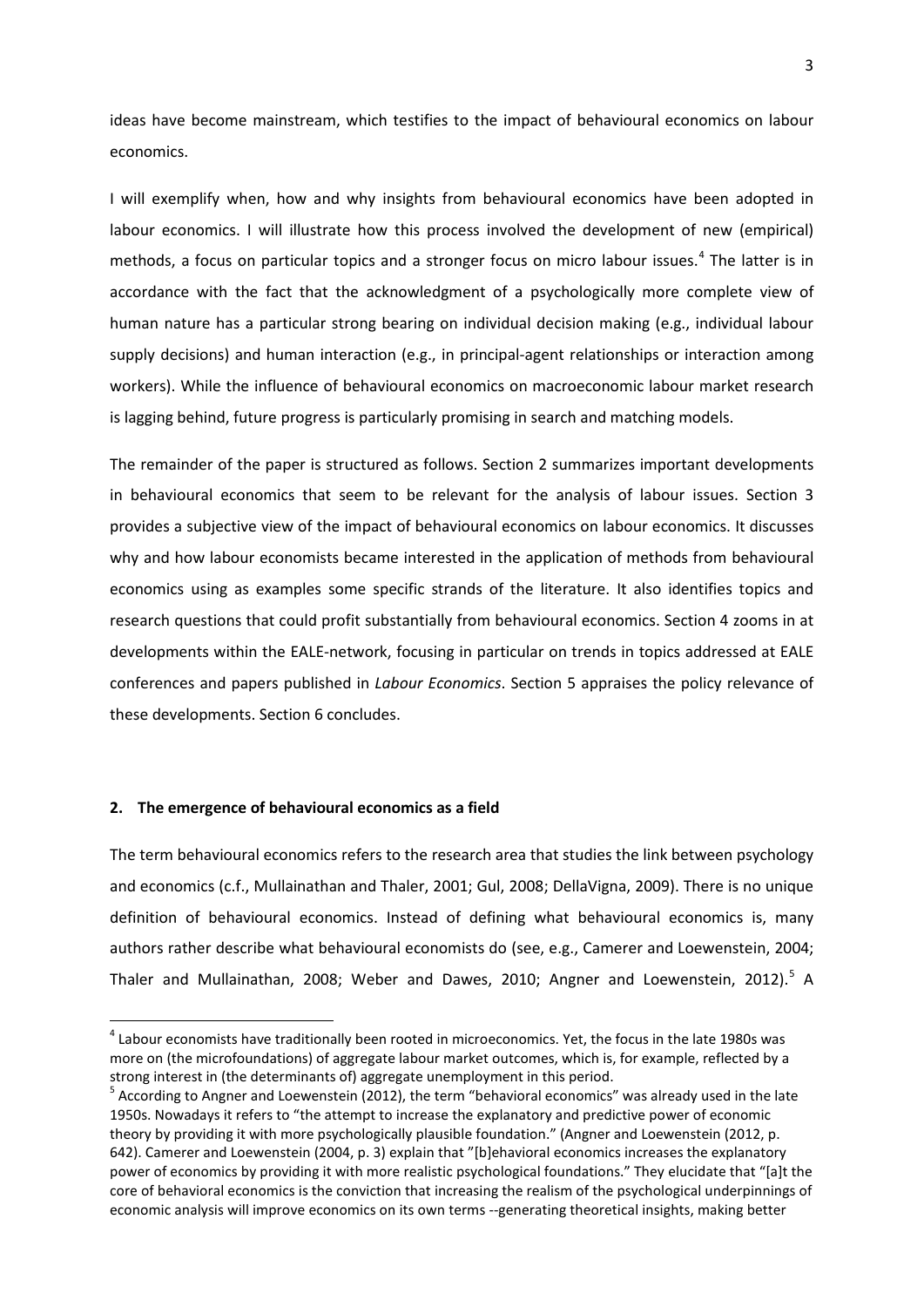common element of most of these definitions is that behavioural economics uses insights from psychology to investigate human decision making that is at odds with mainstream economic models, which postulate a rational, selfish, forward-looking utility maximizing agent, also known as *homo economicus*. [6](#page-4-1) One is thus inclined to say that the field of modern behavioural economics emerged in reaction to the mainstream model. In that sense, the strong interest in behavioural economics is a reflection of the influence and power of this simple framework which emerged from neoclassical economics in the 20<sup>th</sup> century.

In any case, the attention that behavioural economics presently attracts derives from unease with standard economic models that constrain economists' reflections to this "very narrow and empirically questionable view of human motivation" (Fehr and Falk, 2002, p. 687). Some of these assumptions were initially either made to simplify economic models (c.f., Persky, 1995), or to keep mathematical representations of these models tractable, while building on assumptions that satisfy important axioms (see also Weintraub, 2002).<sup>[7](#page-5-0)</sup> But over time, the profession internalized the idea of the representative agent, who is risk neutral, forward-looking, time-consistent, selfish and rational.  $^8$  $^8$ This might seem surprising in light of the fact that generations of economists had been well aware that human nature encompasses many more facets than that of homo economicus. Adam Smith, for example, had already portrayed a more comprehensive concept of human nature in *The Theory of Moral Sentiment*:

*"How selfish soever man may be supposed, there are evidently some principles in his nature, which interest him in the fortune of others, and render their happiness necessary to him, though he derives nothing from it except the pleasure of seeing it."* (Smith, 1759; [1981], p. 9)

As Ashraf, Camerer and Loewenstein (2005) elucidate, Smith had provided an account of psychological explanations of individual behaviour in *The Theory of Moral Sentiments* that "anticipates a wide range of insights regarding phenomena […] that have been the focus of modern behavioural economics." [Ashraf, Camerer and Loewenstein (2005, p. 132).] Still, the mainstream

 $\overline{a}$ 

<span id="page-5-2"></span>predictions of field phenomena, and suggesting better policy." Camerer and Loewenstein (2004, p. 3). Thaler and Mullainathan (2008) state: "The standard economic model of human behavior includes three unrealistic traits—unbounded rationality, unbounded willpower, and unbounded selfishness—all of which behavioral economics modifies." cited from The Concise Encyclopedia of Economics

<span id="page-5-0"></span>

[<sup>\(</sup>http://www.econlib.org/library/Enc/BehavioralEconomics.html\)](http://www.econlib.org/library/Enc/BehavioralEconomics.html).<br>  $\frac{6}{6}$  $\frac{6}{6}$  $\frac{6}{6}$  See Persky (1995) for the origin of the term.<br>
<sup>7</sup> The work that lead to the formulation of the well-known discounting model exemplifies that gener economists had struggled with the conceptualization of time preferences, being well aware of all the human motivations and other factors that might affect intertemporal decision-making, as is nicely documented in the review by Frederick, Loewenstein and O'Donoghue (2002).<br><sup>8</sup> Behavioural economics does not necessarily discard the rationality assumption. Although some writers (e.g.,

<span id="page-5-1"></span>Ariely, 2008) refute the idea that agents behave rationally, others would not abandon the concept of rationality, albeit defined in a more complex structure, in theories of human behaviour (e.g., Gintis, 2009).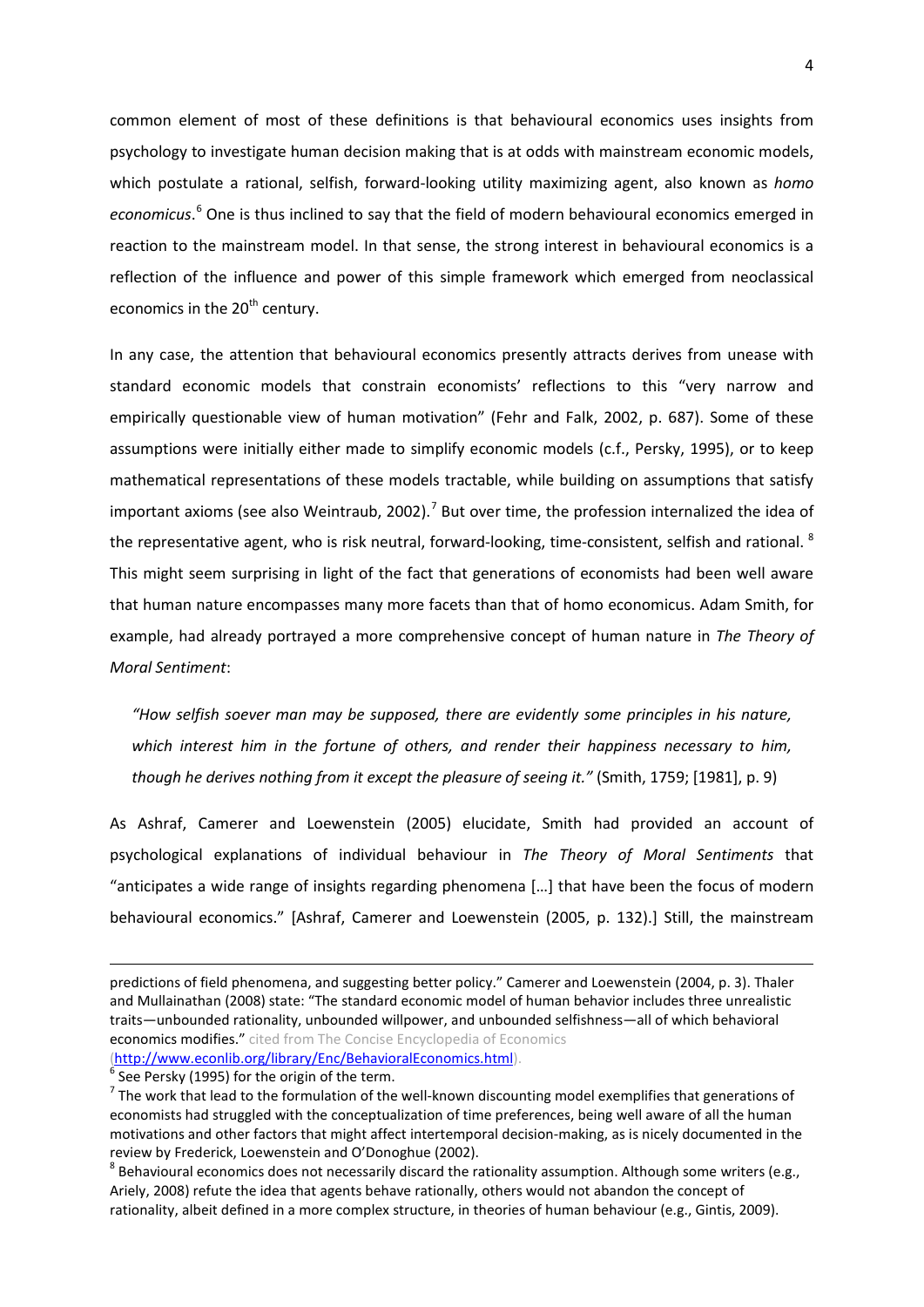model of modern economics, which assumes fully informed forward-looking agents who rationally act on complete information to maximize their own utility, has evidently emphasised the role of selfinterest as propagated by Adam Smith's *Wealth of Nations* (1776 [1981]).[9](#page-5-2)

Unease with the assumptions of the mainstream model has been expressed by economists themselves at various points during the development of the field. Such criticism led to the development of alternative models that often amended the standard framework in order to incorporate psychologically more reasonable assumptions. For example, John Maynard Keynes emphasized the role of animal spirits and criticized the idea that agents (are assumed to) fully understand the complex macroeconomic structures and are able to perfectly forecast equilibrium prices and quantities (Keynes, 1936). Similarly, key assumptions of expected utility theory (Bernoulli, 1954; von Neumann and Morgenstern, 1947) were challenged by economists (e.g., Allais, 1953). Some elements of such heterodox theories, including features that mark modern behavioural economic theories, were absorbed by the mainstream, which sometimes complicates a clear demarcation of behavioural economics from the mainstream model.

An important impetus for the development of behavioural economics as a field originated in the second half of the  $20<sup>th</sup>$  century from the influential criticism of scholars of related social sciences, most notably psychology and sociology, who challenged the neoclassical model by developing ideas about bounded rationality (Simon, 1955), biases and heuristics in decision-making (Tversky and Kahneman, 1974), prospect theory (Kahneman and Tversky, 1979), framing effects (Tversky and Kahnemann, 1981), and inconsistency in intertemporal choice (Ainslie, 1991).<sup>[10](#page-6-0)</sup> This arguably motivated a new generation of economists to accumulate more evidence on violations of standard theory. In the late 1980s and 1990s, Richard Thaler (together with various co-authors) featured such evidence in a column in the *Journal of Economic Perspectives*. In particular, this documented evidence on the existence of nonstandard preferences, such as violations of the exponential

<span id="page-6-1"></span> $9$  The mainstream model of modern economics is heavily influenced by the neoclassical framework which emerged in the late 19h century and early 20<sup>th</sup> century from the work of economists such as Thorstein Veblen. It culminated in rational choice theory (Robbins, 1932). There is some inconsistency about the usage of the term neoclassical. As is pointed out by Colander (2000), economists who shaped the "marginal revolution" (e.g., Menger, Jevons, Clark, Walras, and later Marshall) are sometimes called neoclassical economists. The work of these economists heavily rested on the use of mathematical methods and contributed to the mathematization of economics. This in turn also shaped some of the key assumptions that are still central to the modern mainstream model, such as a concept of rationality that is consistent with constrained optimization. Confusingly, the term neoclassical economics is also often used to "juxtapose modern mainstream economics with heterodox economics" (Colander, 2000, p. 132).<br><sup>10</sup> Research on discounting in economics was deeply influenced by psychologists, in particular by George

<span id="page-6-0"></span>Ainslie's work on preference-reversals, impulsiveness and self-control (Ainslie, 1974; 1975) and Walter Mischel's work on delay of gratification in children (e.g., Mischel, Shoda and Rodriguez, 1989).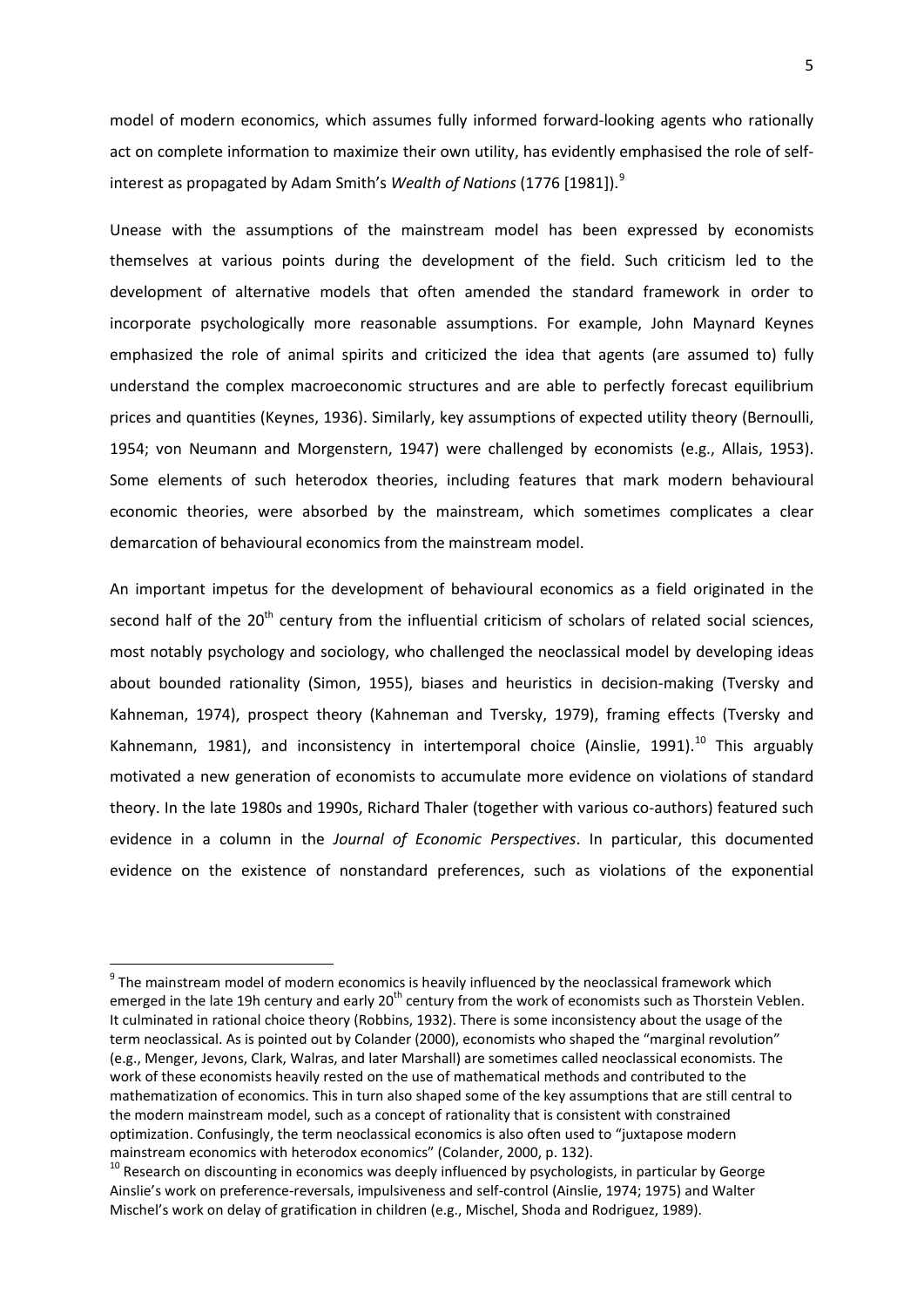discounting model (see e.g., Frederick, Loewenstein and O'Donoghue, 2002 for a review) or the assumption that all agents are selfish (see e.g., Fehr and Gächter, 2000a; 2000b).<sup>[11](#page-6-1)</sup>

With a lag of a length that roughly coincides with time it takes to breed a new generation of Ph.D. students, economists started to develop theories that could account for the "new empirical facts" on the drivers of human motivation.<sup>[12](#page-7-0)</sup> A large class of these "behavioural models" allow for "nonstandard" preferences, in particular incorporating other-regarding preferences (Rabin, 1993; Levine, 1998; Fehr and Schmidt, 1999; Charness and Rabin, 2000; Dufwenberg and Kirchsteiger, 2004; Falk and Fischbacher, 2006; Segal and Sobel, 2007), non-expected utility (Quiggin, 1982; Schmeidler, 1989), loss aversion and reference-dependent utility (Kőszegi and Rabin, 2006), and nonexponential discounting (Laibson, 1997; O'Donoghue and Rabin, 1999; see Doyle, 2013 for a survey).<sup>[13](#page-7-1)</sup> Other classes of models deviate from the mainstream model by assuming that agents' beliefs are systematically inaccurate (e.g., due to errors in updating as in Rabin, 2002a) or by acknowledging that agents make systematic errors in their decision, due to focus and salience (e.g., Chetty, Looney and Kroft, 2009; Kőszegi and Szeidl, 2013) or limited attention (Botti and Iyengar, 2006; Wilson et al., 2013), the use of wrong heuristics or being influenced for example by framing effects (Caplin and Martin, forthcoming), the social environment and peers (e.g., Akerlof, 1980; Austen-Smith and Fryer, 2005).<sup>[14](#page-7-2)</sup> Various overview articles survey (parts of) these theoretical developments and empirical evidence from the lab (e.g., Rabin, 1998; Camerer, 2006) and the field (e.g., DellaVigna, 2009).

Several authors have asserted that behavioural economics can advance many fields of economics (see, e.g., Rabin, 2002b; Diamond and Vartiainen, 2007) and finance (Barberis and Thaler, 2003).<sup>[15](#page-7-3)</sup> It is easy to envision that much can be gained in labour economics by incorporating insights from behavioural theories, not least because psychological and social factors are particular important in labour markets (c.f., Kaufman, 1999). Social interaction, preferences for risk and uncertainty, and intertemporal decision making are central to the phenomena that labour economics seek to

<sup>&</sup>lt;sup>11</sup> Some of these "anomalies", relating for example to social preferences and cooperation (Thaler 1988, Dawes and Thaler, 1988; Camerer and Thaler, 1995), loss aversion, risk preferences and time preferences (Kahnemann, Knetsch and Thaler, 1991; Loewenstein and Thaler, 1989; Rabin and Thaler, 2001; 2002), and

<span id="page-7-0"></span>inter-industry wage differential (Thaler, 1989) seem to be particularly relevant for labour economists.<br><sup>12</sup> Some models were based on modifications of a few assumptions, while other approaches where more radical in nature. It is interesting to note, that even relaxing simplifying assumptions sparked off fierce debates about the adequacy of the new assumptions, even when they allowed for modeling important aspects of human motivation that had been previously deliberately disregarded that economists to trade off realism for parsimony.

<span id="page-7-4"></span><span id="page-7-1"></span><sup>&</sup>lt;sup>13</sup> See Sobel (2005) for a review of models on non-selfish behavior and Starmer (2000) for a survey of models that depart from the expected-utility framework; and Frederick, Loewenstein and O'Donoghue (2002) for an overview of discounting models.

<span id="page-7-2"></span> $14$  DellaVigna (2009) categorizes these deviations from the standard model as nonstandard beliefs and nonstandard decision making.

<span id="page-7-3"></span><sup>&</sup>lt;sup>15</sup> In fact, this has already happened as several concepts and ideas have arguably become mainstream.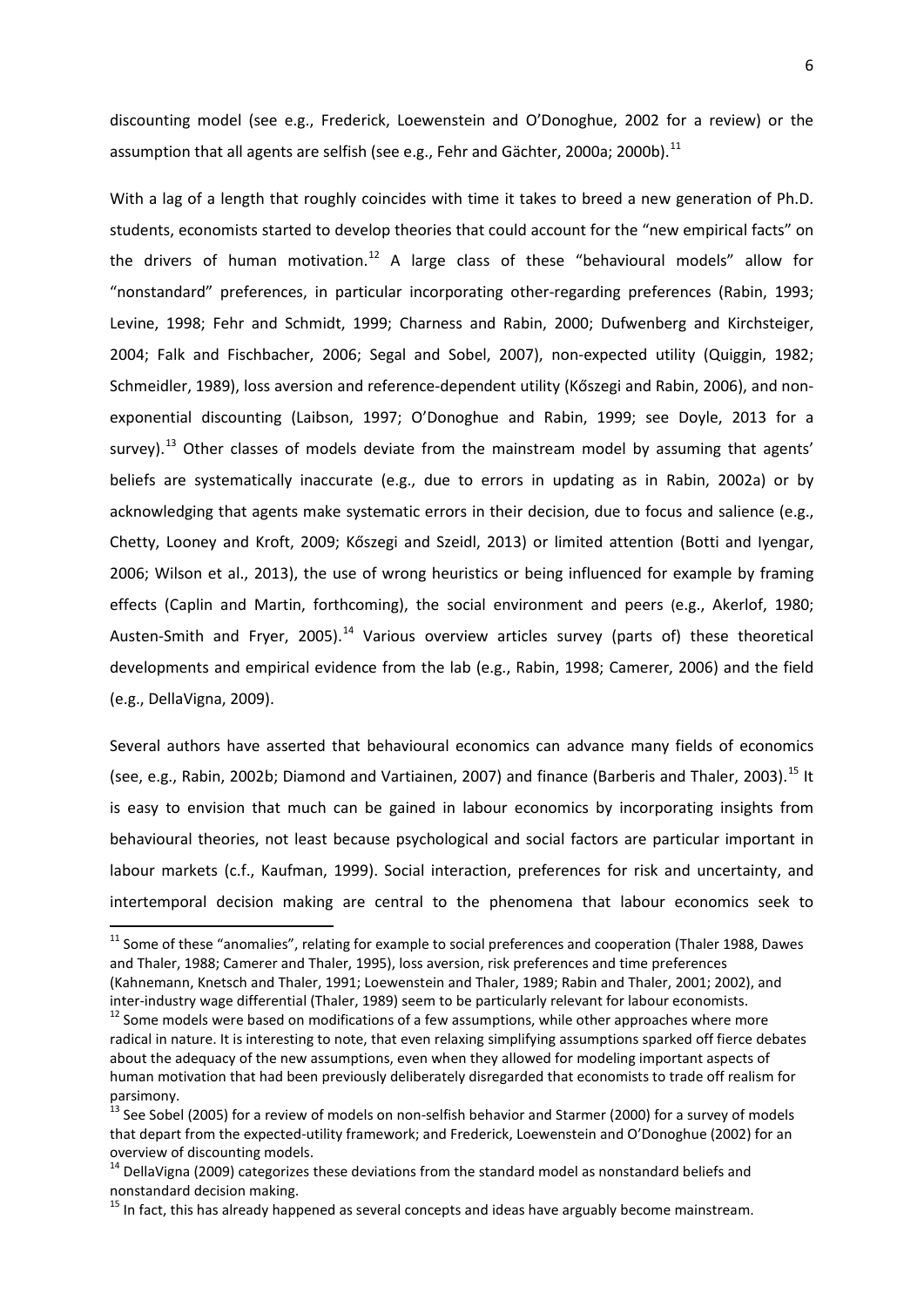understand, such as the wage-effort relationship, wage determination, human capital accumulation, search behaviour, wage and career mobility, or intertemporal labour supply decisions. Beyond preferences, a wide range of other psychological factors such as personality traits and beliefs (e.g., locus of control) likely affect why, when, where, and how much we work. Although traditional behavioural economists<sup>[16](#page-7-4)</sup> would not consider research on the origin, determinants and economic consequences of heterogeneity in economic preferences and personality traits as a branch of behavioural economics, I consider this line of research to be a facet of the behavioural economics approach; for it complies with the definition that behavioural economics seeks to increase the explanatory and predictive power of economics by offering a more realistic psychologically plausible foundation (c.f., Camerer and Loewenstein, 2004; Angner and Loewenstein, 2012).

#### **3. The impact of behavioural economics on labour economics**

It is probably fair to say that the vast majority of labour economists were initially reluctant to incorporate insights from behavioural economics, such as the role of social preferences in labour relationships. The prevalent conservatism in the field came along with a critical attitude towards experimental methods, which were widely used in behavioural economics. This seems to have attenuated the impact of behavioural economics on labour economics at least until the mid-1990s. While scholars might disagree about the speed at which behavioural economics has affected labour economics, $^{17}$  $^{17}$  $^{17}$  it is undeniable that behavioural economics has by now found its way into labour economic research. This is evident by the proliferation of studies that move away from the homo economicus assumption in order to explain labour market behaviour and outcomes. Various overviews have surveyed (parts of) this now fast growing behavioural labour economics literature (e.g., Berg, 2006; see also sections of DellaVigna, 2009, and references below). One could object that the sheer number of published studies in labour economics that use a behavioural economics approach is not a meaningful metric to judge the impact of behavioural economics on labour economics. Yet, it is irrefutable that behavioural economics has profoundly changed labour economics over the last decades. This is evident from at least three facts. First, numerous publications in the field of labour economics that build on or incorporate insights from behavioural economics are published in top journals, and many of these articles are widely cited (e.g., studies cited below). Some have even initiated a new strand of literature, such as the literature on gift-

 $16$  Traditional behavioural economists do not believe that preferences and personality traits are stable across context, and hence maintain that preferences parameters and personality traits have little predictive validity of behaviour across contexts. In their view behaviour is predominately driven by incentives and constraints.

<span id="page-8-1"></span><span id="page-8-0"></span><sup>&</sup>lt;sup>17</sup> Kaufman (1999), for instance holds that labour economics lagged behind other fields in integrating insights from psychology.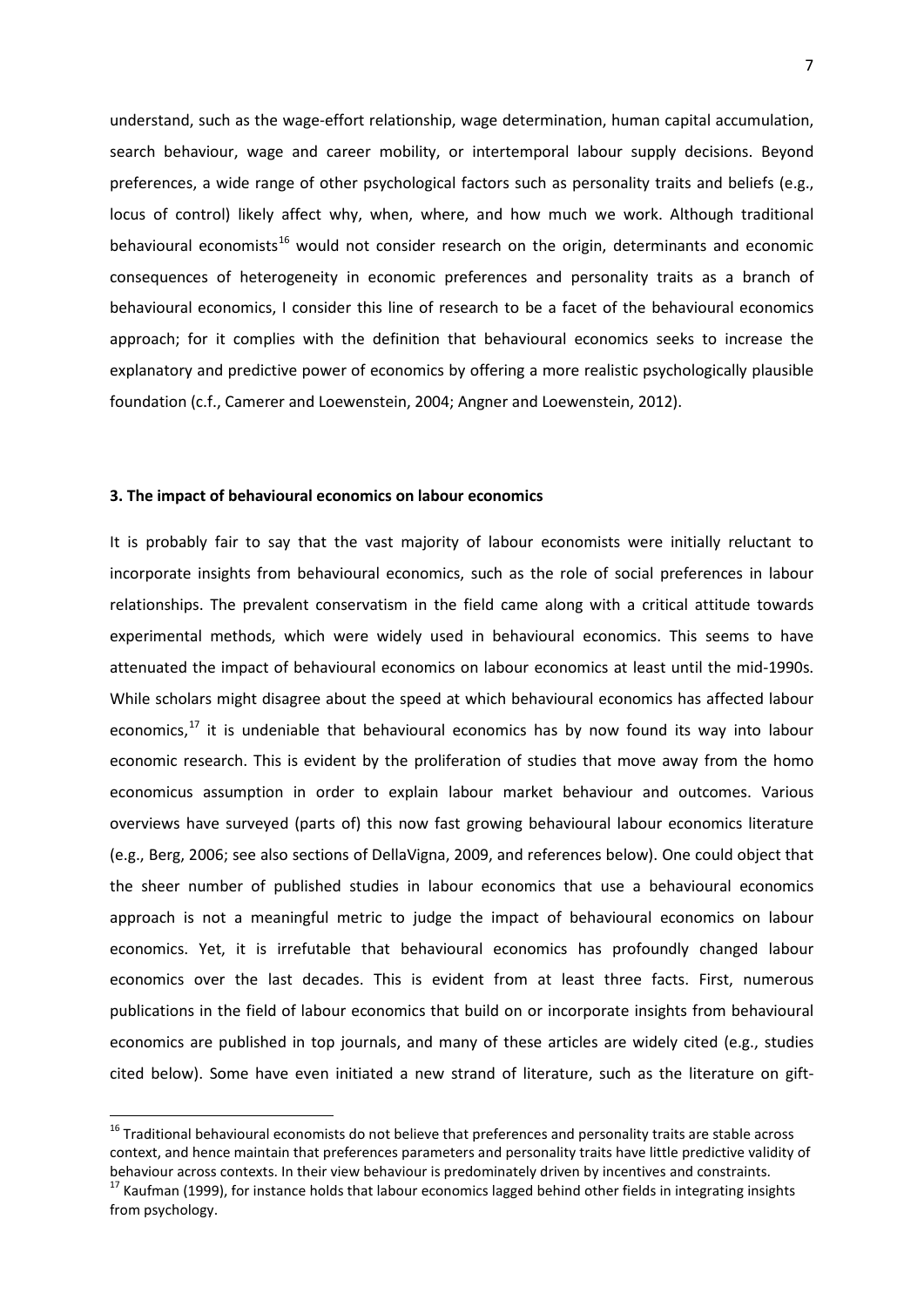exchange in the labour market (Akerlof, 1982) or reference-dependence in labour supply (Camerer et al., 1997).

Second, there has been a growing emphasis on micro labour, which reflects the fact that behavioural economics first and foremost focuses on individual decision-making and human interaction.<sup>[18](#page-8-1)</sup> Evidently, the main aspects of human nature that have been integrated into behavioural economic theory, i.e. nonstandard preferences, nonstandard beliefs and nonstandard decision-making (see DellaVigna, 2009), determine decision-making and social interaction. Moreover, insights from personality psychology, which have been considered more recently by economists (see Borghans et al., 2008; Almlund et al., 2011) focus on individual differences, i.e. on the micro level. Naturally, behavioural economics had a relatively stronger impact on microeconomic analyses of labour market behaviour and outcomes. This is not to say that insights from psychology are not important for macro labour issues. On the contrary, small deviations from the predictions of the standard model at the micro level might lead to large aggregate effects. Keynes (1936) had already pointed this out in chapter 12 of [The General Theory of Employment, Interest and Money](http://en.wikipedia.org/wiki/The_General_Theory_of_Employment,_Interest_and_Money) by the example of a beauty contest; and experimental evidence from the "guess 2/3 of the average"- game indicates that we cannot rely on common knowledge of rationality (see Nagel, 1995). This has important implications for outcomes at the macro level. Fehr and Tyran (2001), for example, provide experimental evidence that a modest degree of money illusion at the individual level can generate a substantial degree of nominal rigidity in the aggregate.<sup>[19](#page-9-0)</sup> Several prominent accounts acknowledge the importance of incorporating insights from behavioural economics into macroeconomic models (e.g., Akerlof and Shiller, 2009). I will assert below that such a route is also promising for macroeconomic models of the labour market.

Third, the emergence of behavioural economics led to a proliferation of experimental methods in labour economics, although arguably with some delay: Scholars in other fields (e.g., game theory) were much more receptive of experimental methods early on than labour economists, who often discarded evidence from laboratory experiments as irrelevant. Once accepted, however, the spread of experimental methods was probably catalysed by the long tradition of empirical work in labour economics, which arguably renders the field amenable for new empirical insights. A first wave of contributions in behavioural labour economics provided experimental evidence for the role of social preference in laboratory labour markets. Labour economists started to appreciate the fact that experimental methods make it possible to uncover the drivers and nature of human motivation, which are typically not easily observable in the field. They also gradually came to appreciate the

<span id="page-9-1"></span><span id="page-9-0"></span><sup>&</sup>lt;sup>18</sup> Advances in microeconometrics undoubtedly also contributed to this development.<br><sup>19</sup> Weber et al. (2009) provide neurophysiological evidence of the existence of money illusion at the level of the individual.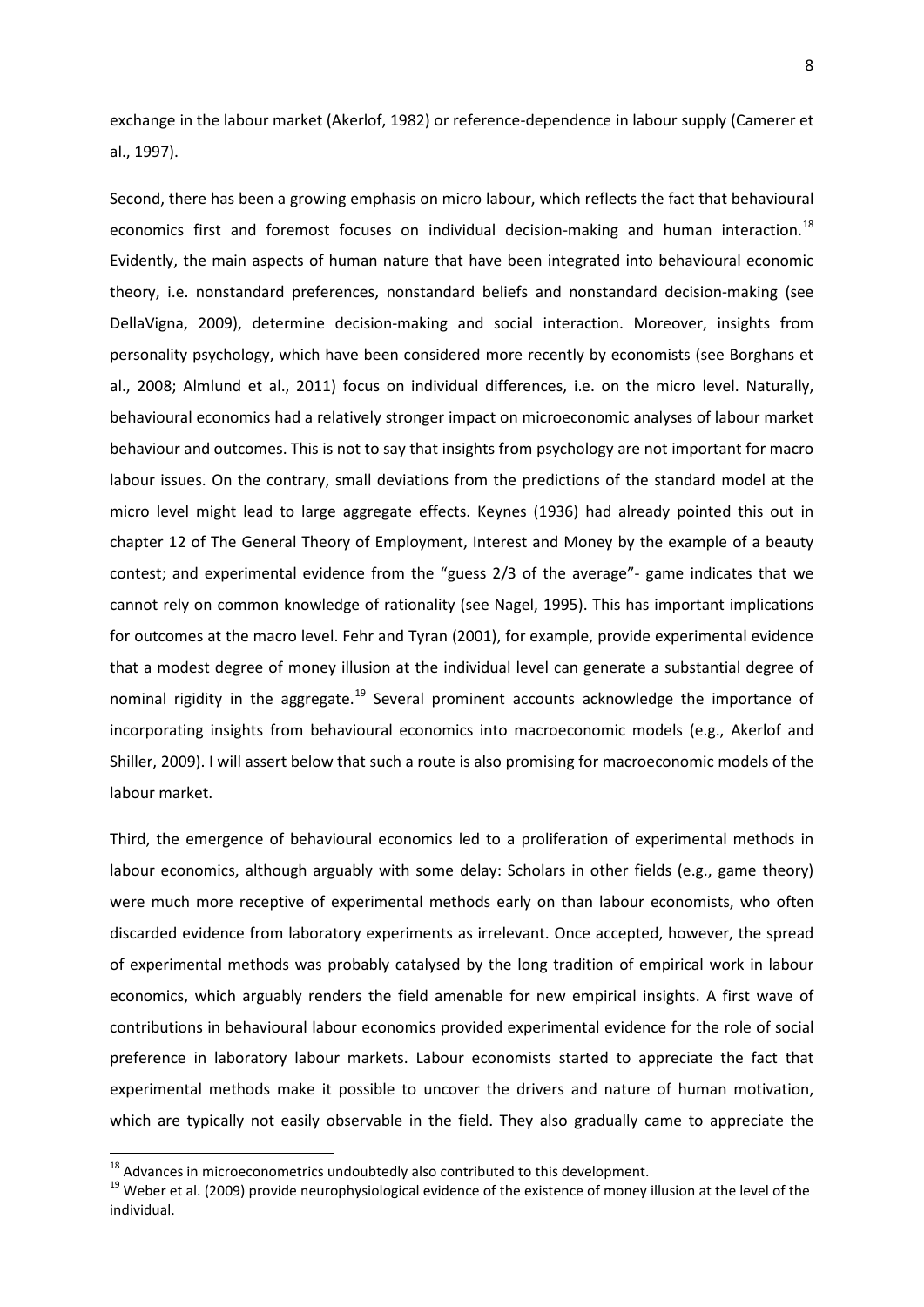advantages of laboratory experiments, such as the possibility of introducing truly exogenous variation in a controlled environment that allows precluding the influence of confounding factors.<sup>[20](#page-9-1)</sup> This also created spillover effects on traditional areas of labour market research, such as principalagent theory or bargaining (see Charness and Kuhn, 2011, for a review). The usefulness of controlled laboratory experiments for testing theory is particularly important because research in behavioural (labour) economics led to the arrival of new ideas and theories, creating a need for testing theory.<sup>[21](#page-10-0)</sup>

Behavioural economics has profoundly changed labour economics in various areas (e.g., intertemporal labour supply, the wage-effort relationship, the role of fairness norms in wage determination) and stimulated new lines of research (e.g., on the psychology of incentives, social comparison, and peer effects). Since several accounts have already surveyed the most prominent strands of literature in (behavioural) labour economics – including fairness concerns (Gächter and Fehr, 2002) and wage rigidity (Bewley, 1999; 2007), the psychology of incentives (Kamenica, 2012; Fehr and Falk, 2002), or personality psychology and economics (Almlund et al., 2011) – I will not provide an exhaustive discussion of the literature but rather summarize what we have learned from behavioural labour economics research, document which new research questions arose, and sketch how the new research topics emerged. I will focus on a few lines of research to exemplify that there is no single answer to the question of why and when labour economists became interested in behavioural economics. The examples I have chosen reveal patterns of timing and proliferation. They also disclose that progress is fast in some areas but lagging behind in others. It will also become clear that progress was not always systematic. Motives for incorporating ideas from behavioural economics into labour market research are diverse. It seems that some work was merely inspired by the desire to float on the wave of success of behavioural economics. Key contributions, however, were often driven by the idea of employing the methods and insights from behavioural economics to find new answers to questions on which the field had gotten stuck. In some cases, this led to a new line of research, in which a research programme developed. Such research programmes hardly ever proceeded in a Popperian manner, but rather showed streaks of a Lakatosian approach.

<span id="page-10-1"></span>I structure the discussion by first focusing on the role of nonstandard preferences or utility functions in section 3.1, recapitulating what we have learned with respect to social preferences and social comparison, loss aversion, and non-exponential discounting. In section 3.2, I turn to a strand of literature that investigates the prevalence and consequences of heterogeneity in preferences and personality. I then argue in section 3.3 that insights on nonstandard-beliefs, systematic biases and

<sup>&</sup>lt;sup>20</sup> See Falk and Fehr (2003) for an account on the advantages of labour market experiments and Falk and Heckman (2009) for the virtues of laboratory experiments in general.

<span id="page-10-0"></span><sup>&</sup>lt;sup>21</sup> Falk and Heckman (2009) point out why lab experiments are useful; Falk and Fehr (2003) elucidate the advantages of experimental methods for labour economics.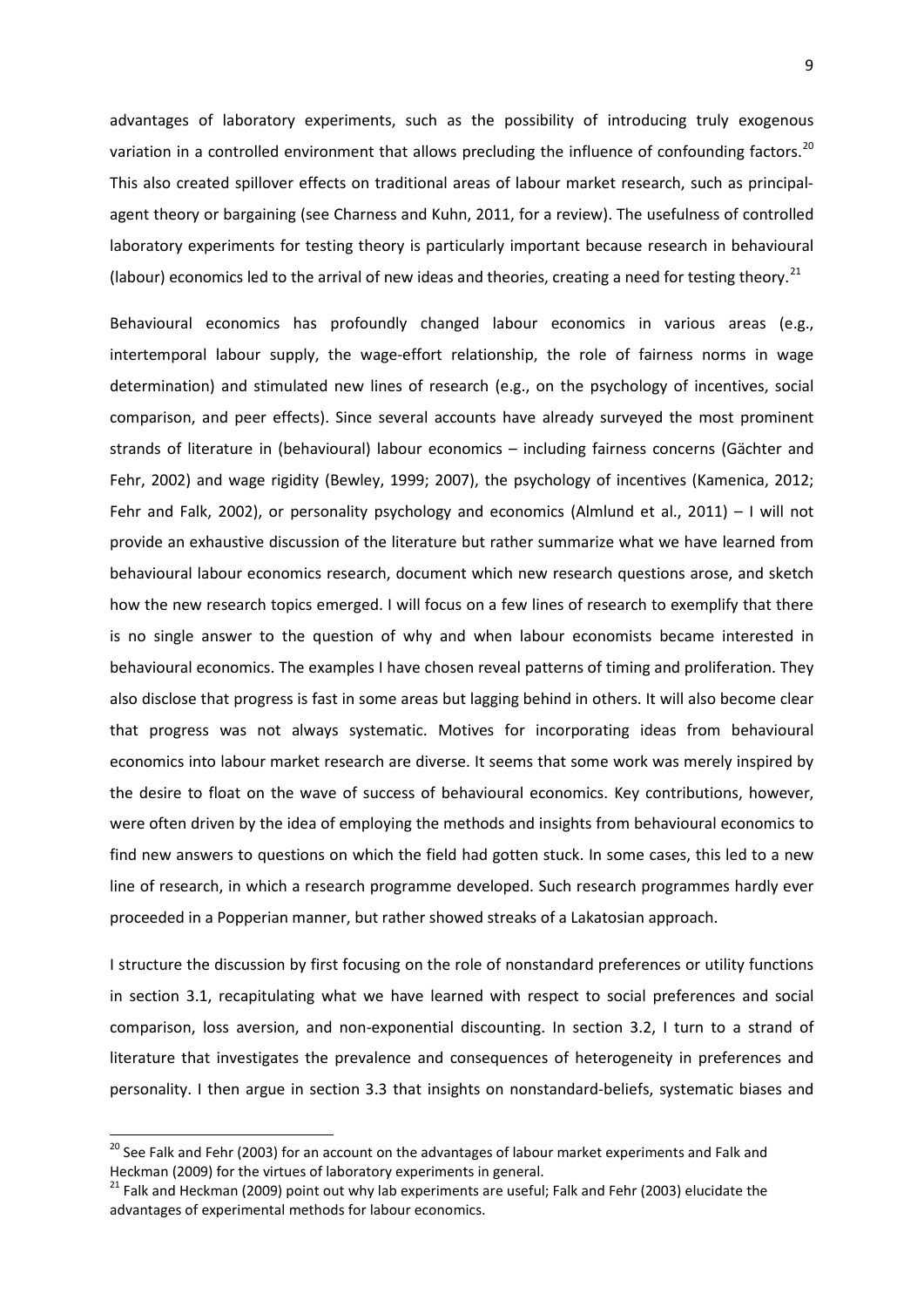the use of heuristics have not yet been introduced into models of the labour market in a systematic manner, and speculate that the integration of systematic biases in beliefs and decision-making into search models and macroeconomic models of wage and employment determination is a promising route for future progress in labour economics.

#### **3.1 Nonstandard Preferences**

#### 3.1.1 Social Comparison and Social Preferences

#### *Social comparison*

Social comparison is a prerequisite for any model of fairness, reciprocity, altruism, or other types of interdependent preferences, because these theories model fairness judgments and resulting nonselfish behaviour based on a comparison of an individual's own outcomes relative to the outcomes of relevant others. Relative comparison is irrelevant in traditional economic models of individual greed. However, the view that individuals care only about their absolute consumption level and own utility has long been challenged in the social sciences (Festinger 1954, Olson et al., 1986). Economists have also argued recurrently that relative comparison affects utility and decision making (see Veblen, 1899; Duesenberry, 1949; Pollak (1976); Frank, 1985a; 1985b, 2005). Various empirical studies have argued that income comparisons affect life satisfaction (e.g., Clark and Oswald, 1996; Luttmer, 2005; see also Clark, Frijters and Shields, 2008, and Clark, Masclet and Villeval, 2010, for surveys).<sup>[22](#page-10-1)</sup>

Fliessbach et al. (2007) and Dohmen et al. (2011b) provide neurophysiological evidence that higher relative rewards for equal task performance positively affect reward related brain areas.<sup>[23](#page-11-0)</sup> Relative comparison has far-reaching implications for labour markets as it affects labour supply (Neumark and Postlewaite, 1998), wage profiles (Frank and Hutchens, 1993) and effort provision (see e.g., Hamermesh, 1975; Cohn et al., 2014) and the design of optimal incentive systems (Bartling and von Siemens, 2010). Yet, the area that has been most widely studied in labour economics is that of social comparison at the workplace. Building on a long tradition of research in social psychology (see, e.g.,

<sup>&</sup>lt;sup>22</sup>The literature on life satisfaction and happiness is particularly relevant for labour economists as labour market outcomes are an important determinant of life satisfaction (see e.g., Clark and Oswald, 1994; Frey and Stutzer, 2002), and because intrinsic rewards from work are an important component of personal happiness (Juster, 1991). Blanchflower and Oswald (2011) estimate that joblessness is associated with a large negative effect on happiness, which roughly compares to a permanent income loss of 100.000 \$. Importantly, there is evidence that life satisfaction, happiness and positive affect influence earnings (De Neve and Oswald, 2012) and productivity (Oswald, Proto and Sgroi, forthcoming).<br><sup>23</sup> In their experiments, pairs of subjects had to simultaneously perform a simple estimation task, while being

<span id="page-11-1"></span><span id="page-11-0"></span>scanned in two adjacent brain scanners. Monetary rewards were given for correct answers. Using functional magnetic resonance imaging (fMRI), they show that variation in the comparison subject's payment affects blood oxygenation level-dependent (BOLD) responses in the ventral striatum, the brain region that is involved in the prediction and registration of primary rewards such as food delivery as well as more abstract forms of rewards like money.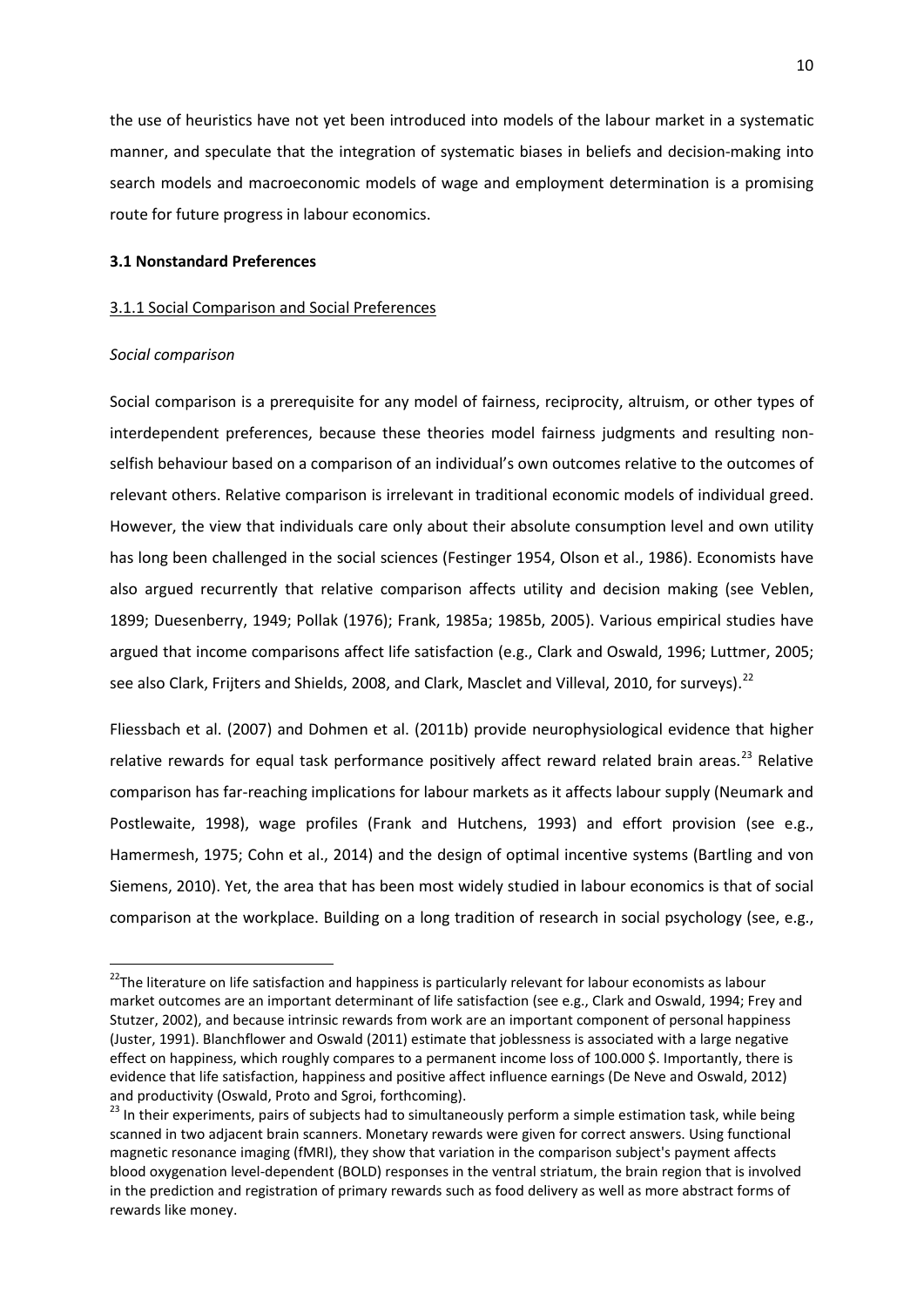Adams, 1965), various studies have assessed the consequences of wage schemes that violate the norm of equity (e.g. Abeler et al, 2010; Gächter and Thöni, 2010). The study by Card et al. (2012) among employees of the University of California provides evidence that the disclosure of information on peers' salaries causes a reduction of job satisfaction and an increase in turnover intentions among those earning below median salaries, while employees above the median are unaffected. Social comparison has been argued to be a source of pay compression (Stark and Hyll, 2011; Frank, 1984), and it likely affects performance evaluation distributions inside firms (see also Berger, Harbring and Sliwka, 2013).

Another strand of literature that is discussed in section 3.3 has assessed how behaviour in the workplace changes in the presence of others. Again, social comparison is an essential factor for such peer effects. Relative comparison is also related to the literature on reference points and loss aversion, which I discuss in section 3.1.2, as it can be a source of social reference points, such as fairness norms, effort norms, or professional norms (see Rebitzer and Taylor, 2011, and references therein). Social references points have been argued to affect a wide range of labour market outcome, including labour supply, effort provision, job satisfaction and the relation between (relative) income and happiness.

Of all deviations from the assumptions of the mainstream model, the implications of nonstandard preferences have probably received most attention in labour market research. Most of this line of research has focused on gift-exchange and the role of fairness norms and reciprocity (see Fehr, Goette and Zehnder, 2009, for a review). This line of research the has fundamentally changed the way labour economists think about the wage-effort relationship, nominal wage rigidity, the consequences of minimum wage laws and unemployment.

#### *Reciprocity and Fairness*

Akerlof (1982) formalized how fairness norms and reciprocity affect wages and effort provision. A subsequent important impetus was the fair-wage hypothesis proposed by Akerlof and Yellen (1990), which postulates that workers withdraw effort when their wage falls below the level they consider to constitute a fair wage.<sup>[24](#page-11-1)</sup> Such a fairness norm becomes a reference point. Rewards below this reference point are perceived by workers as a hostile act and outcomes above the reference point as a kind treatment. A prerequisite for fairness norms to affect work effort is reciprocity. Positive reciprocity is an in-kind favourable response to friendly actions while negative reciprocity entails punishment of hostile acts (Fehr and Gächter, 2000a). Hence it is not surprising that research on the

<span id="page-12-0"></span><sup>&</sup>lt;sup>24</sup> There is evidence that unfair pay does not only trigger negative reactions towards the principal, but also evokes physiological responses. A recent study by Falk et al. (2013) documents that agents whose reward expectation are not met have a lower heart rate variability, which is an indicator of stress.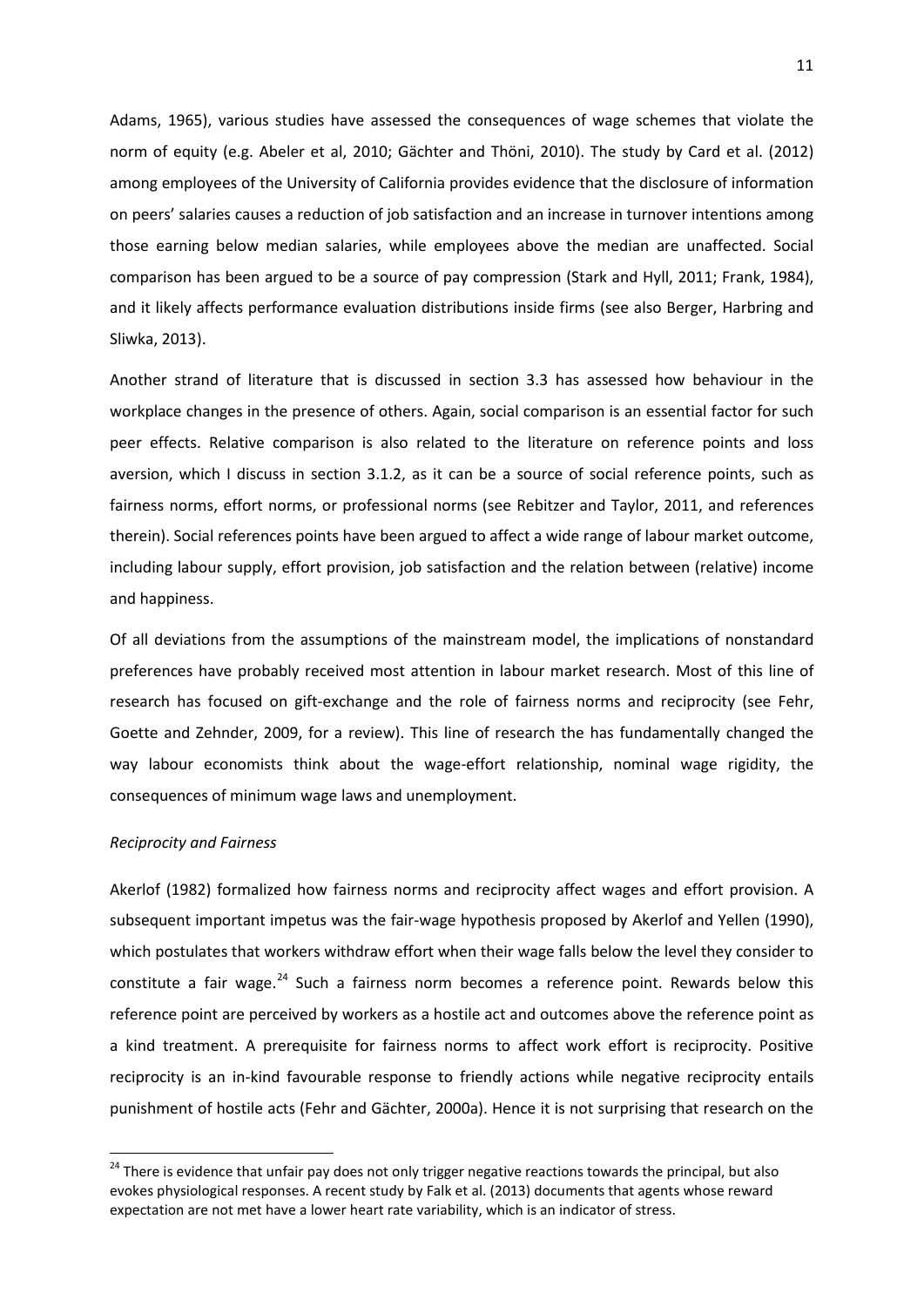role of reciprocity as a driving force of worker motivation became particularly influential. Psychologists and economists have shown that reciprocity is a key driver of human motivation by psychologists and economists in a host of controlled laboratory experiments (see Fehr and Schmidt, 2006; Bowles, 2008). Akerlof's work has sparked a large and influential literature of gift-exchange, which gained momentum with the development of an experimental game, the gift-exchange game (Fehr, Kirchsteiger and Riedl, 1993), that lends itself for testing gift-exchange theory in the lab. A host of subsequent studies adopted this framework and solidified the idea that workers reciprocate fair treatment of their employers by increased effort provision. The resulting positive wage-effort relation helps solving the principal-agent problems in settings of contractual incompleteness. Since effort is often unobservable or not third-party enforceable, reciprocity seems to be an important driver of labour market outcomes.<sup>[25](#page-12-0)</sup> Using the gift-exchange game, Fehr and Falk (1999) study a laboratory labour market with an oversupply of workers. They show that firms do not contract with workers offering to work for low when effort levels could not be enforced by a contract, but that such workers were not refused when workers could not adjust along the effort margin. This finding documents that employers fear low worker morale in response to low wages when effort levels are not enforceable. The gift-exchange game became the workhorse for studying the effect of labour market institutions in experimental labour markets and a range of outcomes (see Fehr and Falk, 2002), including wage setting behaviour of firms (e.g., Abeler et al., 2010) the formation of long-term employment relationships (e.g., Brown, Falk and Fehr, 2004), involuntary unemployment (Altmann et al., 2014), effects of minimum wage laws (Falk, Fehr and Zehnder, 2006), and effects of employment protection legislation (Falk, Huffman and McLeod, 2008).

In order to exemplify the propagation and impact of this strand of literature, I plot the development of citations (collected on google scholar) of Akerlof (1982), Fehr, Kirchsteiger and Riedl (1993) and Brown, Falk and Fehr (2004) in Figure 1. Annual citations of the paper by Akerlof (1982) were clearly increasing in the 1980s. But it is also evident that the literature gained new momentum with the development of the gift-exchange game by Fehr, Kirchsteiger and Riedl (1993) as is apparent by the steep increase in annual citations of Akerlof (1982) in the mid-1990s. This is at least partly the result of a proliferation of studies that rely on the gift-exchange game. Some of these studies are again widely cited as is documented by example of the Fehr and Falk (1999) paper. Akerlof's (1982) idea that effort provision depends on fairness norms and is affected by reciprocity is by now ingrained in labour economists' minds. It is widely accepted that fairness motives and reciprocity drive behaviour

<span id="page-13-0"></span><sup>&</sup>lt;sup>25</sup> The positive wage-effort relation, induced by social preferences, also produces strategic reputational motives for non-reciprocal types in repeated interactions between worker and firm, thus reinforcing the positive relation between wages and effort (Gächter and Falk, 2002).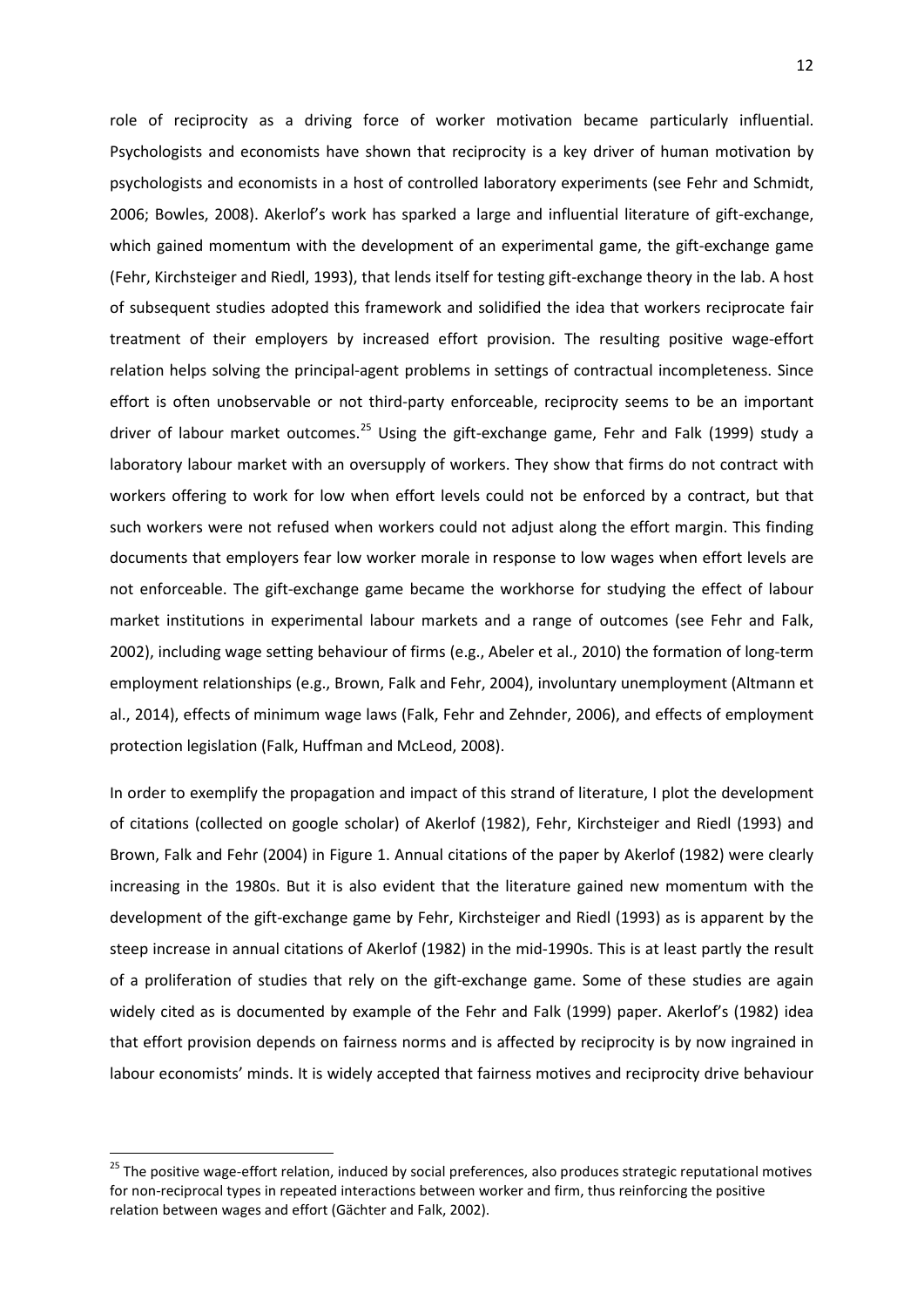and aggregate outcomes such as wage rigidity and involuntary unemployment (e.g., Altmann et al, 2014) in laboratory labour markets.

#### INSERT FIGURE 1 ABOUT HERE

However, there is a debate whether these motives also affect outcomes in actual field settings (Levitt and List, 2007)<sup>26</sup>. Bellemare and Shearer (2009) document that providing an unexpected bonus that is unrelated to past productivity in a field experiment at a tree-planting firm has a significant and positive effect on productivity; but Gneezy and List (2006) argue, for example, that an unexpected salary raise has only a short-lived positive effect. However, Kube et al. (2012) demonstrate that nonmonetary gifts have a much stronger impact on worker effort provision than monetary gifts. In general, the effects of wage increases is somewhat contested and effects might depend on context.<sup>[27](#page-14-0)</sup>

Evidence for the importance of reciprocity, fairness and social preferences in actual labour markets is documented beyond the gift-exchange context. Bandiera, Barankay and Rasul (2005) provide fieldexperimental evidence that workers moderate effort provision when it imposes negative externalities on witnessing co-workers. Dohmen et al. (2009) provide survey evidence of a positive correlation between working overtime and positive reciprocity. Ockenfels, Sliwka and Werner (2014) analyse personnel data from a large international firm and find that managers who receive a bonus below a salient reference point reduce performance subsequently. They conjecture that this reference point constitutes the norm for fair treatment. It is important to note that there is ample evidence that employers are aware of such fairness motives. A survey among managers conducted by Bewley (1999), for example, reveals that managers refrain from wage decreases because they fear resentment of workers who interpret nominal pay cuts as an insult or hostile act (see also Agell and Lundborg, 2003). The fear of retaliation in response to unfair treatment hence seems to be an important driver of downward nominal wage rigidity (see Bewley, 2007, and references therein).

<span id="page-14-1"></span>In fact, negative reciprocity potentially has even greater consequences for labour market outcomes than positive reciprocity. In their fascinating case study, Krueger and Mas (2004) provide evidence that a labour strife at a U.S. tire production site coincided with the production of substantially lowerquality tires, which arguably resulted from the reduced effort and care of workers during the strife.

<sup>&</sup>lt;sup>26</sup> Some of the arguments that are raised in this debate do not stand up to critical scrutiny. For example, there is evidence that students are not more prosocial than non-students (Cappelen et al., 2014; Henrich, Heine and Norenzayan, 2010) and that students who self-select into experiments are not more prosocial than nonstudents (Falk, Maier and Zehnder, 2013).

<span id="page-14-0"></span><sup>&</sup>lt;sup>27</sup> Cohn et al. (2014) conducted a field experiment in which wages are increased. The effort response depends on workers' fairness perceptions at baseline: Those who felt poorly paid before the wage raise react strongly to the wage increase by raising effort, while workers who perceived the baseline wage as fair already to not work harder in response to the wage increase. Kube et al. (2013) found wage increases have little effect on performance, but that wage cuts have a detrimental and persistent impact on productivity.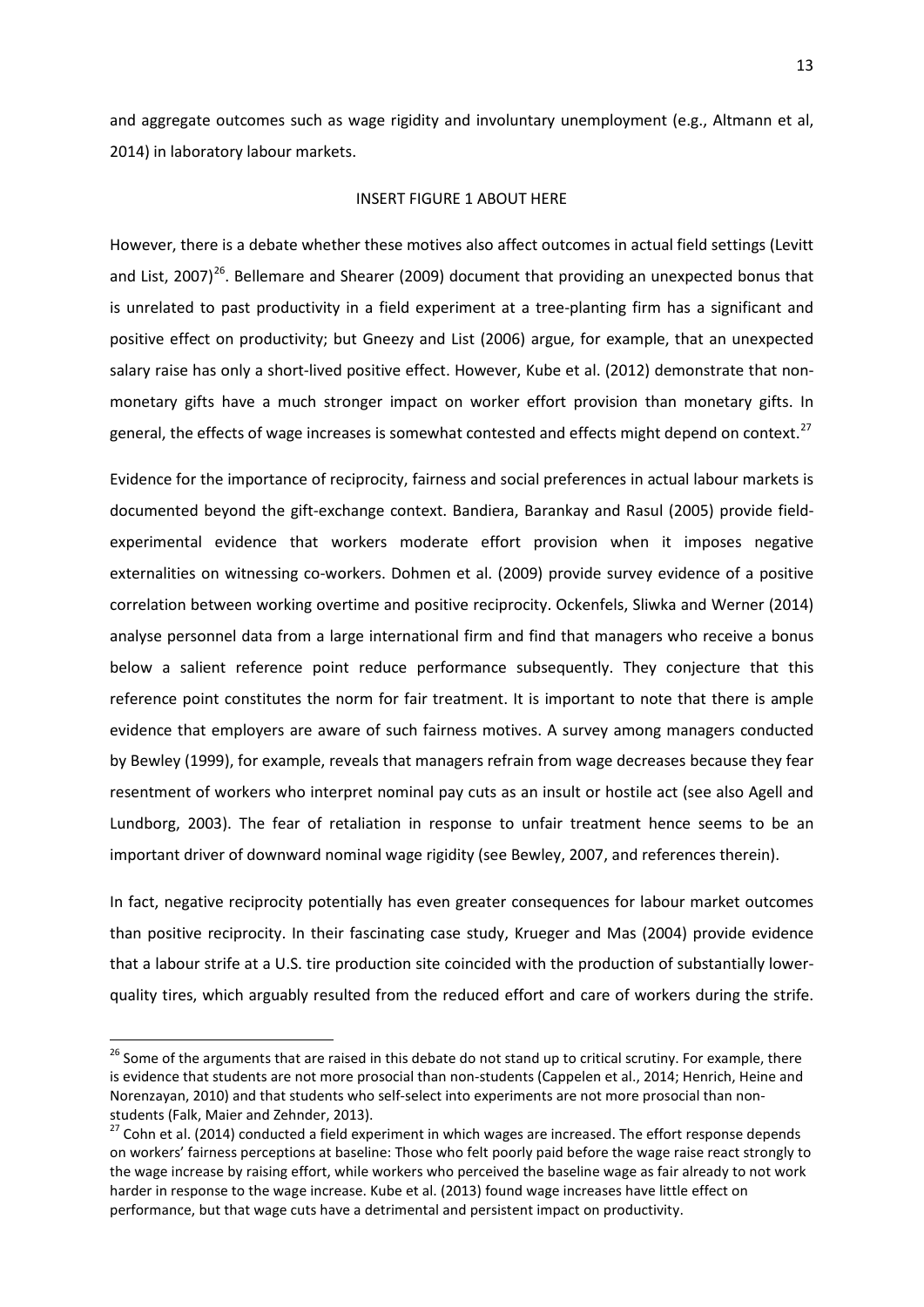The importance of harmful reciprocations in labour relationships is also documented by Mas (2006), Mas (2008) and Kube et al. (2013).<sup>[28](#page-14-1)</sup> Montizaan et al. (2012) identify negative reciprocity as the main driver for workers' reaction to unfair treatment, showing that the reduction in work motivation in response to a pension reform that is perceived as unfair depends on their disposition towards negative reciprocity.[29](#page-15-0)

In summary, the previous discussion demonstrates that other-regarding preferences play an important role in the labour market, a fact that is by now well-accepted among labour economists. However, this is not to say that the selfishness assumption is irrelevant. In truth, there is pervasive evidence of pronounced heterogeneity in types (see, e.g., Fischbacher, Gächter and Fehr, 2001) ranging from completely selfish types to altruistic types. This spectrum is broad and it includes inter alia conditional co-operative types and unconditional cooperative types. The prevailing equilibrium (or labour market outcome) is not merely determined by the fractions of the various types, but also by the institutional setting in which heterogeneous types interact.<sup>[30](#page-15-1)</sup> Evidently, there are many situations in which selfishness drives decision-making of labour market participants. The key to predicting outcomes in labour markets is thus an understanding of the factors, conditions and institutional arrangements under which other-regarding preferences or selfishness govern behaviour. As a result, there is probably no future research needed to show that individuals exhibit social preferences, but rather there is a need for assessing when and how social preferences govern behaviour in long-term labour relationships.

#### 3.1.2 Loss aversion and reference-dependent utility

<sup>&</sup>lt;sup>28</sup> Mas (2006) documents that police performance deteriorated in response to adverse outcomes in final offer arbitrations for police unions in New Jersey; Mas (2008), demonstrates that quarrels between a union and Caterpillar coincided with substantially reduced quality of construction equipment produced by Caterpillar in that period; Kube et al. (2013) found that wage cuts have a detrimental and persistent impact on productivity of student workers in a data entry job, while an equivalent wage increase has no effect.

<span id="page-15-0"></span><sup>&</sup>lt;sup>29</sup> They use a regression discontinuity design in order to study how a pension reform that curtailed pension rights of Dutch public sector workers who were born after a particular date affects work morale. Employees affected by the reform report a significantly lower job motivation than employees who are slightly older and therefore unaffected by the reform. Showing that severity of the reduction in work motivation depends on the strength of negatively reciprocal inclinations, they establish the link between the disposition towards negative reciprocity and the severity of the reduction in response to perceived unfair treatment.<br><sup>30</sup> For example, evidence from repeated public good games demonstrates that selfish individual free-ride drive

<span id="page-15-2"></span><span id="page-15-1"></span>down contributions to the public good in absence of punishment institutions. However, when there is an opportunity for costly punishment, high contribution levels can be sustained when there are types who are willing to punish free-riders (see Fehr and Gächter, 2000b; Gächter, Renner and Sefton, 2008). Free-riders are disciplined once punishment is a credible threat. Beliefs about the type of others play a crucial role in public good games (Fischbacher and Gächter, 2010).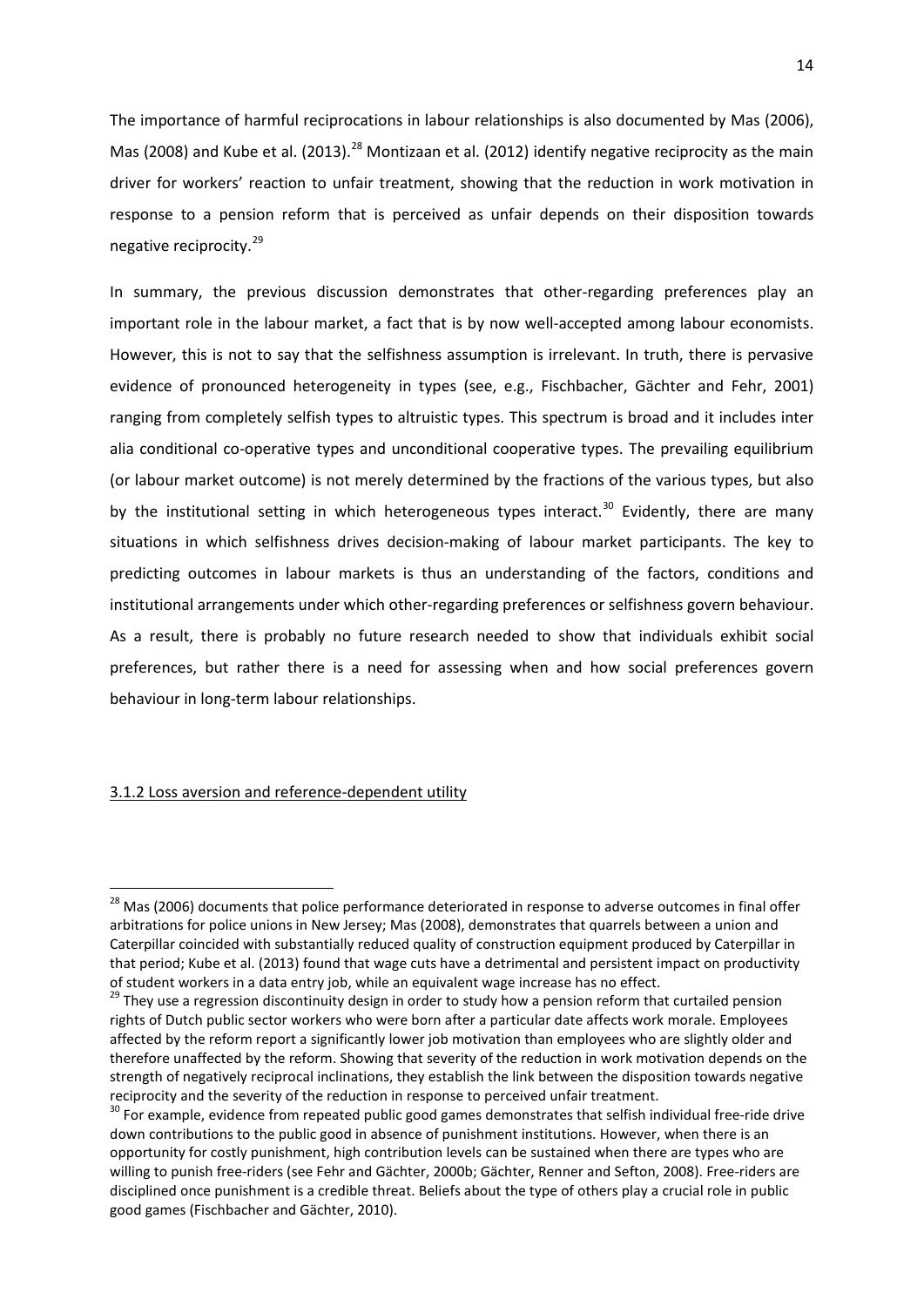Reference-points are a core element of prospect theory developed by Kahneman and Tversky, which incorporates the idea that individuals evaluate lotteries relative to a reference point, and do not necessary evaluate it at their final wealth position. Loss aversion arises when individuals prefer avoiding outcomes below the reference point to acquiring same-sized outcomes above the reference point.<sup>[31](#page-15-2)</sup> The idea that reference points affect the evaluation of outcomes is central to behavioural economics, and has affected various sub-fields of labour economics, particularly the literature on labour supply (e.g., Dunn, 1996).

Particularly prominent is the line of research that studies the response of workers to transitory wage changes (see also Charness and Kuhn, 2011, section 3.1.5). Camerer et al. (1997) found a negative correlation between wages and hours supplied by cabdrivers in New York city, which is consistent with income-targeting (a strong form of reference-dependence), but not with the neoclassical intertemporal labour supply model, which posits a positive correlation between transitory wage increases and hours of work supplied. Their interpretation of the data sparked a vivid debate, which reveals the caution and conservativeness of labour economists. Labour economists were critical about the conclusions of Camerer et al. (1997) and pointed out shortcomings of their analysis (e.g., Barmby, 2004). Others were inspired to provide evidence in favour of the mainstream model (e.g., Oettinger, 1999). Farber (2005) used similar data on New York cabdrivers to test another important implication of the labour supply model, namely whether the hazard rate of stopping work increases, and concluded that his finding of an increasing hazard rate during the day is not consistent with income-targeting but with the implications of the standard intertemporal labour supply model. The dispute triggered field experiments, in which the transitory wage changes were exogenously imposed by the experimenter. Fehr and Goette (2007), who ran a field experiment among bicycle messengers in Zürich, indicate the importance of reference points, by showing that the daily effort choices of individuals who reveal loss aversion in choice-experiments are more prone to be influenced by income targets. These findings somewhat reconciled previous conflicting evidence and inspired the development of theory (e.g., Kőszegi and Rabin, 2006), its application to the labour market for NYC cabdrivers (Crawford and Meng, 2011), and the development of experimental tests of the theory (Abeler et al, 2011).

The fervent discussions between those who challenged the mainstream intertemporal labour supply model and those who defended it led to a number of important insights for the labour supply literature (c.f. Goette, Huffman and Fehr, 2004): (1) Participation increases in response to transitory wage increases (e.g., Oettinger, 1999; Barmby and Dolton, 2009). Labour supply at the extensive

<span id="page-16-0"></span> $31$  See Kahneman, Knetsch and Thaler (1990, 1991) for experimental evidence on the prevalence of loss aversion. Note that List (2003) argues that competitive forces and self-selection can tame or even eliminate the relevance of loss aversion in market settings.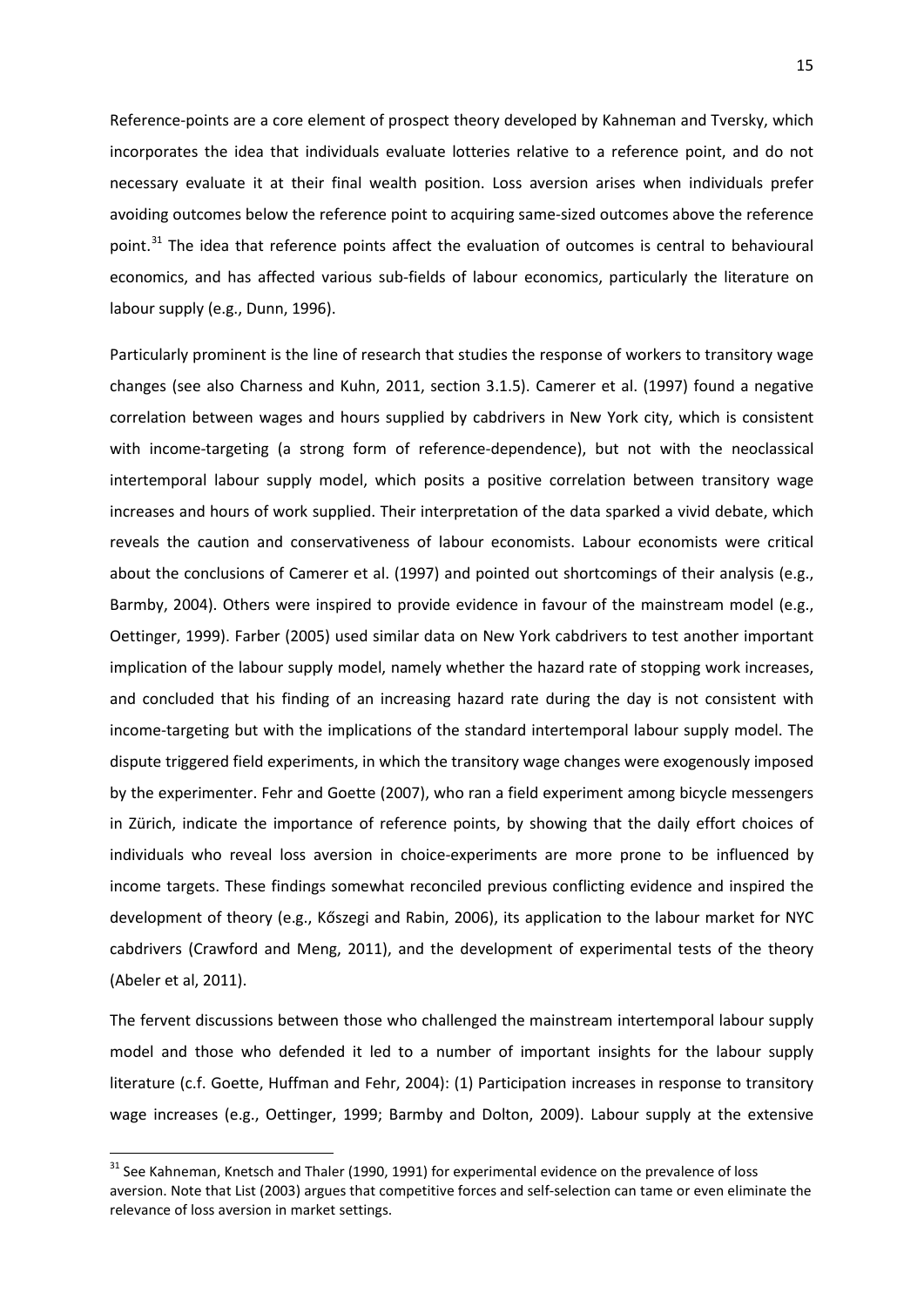margin is therefore consistent with the predictions of the standard model of intertemporal labour supply. (2) At the intensive margin, however, there is evidence that reference-dependence affects labour supply. Income targets seem to drive the behaviour of individuals to work less hard in response to unexpected transitory wage increases (Camerer et al., 1997; Chou, 2002, Fehr and Goette, 2007; Farber, 2008; Crawford and Meng, 2011; Abeler et al., 2011). (3) Yet, there is important heterogeneity in worker types (Doran, 2009). (4) There are labour supply models with reference-dependent preferences that yield better predictions than the neoclassical intertemporal labour supply model. Scholars had initially questioned the usefulness of the incorporation of loss aversion in models to predict labour supply as the data implied that reference points (income targets) varied vastly from day to day and are seemingly difficult to predict (e.g., Farber, 2005). However, building on the theory by Kőszegi and Rabin (2006), which was developed to predict relevant reference-points, Crawford and Meng (2011) show for the case of NYC cabdrivers that a model with expectation-based endogenous income and hours targets explains the data well. Abeler et. al (2011) provide experimental evidence that supports the assumption of expectation-based reference points in Kőszegi and Rabin (2006).

#### 3.1.3 Deviations from the exponential discounting model

Research in behavioural economics provided evidence that refutes the exponential discounting model (see Frederick, Loewenstein and O'Donoghue, 2002). In particular, time-inconsistent intertemporal choice behaviour has been argued to be a pervasive phenomenon (Ainslie, 1975; Frederick, Loewenstein and O'Donoghue, 2002; Thaler and Benartzi, 2004). This triggered the interest in developing non-exponential discounting models, such as hyperbolic discounting models (see Doyle, 2013, for a survey). Laibson (1997) proposed a particular parsimonious and mathematically tractable version, the quasi-hyperbolic discounting, which predicts that individuals engage in activities that generate short-term pleasure but even higher long-term costs and delay investments that are profitable in the long-run. The framework therefore lends itself to the study of self-control problems (O'Donoghue and Rabin, 1999; 2001). Although intertemporal choices are pervasive in the labour market (e.g., human capital investments, deferred compensation, intertemporal effort provision), models that deviate from the exponential discounting assumption have not been employed on a large scale to study decision-making in labour markets. In general, nonstandard discounting has only had a modest effect on labour economics, which also occurred relatively late. DellaVigna and Paserman (2005) is probably the first influential study that systematically applied hyperbolic discounting to decision-making in the labour market. They investigate theoretically how impatience and hyperbolic discounting affect job search outcomes, and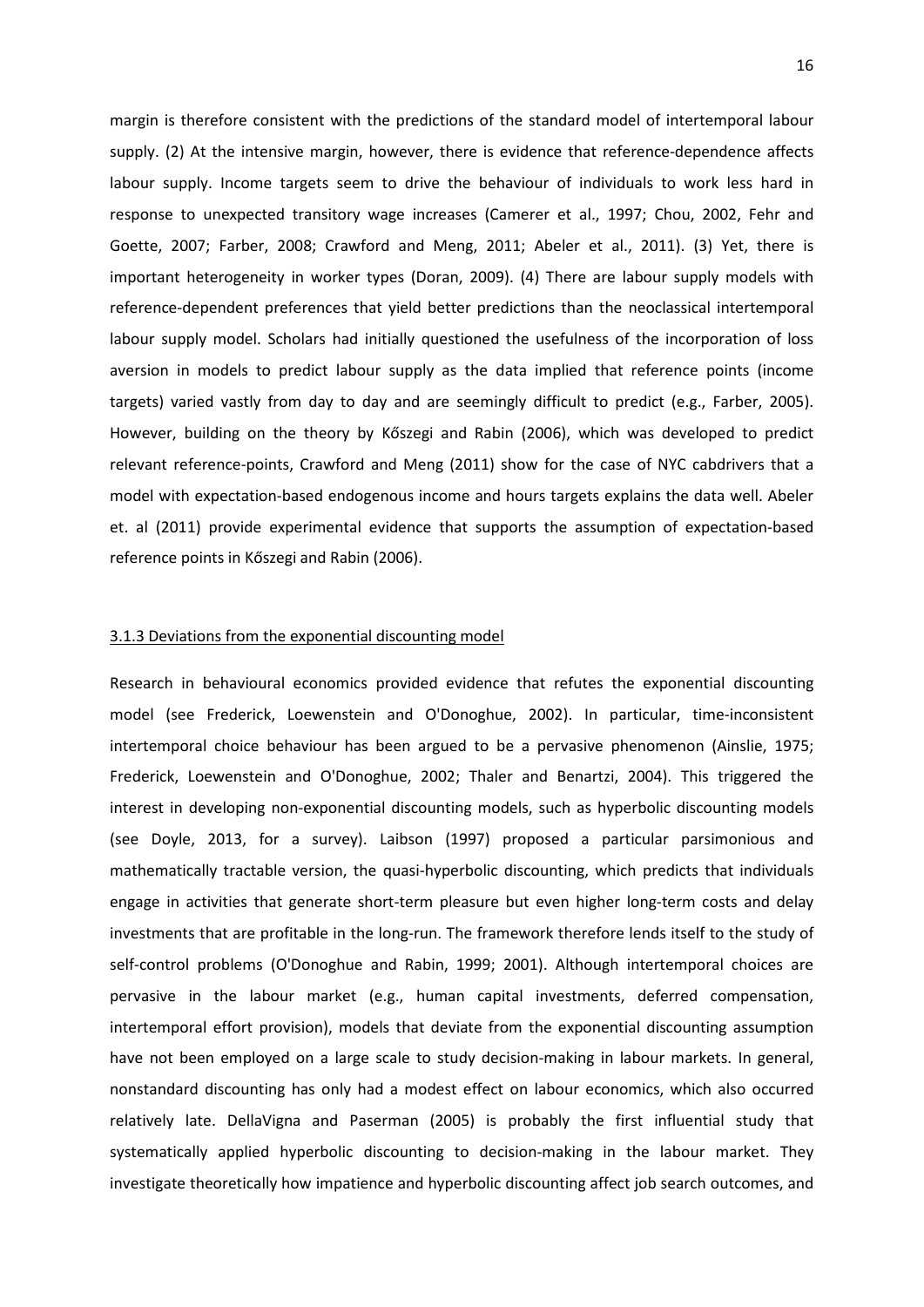then provide empirical evidence for the existence of time-inconsistent agents who end up investing less effort in job search than they retrospectively wish to have done.<sup>[32](#page-16-0)</sup> This line of research is continued by Paserman (2008) and Cockx, Ghirelli and van der Linden (2014).

Figure 2 presents the number of annual citations to the theory by Laibson (1997), the survey article by Frederick, Loewenstein and O'Donoghue (2002), and the application to labour markets by DellaVigna and Paserman (2005).

#### INSERT FIGURE 2 ABOUT HERE

A comparison to Figure 1, which documents how social preferences had an impact on labour economics, reveals that deviations from the exponential discounting assumption had a rather modest impact on labour economics, despite its profound influence on the economics profession at large. While the number of citations of the papers by Laibson (1997) and by Frederick, Loewenstein and O'Donoghue (2002) is steadily rising, which indicates applying the ideas of non-exponential discounting gained momentum in the economics profession at large, labour economists were quite late in incorporating non-exponential discounting in their models. In addition, such lines of research of which DellaVigna and Paserman (2005) is a prominent example, evolved rather slowly in comparison applications in other areas of economics.

One reason for the reluctance of labour economists to incorporate non-exponential discounting in their models might be the conflicting evidence on discounting behaviour and the accompanying ongoing debate about the adequacy of alternative discounting models (e.g., Dohmen et al. 2012a; Augenblick, Niederle and Sprenger, 2013). Resulting measurement problems seem abundant, and measurement error in discounting parameters is prone to be large. This is likely to contribute to the fact that correlations between elicited discount rates and field behaviour are typically small (see also Chabris et al, 2008). Another reason is that different discounting models often generate ambiguous predictions and are therefore difficult to test empirically. Nevertheless, there seems to be promising research in labour economics ahead that incorporates insights from behavioural economics on nonexponential discounting. Examples include the analysis of schooling and training choices or retirement saving choices.

<span id="page-18-0"></span> $32$  They set up a search model with endogenous search effort and a reservation wage decision and derive theoretically that exponential discounting generates a positive correlation between the level of the discount rate and the hazard rate of leaving unemployment, while this correlation is negative if individuals have hyperbolic time preferences. They then estimate this correlation using behavioural outcomes (such as behaviour during the interview, having a bank account or life insurance, use of contraceptives, alcohol consumption and smoking behaviour) that are related to patience as proxies for time preference.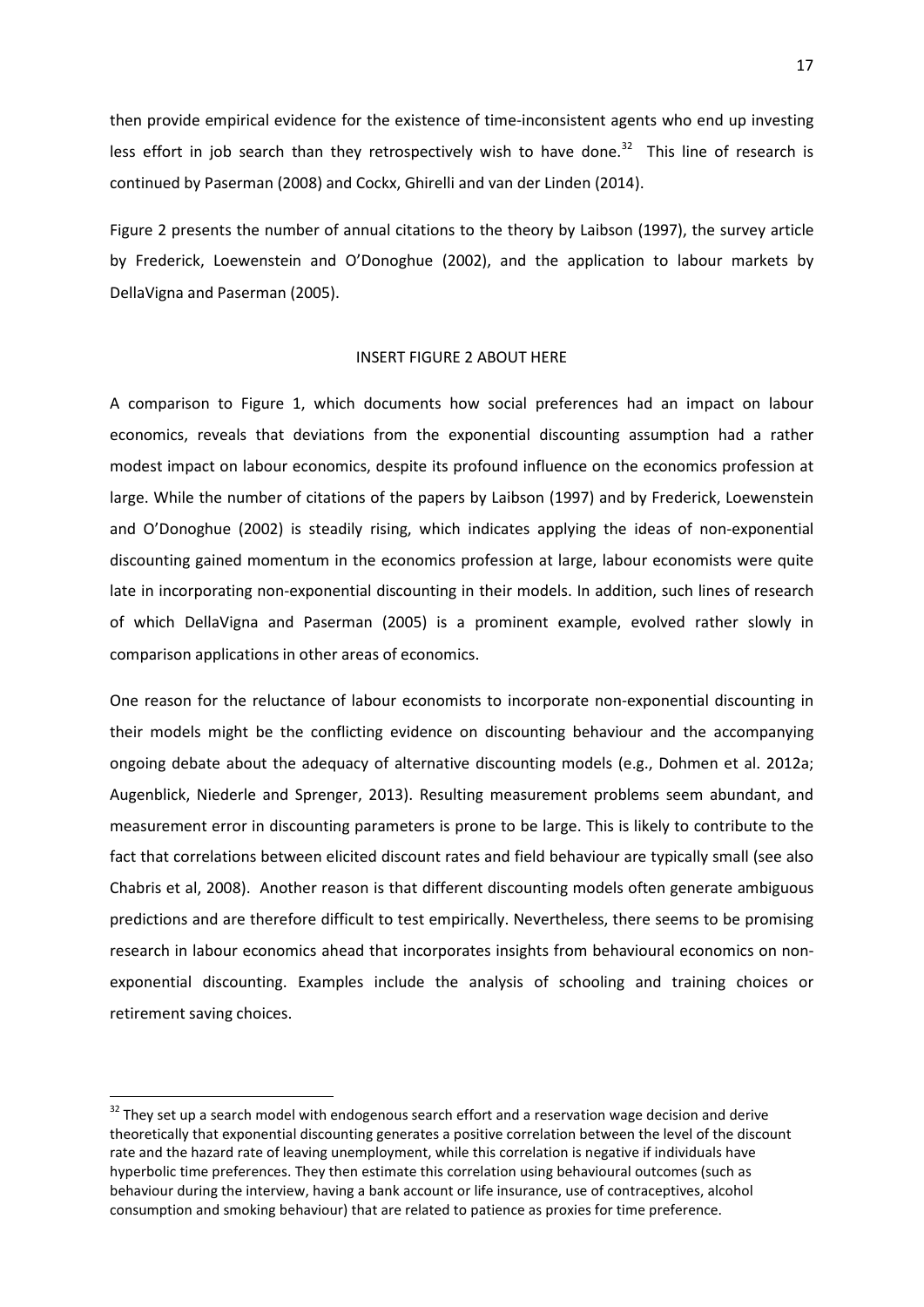#### **3.2 Individual differences: Preference Heterogeneity and Personality**

#### 3.2.1 Heterogeneity in preferences

Research in behavioural economics on the nature of preferences clearly increased awareness about the importance of preference heterogeneity, not least because experimental elicitation methods that were developed to measure social preferences, risk preferences and time preferences in the lab revealed considerable differences in preferences across individuals.<sup>[33](#page-18-0)</sup> This generated interest in studying the distribution of preferences in the broad population. One strand of literature used experimental methods applied to subject pools drawn from the general population to study risk and time preferences (e.g., Harrison, Lau, Rutström, 2007; Harrison, Lau, Williams, 2002; Dohmen et al., 2010) and social preferences (Bellemare and Kröger, 2007). Due to the costs involved in experimental preference elicitation, these samples were small. Given the diverse background of participants in these field studies and the rather limited information on job characteristics, firm characteristics, career dynamics and other relevant labour market characteristics, these data sets typically did not lend themselves to studying how preference heterogeneity maps into heterogeneity in labour market behaviour and outcomes.<sup>[34](#page-19-0)</sup> This line of research was clearly facilitated when experimentallyvalidated survey measures of preferences became available in large-scale panel studies (see e.g., Dohmen et al., 2011a).<sup>[35](#page-19-1)</sup> A growing literature investigates, for example, the role of risk preferences for educational investments (see Hartog and Diaz-Serrano, 2013, for a comprehensive survey), occupational choice (e.g., DeLeire and Levy, 2004; Bonin et al., 2007)<sup>[36](#page-19-2)</sup> and the decision to become self-employed (e.g., Caliendo et al., 2009; Cramer et al., 2002; Ekelund et al., 2005).

#### *Preference heterogeneity and sorting into incentive systems*

An intriguing line of research in labour economics investigates how preference heterogeneity and incentive contracts interact. These studies have provided experimental evidence for a causal impact

<span id="page-19-3"></span><sup>&</sup>lt;sup>33</sup> Güth, Schmittberger and Schwarze (1982) first studied social preferences in the context of the ultimatum game. Modified versions include the game studied in Kahneman, Knetsch and Thaler (1986), which has been simplified further in later research and is now known as the dictator game (see Engel, 2011). The gift-exchange game developed by Fehr, Kirchsteiger and Riedl (1993), the investment game developed Berg, Dickhaut, McCabe, 1995) and modifications of it (Abbink, Irlenbusch, Renner, 2000) are now also widely used to assess various facets of other-regarding preferences. Risk preferences are typically elicited in lottery choice experiments (e.g., Holt and Laury, 2002), while time preferences are commonly studied in the lab by using intertemporal choices involving monetary rewards (see Frederick, Loewenstein, and O'Dohoghue, 2002).

<span id="page-19-1"></span><span id="page-19-0"></span><sup>&</sup>lt;sup>34</sup>Tinbergen (1956) was already studied how heterogenous workers are allocated to heterogeneous jobs.<br><sup>35</sup> Recently, Falk et al. (2014) developed a survey preference module that has been administered in 76 countries.

<span id="page-19-2"></span><sup>&</sup>lt;sup>36</sup> The idea that agents sort into occupations that differ in terms of riskiness is linked to the literature that documents wage premiums for riskier jobs (see, e.g, and Hartog et al., 2001).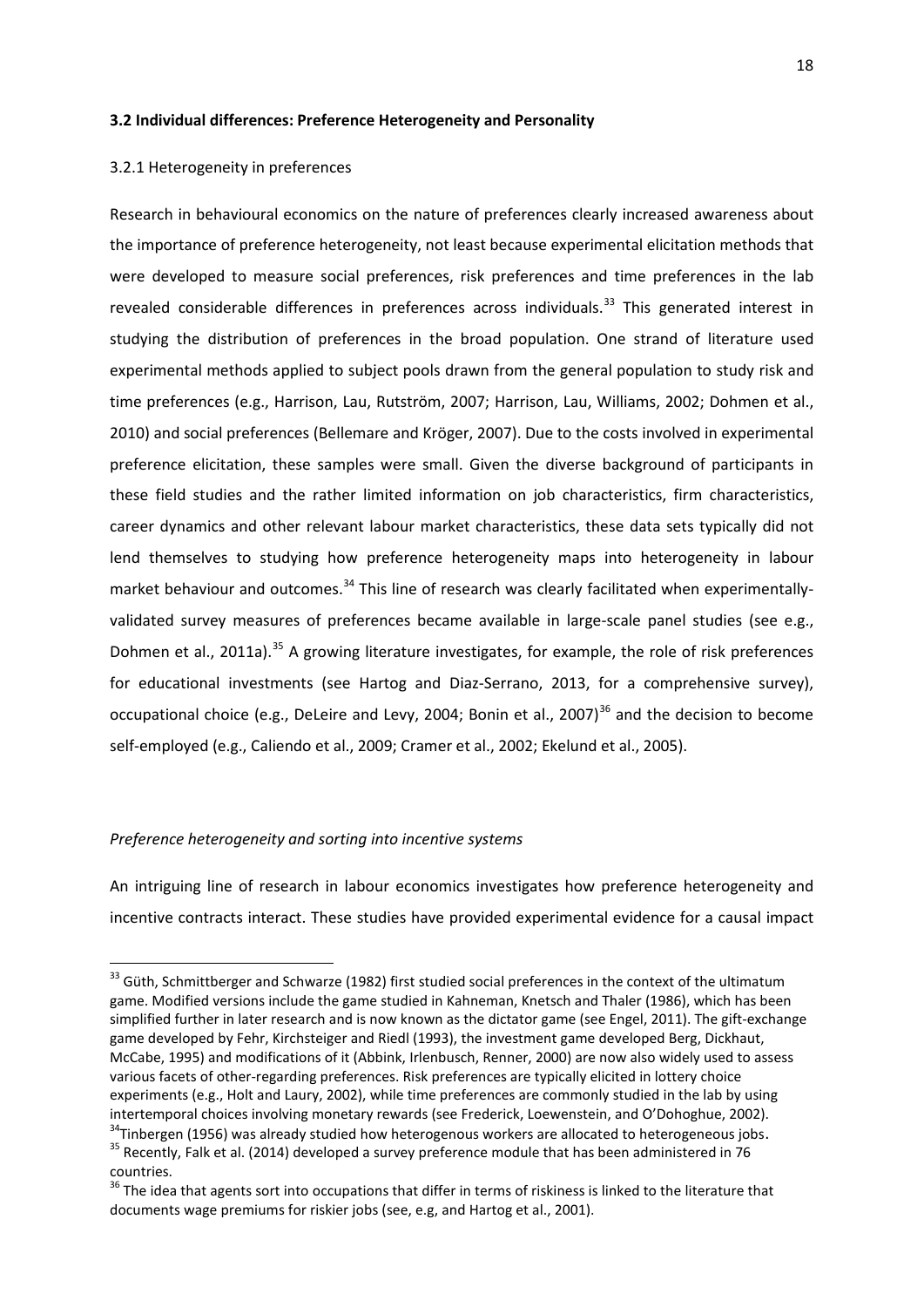of key economic preferences on the choice between alternative payment incentives. $37$  Since any attribute that differentially affects agents' utility from working under alternative contractual arrangements is expected to determine their decision to sort into a particular incentive scheme (see e.g., Lazear, 2000, for the role of productivity sorting), sorting patterns are multidimensional (see e.g., Cadsby et al., 2007; Dohmen and Falk, 2011; Eriksson et al., 2009; Larkin and Leider, 2012; Niederle and Vesterlund, 2007). This mechanism has far reaching implications for a whole range of labour market outcomes, including occupational sorting, the gender composition in occupations and firms, the gender wage gap. Self-selection into incentive schemes affects the composition of the workforce and hence an organization's culture. An organization's success is not solely determined by workers' ability and task-specific skills, but also by the way that workers approach problems, deal with clients and complete tasks, which depends in important ways on their preferences, attitudes and personality. For example, there are jobs for which it is important to prevent workers from engaging in excessive risk taking (e.g., safety officers or engineers of nuclear power plants), while for other tasks (e.g., in research and development) daringness, i.e. willingness to take risks is preferable. Moreover, in the presence of worker self-selection into incentive schemes, changes in incentive systems and human resource practices take full effect only when the composition of worker types has changed. The duration of the process of re-sorting depends on a various factors including labour market institutions and job requirements. Importantly, changes in incentives trigger incumbent's resistance (Dohmen and Falk, 2010) as they create discrepancies in actual and preferred incentives. A particular interesting question in behavioural labour economics is whether such discrepancies induce work stress, which would fundamentally jeopardize workers' mental and physiological health and well-being.

#### 3.2.2 Personality traits

Individuals do not only differ with respect to preferences, but also with respect to personality. In fact, psychologists would probably be inclined to describe individual differences in terms of personality. There is no unanimous definition of personality in personality psychology, the branch of psychology

<span id="page-20-0"></span><sup>&</sup>lt;sup>37</sup> A set of studies has highlighted that incentive contracts induce sorting in dimensions beyond productivity. Laboratory experiments with real-effort tasks find that risk averse participants are less likely to sort into variable payment schemes when the alternative contract is a fixed wage (Cadsby et al., 2007; Dohmen and Falk, 2011), and prefer piece rate contracts to tournaments with a larger variance in expected earnings (Eriksson et al., 2009). Cable and Judge (1994) document a correlation between choice of contingent pay schemes and risk attitudes using survey information of students. Bellemare and Shearer (2010) provide evidence that Canadian tree planters who work on piece rate contracts are less risk averse than the general Canadian population. Niederle and Vesterlund (2007) show that gender differences in competitiveness affect the choice between tournaments and piece rates, and Larkin and Leider (2012) demonstrate that overconfident workers feel attracted to more ambitious pay-for-performance schemes.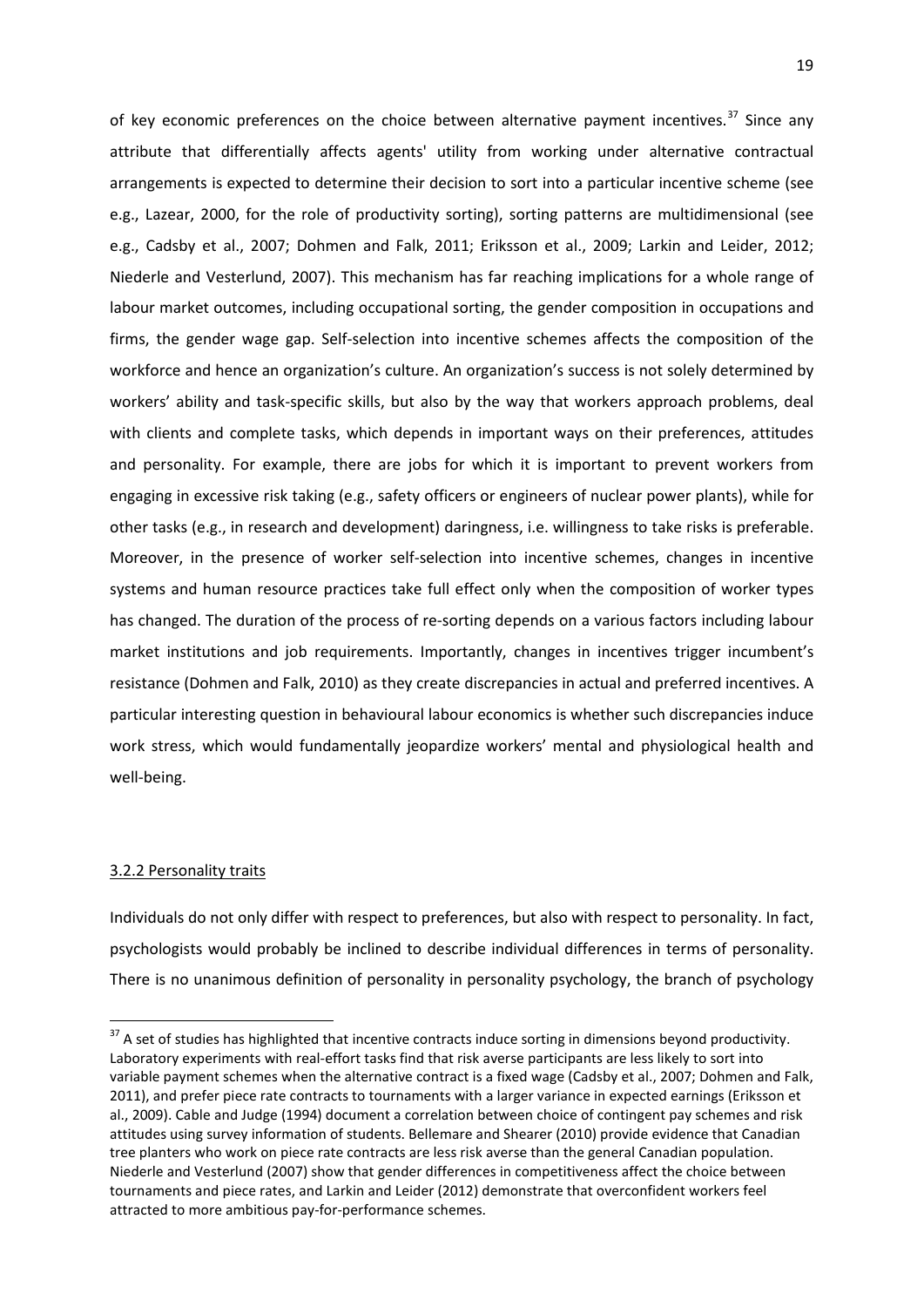that studies human nature and individual differences in cognition, emotions and patterns of behaviour. Key components of personality are personality traits, which Roberts (2009, p. 140) defines as "the relatively enduring patterns of thoughts, feelings, and behaviors that reflect the tendency to respond in certain ways under certain circumstances". Psychology has a long tradition of measuring personality traits (see Borghans et al., 2008). Various models emerged that propose a taxonomy of traits, which is arrived at through factor analysis of subjectively assessed behaviours and attributes. This line of research can be traced to the work of Allport and Odbert (1936), who hypothesized that individual differences are encoded in language. The most prominent one – yet not uncontested one (Funder, 2001) – is the Five Factor Model, which posits that all personality traits are facets of one of five domains (see, e.g., Costa and McCrae 1992a). Within these domains, which are "big" in the sense that they each capture lots of traits, there exists a hierarchical organization of traits with sub-facets (that are highly but not perfectly correlated) and more narrowly defined traits at lower levels.<sup>[38](#page-20-0)</sup> The five factors at the highest level of this hierarchical organization, a.k.a. Big Five, are commonly labelled as openness to experience, conscientiousness, agreeableness, extroversion, and neuroticism.<sup>[39](#page-21-0)</sup>

Several studies in psychology have shown that personality traits affect life outcomes (e.g., Roberts et al., 2007; Moffit et al., 2011), that economists also care about. In addition, some studies in labour economics have assessed the impact of Big Five traits on wages (Mueller and Plug, 2006; Heineck and Anger, 2010) and the effect of locus of control on search behaviour (McGee and McGee, 2011; Caliendo, Cobb-Clark and Uhlendorf, 2014) and the decision to obtain higher education (Piatek and Pinger, 2010). As a result, there is much reason to believe that an integration of the different measures and concepts used by economists and personality psychologists is promising. If there was a perfect analogy between the measures of personality psychology and preference parameters of economics, many empirical findings from psychology could be immediately mapped into an economic framework. If on the other hand there was little congruence between the drivers of human behaviour that were identified disjointedly in the two disciplines, there is much to gain by integrating personality into economic decision making. Becker et al. (2012) appraise the relationship between economic preference measures and psychological personality measures and conclude that the correlations between economic and psychological measures are small and that the two measurement systems are complements rather than substitutes in explaining important life outcomes, including educational attainment, earnings, unemployment, and life satisfaction.

<span id="page-21-1"></span><sup>&</sup>lt;sup>38</sup>The Revised NEO Personality Inventory (NEO-PI-R) developed by Costa and McCrae (1992b), for example, identifies 6 sub-facets for each of the five factors.<br><sup>39</sup>A prominent alternative trait based taxonomy of personality is the HEXACO model (see Ashton et al., 2004)

<span id="page-21-0"></span>which posits six factors. One domain, the "Honesty-Humility" domain captures predominately facets of fairness and other-regarding preferences.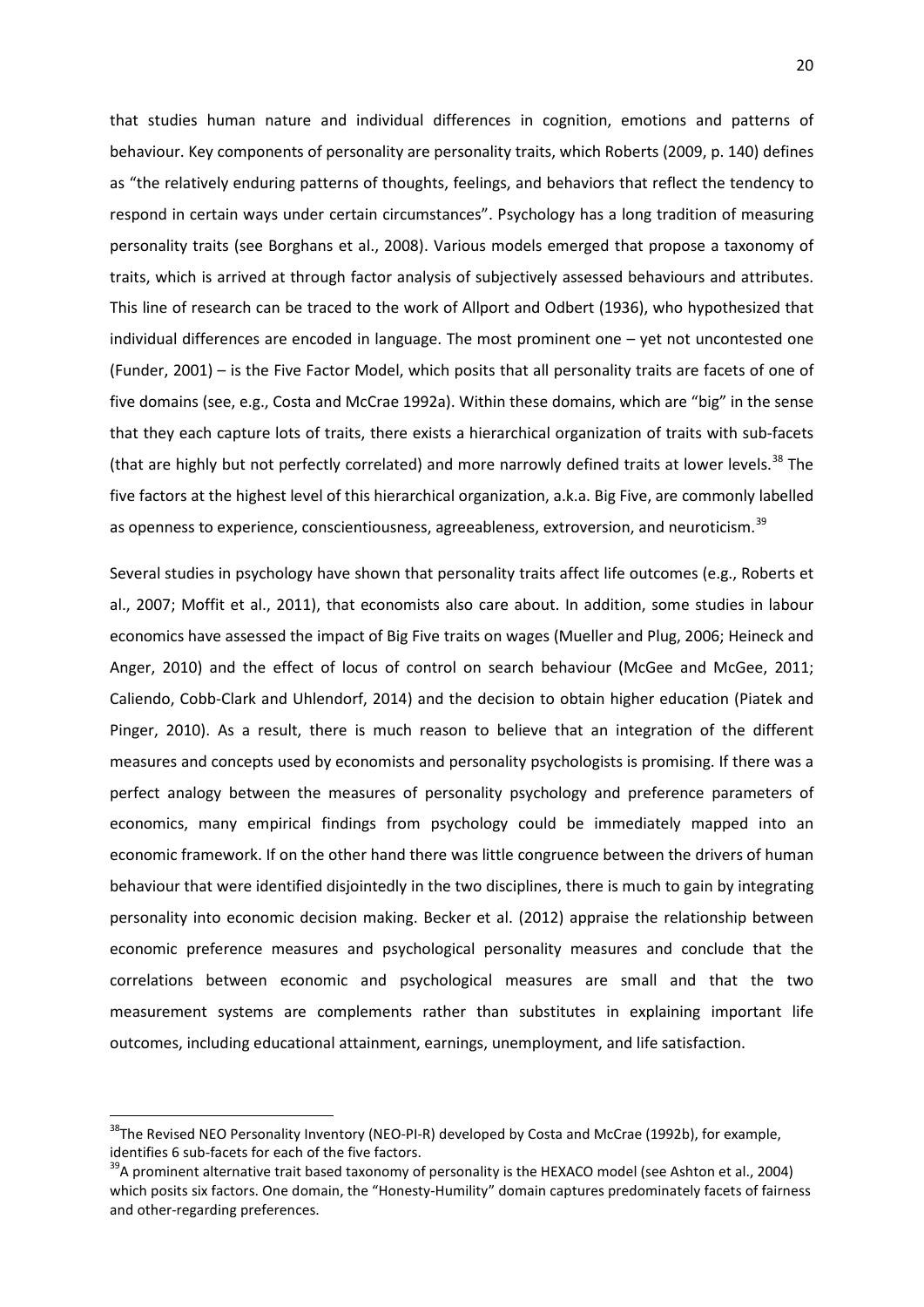The intuition that personality traits affect success in many aspects of life had also inspired research on the returns to personality in the labour market (e.g., Jencks, 1979; Filer; 1981). Yet, this line of research was not followed up on large scale until about two decades later (see Bowles, Gintis, and Osborne, 2001a). It gained momentum again at the beginning of the  $21<sup>st</sup>$  century when labour economists acknowledged that standard human capital measures fall short of explaining the heterogeneity of earnings while pondering on empirical evidence that family background and other personal characteristics affect labour market success (see Bowles, Gintis and Osborne, 2001b).<sup>[40](#page-21-1)</sup> Empirical research on social mobility had revealed that inheritance of wealth and cognition cannot explain the intergenerational correlation in earnings (see, e.g., chapters in Bowles, Gintis and Osborne-Groves, 2005), while at the same time there is evidence for intergenerational transmission of personality traits (e.g., Loehlin, Horn and Willerman, 1981) and economic preferences (Dohmen et al., 2012b). Apparently, parents play a major role in the formation of these characteristics that are valued in the labour market (see Cunha et al., 2006 for a survey).

In recent years, research on the role of personality in determining labour market outcomes has become one of the most vibrant fields in contemporary labour economics.<sup>[41](#page-22-0)</sup> A major reason for the systematic progress in this area is probably the existence of research agendas that share elements of Lakatosian research programmes.<sup>[42](#page-22-1)</sup> The research program of James Heckman and co-authors, which aims to shed light on the sources of inequality, is a reflection of such a systematic approach. It can be traced to the early literature on earnings inequality and racial discrimination in U.S. labour markets. When it became evident after decades of research and the appraisal of various explanations that the black-white earnings differential observed after the civil rights policy of the 1960s (Donohue and Heckman, 1991) was largely explained by differences in skills, educational achievement and family background (Neal and Johnson, 1996), the quest for the sources of the black-white skill gap began.<sup>[43](#page-22-2)</sup> Different influences that might potentially lead to lower educational achievement of disadvantaged groups were assessed empirically, e.g., credit constraints (Carneiro and Heckman, 2003). But these aspects could not explain why children from disadvantaged family background tended to end up with

<sup>&</sup>lt;sup>40</sup> For example, physical characteristics such as beauty (Hamermesh and Biddle, 1994) and height (Persico, Postlewaite and Silverman, 2004; Case and Paxson, 2008; Lindqvist, 2012) have been shown to affect earnings and labour market outcomes.

<span id="page-22-0"></span>and labour market batesmes.<br><sup>41</sup> Empirical work in this area was certainly catalysed when measures of personality became available in large data sets. The German Socio-Economic Panel study, for example, contains measures of Big Five traits since 2005 and measures locus of controls since 1994.<br><sup>42</sup> This is not to say that labor economists in general are Lakatosian research programmers. In fact, progress is

<span id="page-22-1"></span>often fragmented rather than systematic and recurrently evolves ad hoc, for example when new data becomes available.

<span id="page-22-3"></span><span id="page-22-2"></span> $43$  The idea voiced by Herrnstein and Murray (1994) that ethnic differences in IQ exist that are genetically determined and that cannot be changed by policy interventions and environmental factors was heavily criticized and disproven. Hansen, Heckman and Mullen (2004), for example, show that AFQT scores, which Herrnstein and Murray interpreted as a measure of IQ, are malleable and are affected by schooling.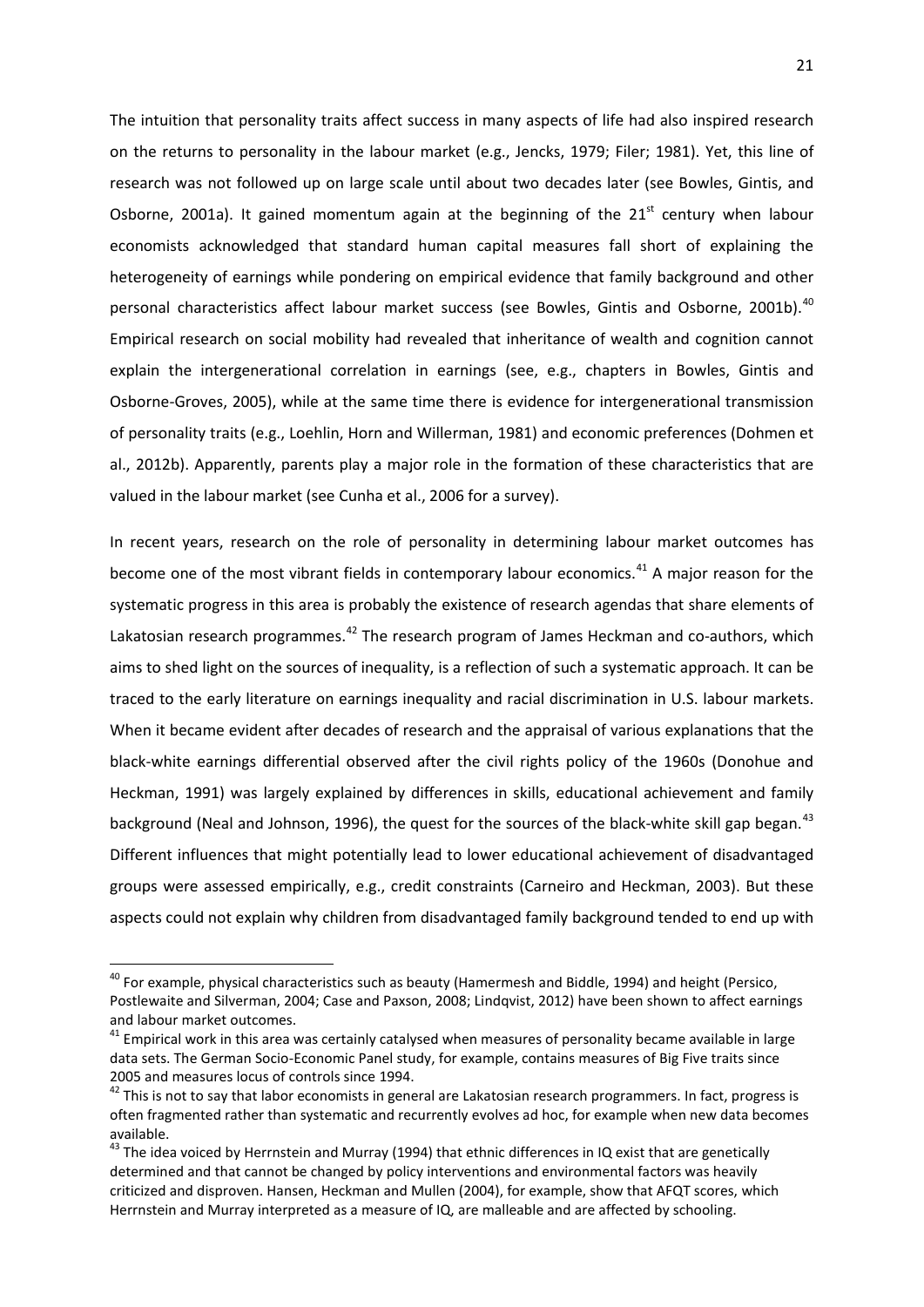low levels of achievement and poor labour market outcomes. This aroused the interest in appraising the impact of factors different from financial constraints or cognitive ability, such as economic preferences and psychological factors like motivation, perseverance or conscientiousness. Partly due to lack of data, a first wave of studies did not identify what personal attributes and traits exactly determine success in life, but rather gauged the importance of these characteristics by subsuming them in one factor that is conceptualized as being distinct from a factor of cognitive skills as captured by standardized tests or observable measures of human capital (e.g., Heckman and Rubinstein, 2001).<sup>[44](#page-22-3)</sup> This factor was termed noncognitive skills, in analogy to cognitive skills that are rewarded in the labour market.<sup>[45](#page-23-0)</sup>

This analogy shaped progress as it suggests the idea that individuals can invest in such skills, just like human capital theory considers optimal investment in productive skills, and led to the development of models of skill formation that are characterized by the interplay of traits and investment such as schooling, but also learning-by-doing or by imitation as in Cunha and Heckman (2007, 2009).<sup>[46](#page-23-1)</sup> Yet, the "skill analogy" is not perfect. It might even mislead us to think that productivity is changing monotonically in a particular trait, and it certainly obscures the fact that traits can be valued quite differently in different jobs and contexts. This clearly complicates estimation of returns to personality traits as in Mueller and Plug (2006) or Heineck and Anger (2010), particularly in the presence of sorting into jobs and occupation based on such traits. Despite the tremendous progress that has been made on answering key questions relating to the relationship between various personality traits, their relationship with economic preferences, their stability and malleability over the life course (see Almlund et al, 2011), key challenges remain.

The biggest challenge ahead in labour economics is to identify which personality traits or systems of beliefs are important for which outcomes and why. As stated above, much of the empirical work cited above simply adds one additional factor that aggregates influences other than cognitive ability as an explanatory variable to an empirical model of a particular labour market outcome. Yet, it is intuitive that various traits and preferences matter for a particular labour market outcome, and without theory or solid empirical evidence we cannot readily establish that all these elements that matter can be subsumed in one factor, nor can we easily determine what elements should constitute such a factor. The choice of elements to identify this (latent) factor in empirical work has often been rather ad hoc and driven by pragmatism. Rather than being guided by theory, empirical work has

<sup>&</sup>lt;sup>44</sup> The role of psychological factors beyond IQ or cognitive ability was also acknowledged by Hartog (2001) who reviewed evidence and theoretical approaches towards understanding the formation and utilization of these skills in the labour market.<br><sup>45</sup> See, e.g., Heckman, Stixrud and Urzua (2006).

<span id="page-23-0"></span>

<span id="page-23-1"></span> $46$  Cunha, Heckman and Schennach (2010) estimate the technology of skill formation.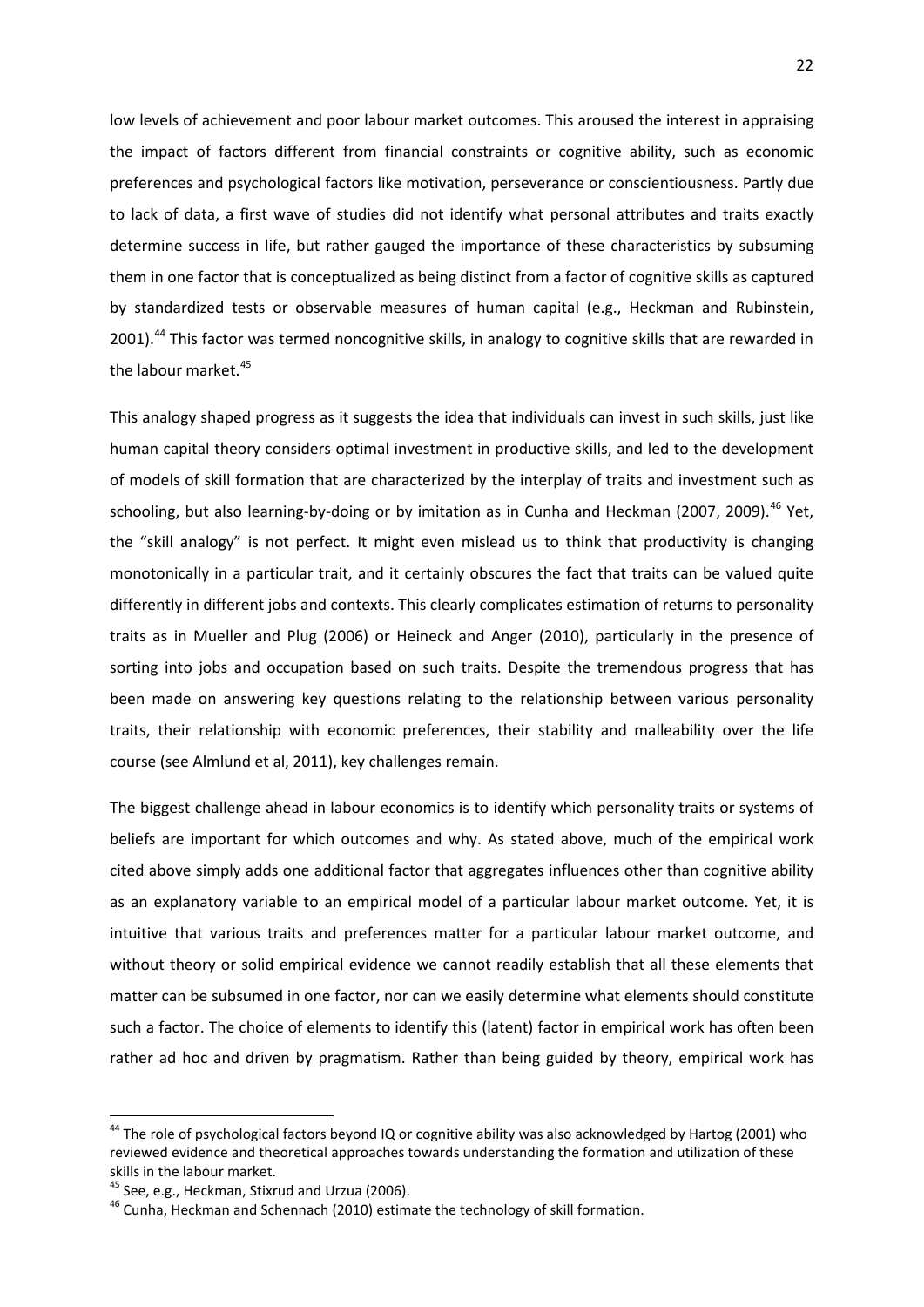been directed by data availability.<sup>[47](#page-23-0)</sup> This has created at least two problems: First, it is difficult to appraise differences in estimated effects across studies that use different traits to identify the impact of a "noncognitive skill" factor. Second, and potentially more serious is the fact that the entire approach of imposing a certain factor structure hides some of the interesting underlying mechanisms that generate the relation between personality and outcomes.

Establishing which facets of personality drive labour markets outcome through what channels is clearly facilitated by the development of models that incorporate personality traits in an economic framework (c.f. Borghans et al, 2008). The conceptualization of personality traits within such a framework will also deliver important insights for measurement, in particular on the dimensions along which measurement has to be standardized. Moreover, such theoretical insights will provide guidance concerning the personality traits to be measured in data sets used by labour economists. Economists have only recently started this process of model building to enrich economic theory (see Almlund et al, 2011). For the reasons mentioned above this research area is one of the most promising for the years to come.

#### **3.3 Nonstandard beliefs and nonstandard decision-making**

#### *Nonstandard decision-making*

Compared to work that introduces nonstandard preferences or personality into the analysis of labour markets, only a limited amount of work in labour economics has considered what DellaVigna (2009) classifies as nonstandard decision-making, despite the fact that gains from taking framing effects, menu effects, or narrow bracketing into account are potentially large, in particularly for studying individual schooling and training choices, savings and retirement decisions or job search behaviour. Evidence suggests, for example, that training decisions can be influenced by setting a default (Borghans and Golsteyn, 2014), indicating that individuals can be "nudged" to participate in particular training programs. In a related strand of literature it has been shown that retirement savings can be affected by the choice of default (Choi, Laibson and Madrian, 2004) or the design of the menu of investment options that individuals can chose from (Choi, Laibson and Madrian, 2009). Hence, there is probably scope for policies aimed at improving educational choices and retirement savings that take insights from psychology about biases in decision-making into account (see Thaler and Sunstein, 2008). The fact that the UK government installed "The Behavioural Insights Team" is a reflection of the awareness of such a potential among policy makers. It will be exciting to scrutinize

<span id="page-24-0"></span><sup>&</sup>lt;sup>47</sup> Different data sets contain different measures (e.g., the NLSY contains measures of self-esteem and locus of control, while the SOEP contains Big Five traits and locus of control).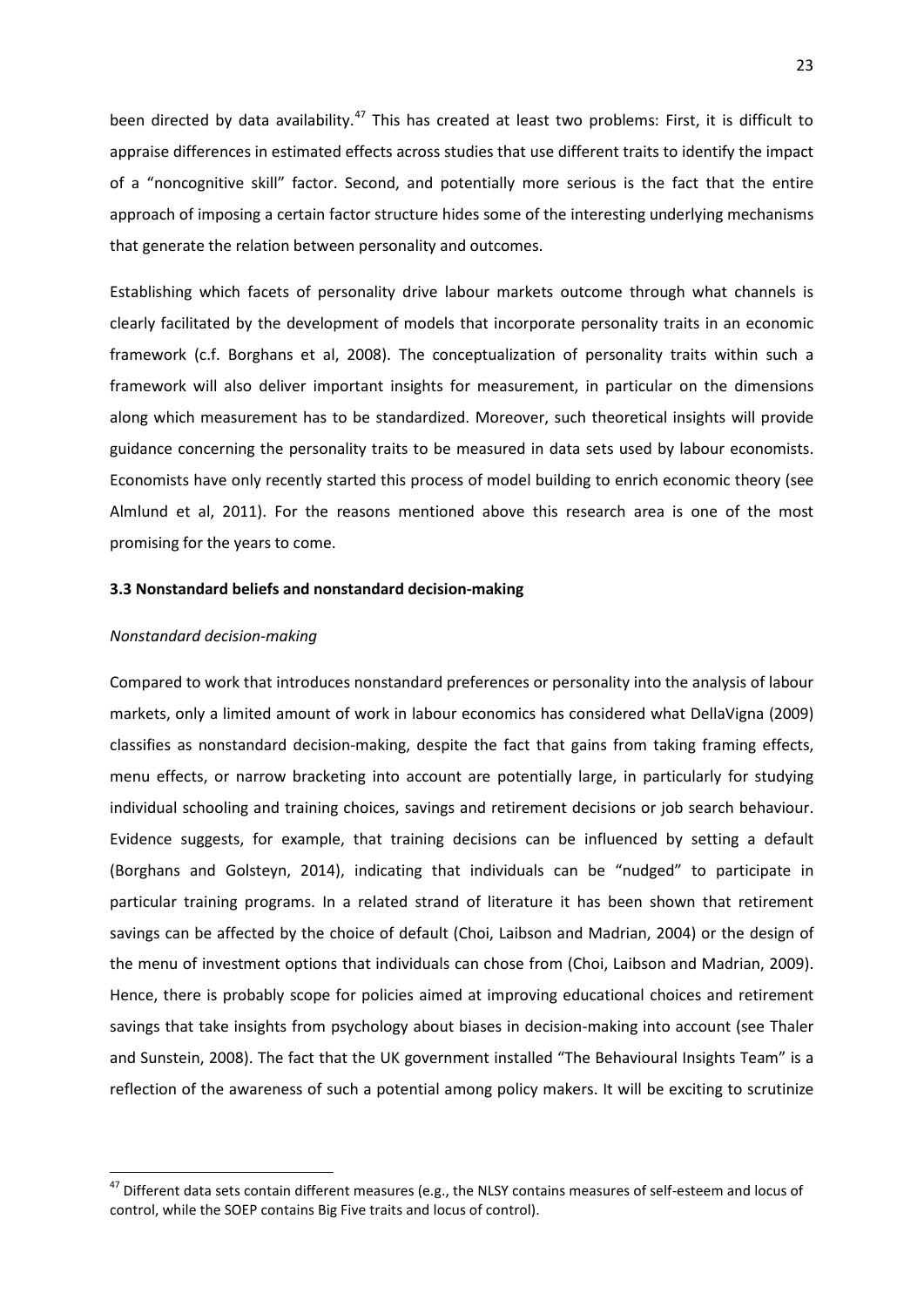the effects of their interventions that are intended to accelerate the transition from unemployment to work.

An area that has already attracted the attention of economists quite some time ago relates to the influence of the social environment on decision-making.<sup>[48](#page-24-0)</sup> The phenomenon that the presence of others can change individual behaviour and performance is known as the 'social facilitation' paradigm in social psychology (see Guerin, 1993, for an extensive account of theoretical and empirical social facilitation research). A small set of studies in the economics literature addresses the role of social influences on behaviour (see, e.g., Akerlof, 1980, 1997; Bernheim, 1994; Becker and Murphy, 2000; Austen-Smith and Fryer, 2005). Some studies, which provide evidence that social forces affect behaviour (e.g., Garicano et al., 2005; Dohmen, 2008a) are relevant for labour economics.<sup>[49](#page-25-0)</sup> Biased decision-making induced by social pressure or a preference for conformity has, for example, been argued to affect the principal-agent relationship (e.g., Prendergast, 1993).

A larger strand of literature has analysed whether peer effects exist at work. While it is difficult to identify peer effects (Angrist, forthcoming), there is some convincing evidence of productivity spillovers at the workplace. Mas and Moretti (2009) find that effort of cashiers at a supermarket is positively related to the productivity of co-workers within the range of vision. Falk and Ichino (2006) present evidence from a randomized control trial indicating that performance in an envelope-stuffing task is affected by the presence of a co-worker. De Grip and Sauermann (2012) analyse a fieldexperiment in which the provision of training was randomized at a large call-centre, and find evidence for productivity spillovers of trained workers to untrained team members.<sup>[50](#page-25-1)</sup>

#### *Nonstandard beliefs*

Various insights from psychology are in conflict with the assumption that agents form rational beliefs about states of the world taking into account all relevant information and update these beliefs in a Bayesian manner. DellaVigna (2009) classifies deviations from this assumption as nonstandard beliefs. These kinds of deviations comprise phenomena such as overconfidence or non-Bayesian learning, which are expected to play a role in situations in which initial uncertainty about a key

<sup>&</sup>lt;sup>48</sup> Analvzing the impact of the social environment on behaviour has a long tradition in social psyhology (e.g., Triplett, 1898), and received much consideration from sociologists (e.g., Coleman, 1990).<br><sup>49</sup> See also Parsons et al. (2011) for evidence that agents are aware that others are affected by social forces and

<span id="page-25-0"></span>therefore adjust behaviour.

<span id="page-25-2"></span><span id="page-25-1"></span><sup>&</sup>lt;sup>50</sup> By and large, the peer effects literature in labour economics emphasises performance increases in the presence of others, in harmony with the 'social support hypothesis' of social psychology, which holds that performance is boosted in a friendly environment. In contrast, the presence of (even friendly) others can also impair performance according to the 'social pressure hypothesis'. A recent strand of literature in economics has analysed the prevalence of performance decrements under pressure (Ariely et al., 2009; Dohmen, 2008b) and found – akin to the choking literature in psychology (see e.g., Beilock and Carr, 2001) – that context, task attributes and degree of professionalism matter.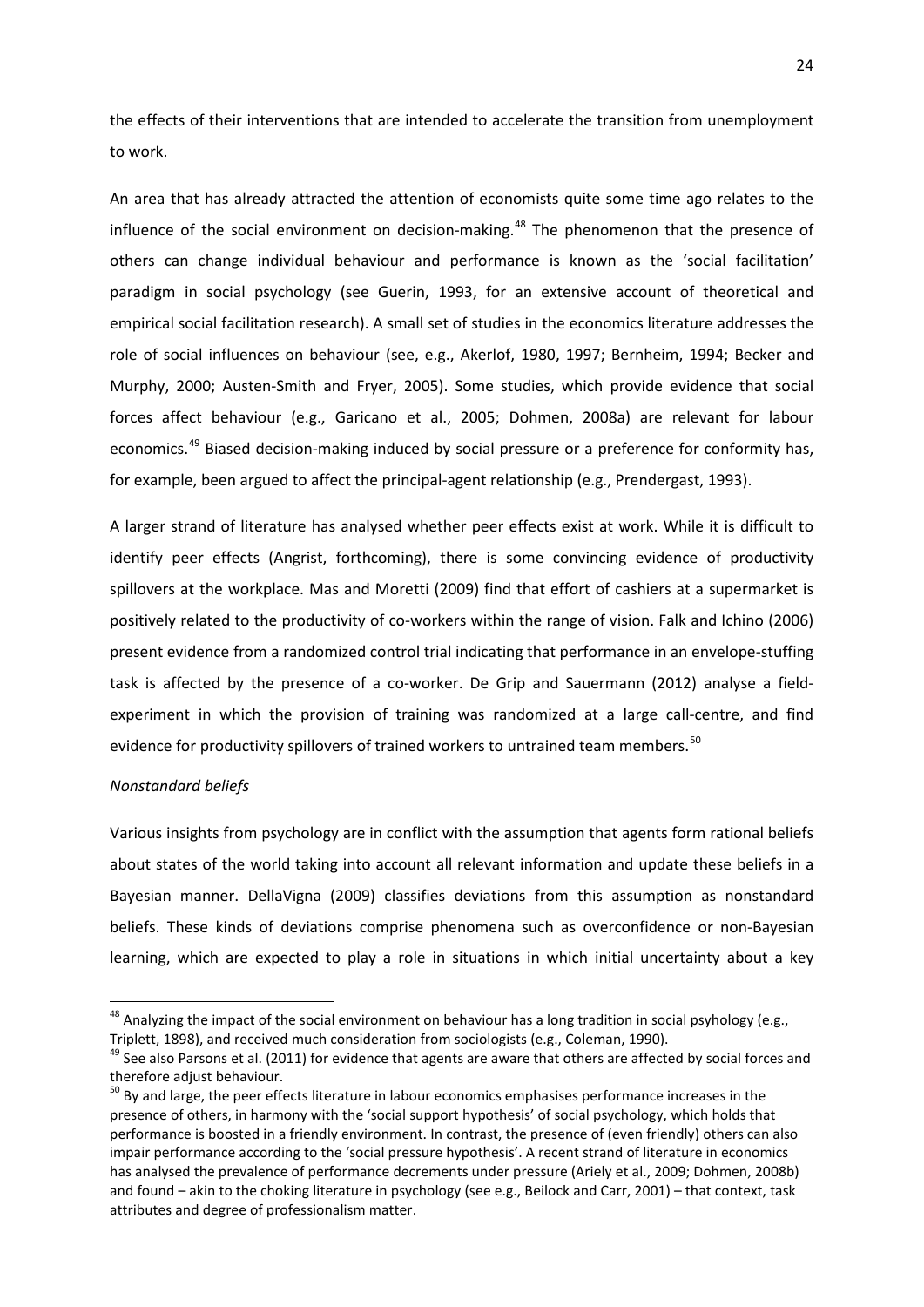parameter for optimal decision-making diminishes as signals about the true value of the relevant parameter accumulate over time. As these features characterise a variety of decision environments in labour economics (e.g., investment in human capital or job search) developing labour market models with nonstandard beliefs seem to be a very promising route. Yet, models of nonstandard beliefs have so far only been sporadically applied in labour economics. A set of studies assesses the implications of agents being overconfident or having an overly positive self-image for the principalagent relationship. Santos-Pinto (2008), for example, investigates theoretically how agents' biased beliefs about their ability affect effort provision and optimal incentives in different information environments. In a similar set-up, Santos-Pinto (2010) studies effort provision in tournaments, and Larkin and Leider (2012) provide empirical evidence on the effect of overconfidence on performance in and selection into tournaments. Other studies have applied the concept to human capital investments (Santos-Pinto, 2012).

Applying nonstandard beliefs to job search models seems to be a particularly promising area of research. Spinnewijn (forthcoming) develops a model in which agents have biased beliefs regarding their job finding probability and shows that overly optimistic workers search too little and deplete their resources too fast, which has immediate consequences for unemployment duration and implications for the design of unemployment insurance. Falk, Huffman and Sunde (2006) provide experimental evidence that individuals who are uncertain about their job finding rate do not revise their subjective probability of finding a job sufficiently (i.e. less than predicted by Bayes' rule) based on search outcomes. As a result, individuals who start with an optimistic prior on their job finding rate search too little while those with a pessimistic prior end up searching too much.<sup>[51](#page-25-2)</sup>

#### **4. Impact on EALE: evidence from conferences and the association's journal** *Labour Economics*

The developments in the literature at large are also visible within the EALE network, where behavioural economics has certainly contributed to (1) a shift in focus from macro labour issues (such as unemployment) to individual decision making within the field of labour economics, (2) an increase in the use of experimental methods and (3) a recent focus on personality traits and preferences. An inspection of all EALE conference programmes from the founding event in Turin in 1988 to anniversary conference in Turin in 2013 reveals this clear shift in topics addressed by members of EALE. Macro-labour topics such as macroeconomic models of unemployment, wage structure, wage inflation, working hours, bargaining and unions, social security and other labour market institutions

<sup>&</sup>lt;sup>51</sup> A related literature in economics on base-rate neglect (see Dohmen et al., 2009a) and the gambler's fallacy (e.g., Dohmen et al., 2009b) provides evidence for deviations from rational updating.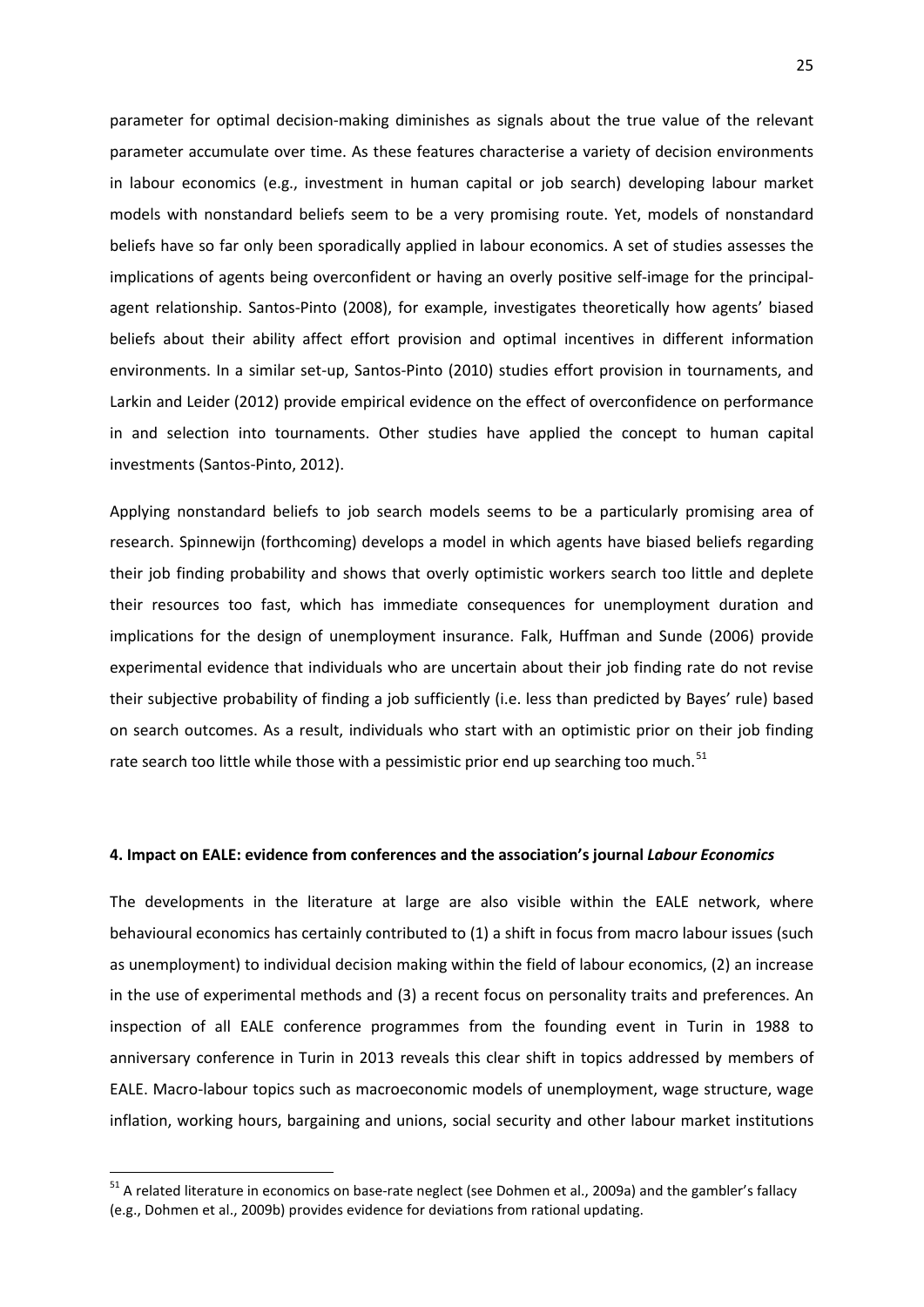dominated the programme of early conferences. Around the turn of the millennium, topics like family and work, retirement behaviour, incentives, skills and technical change, or job satisfaction appeared on the conference programme. In recent years, issues relating to schooling choices, cognitive and noncognitive skills, motivation and incentives, social preferences, risk preferences, and sorting based on skills, preferences and personality traits, are increasingly addressed. The growing concern for the implications of heterogeneity in preferences and personality traits is also apparent. The awareness that individuals differ with respect to economic preferences, such as risk preferences, time preferences, and social preferences and therefore make different decisions, for example with respect to the type of occupations they select, the kind of educational investments they want to make, and the type of incentives they would like to work for, and their responsiveness to particular incentives, has shaped the research questions that have been addressed in recent years.

Another way to gauge whether behavioural economics has left its marks on research interests of the EALE network is to screen the papers that have been published in the association's journal *Labour Economics*. Figure 3 plots the number of articles published in *Labour Economics* over the course of its existence that refer to the terms "psychology" or "behavioural".

#### INSERT FIGURE 3 ABOUT HERE

The figure reveals that there is a strong rise in articles that refer to psychology and behavioural economics, arguably reflecting an increase in behavioural economics that gained much momentum in the mid of the first decade of the new millennium.

Figures 4 and 5 indicate that the growing interests of labour economics in economics and psychology related mostly to preferences, in particular to social preferences and trust, and more recently to personality. Publications relating to bounded rationality, framing or cognitive biases are comparatively rare. For example, only two papers where published over the entire period that contained the term "bounded rationality", while terms like "fairness" (44 references) and "trust" (68) are more pervasive. This might be a result of the difficulty to formalize and develop standard measures of bounded rationality. In that sense it also reflects a certain degree of opportunism in the profession: we tend to devote attention to problems that are relatively easy to address or for which data is readily available; and a critical mind might state that labour economists behave more often as methodological barbarians rather than Lakatosian research programmers.

#### **5. Policy implications**

Several implications for firms' personnel policies, the design of optimal incentive schemes, as well as for human capital policies have been mentioned above. In this section, I would like to stress the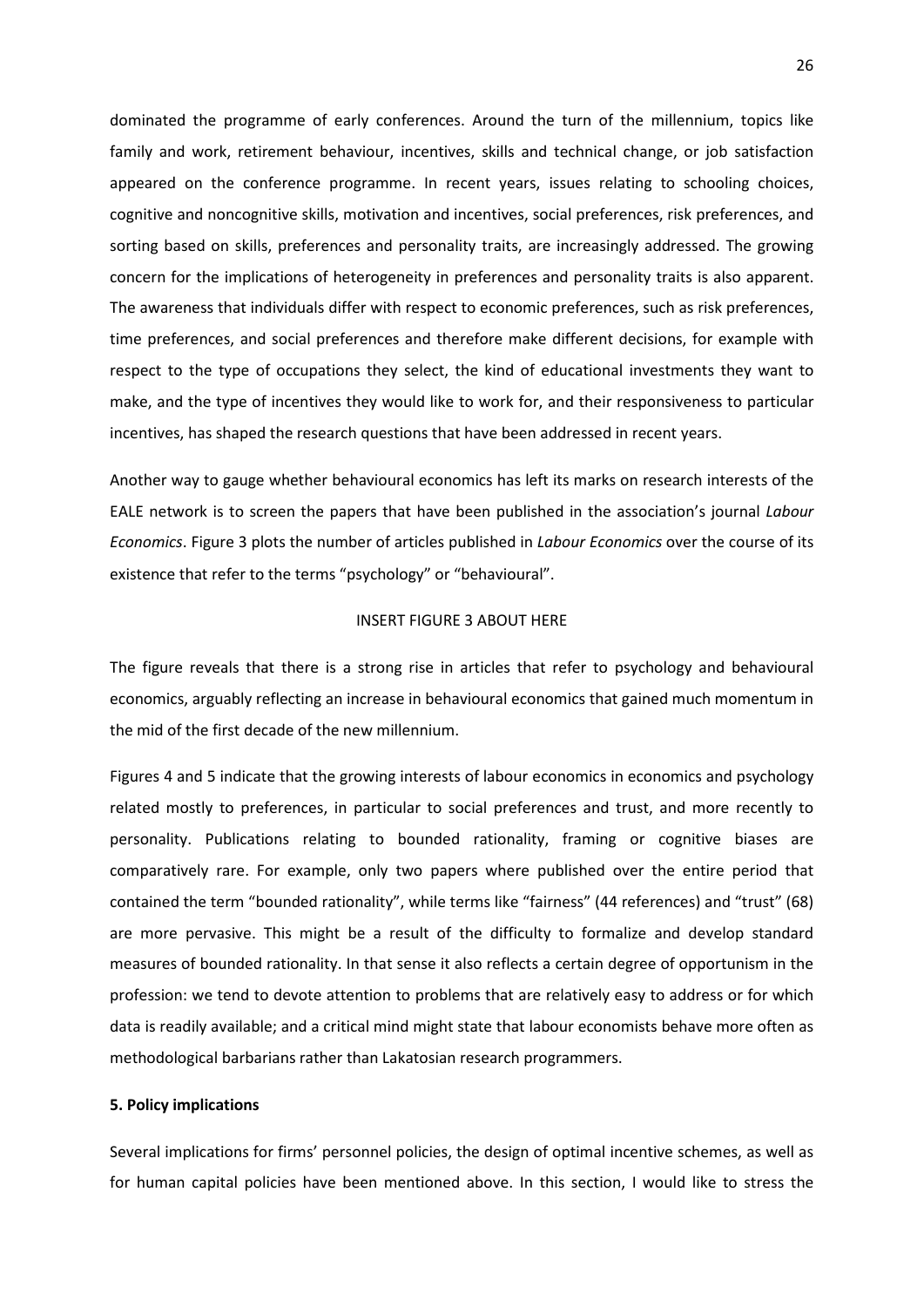policy implications of behavioural economics for the macro level. Babcock et al. (2012) have sketched the implications of insights from behavioural economics for unemployment compensation, active labour market policies, such as employment services and job search assistance, and training programmes. Policy makers in various western economies have recognized the potential of a behavioural economics approach in policy analysis. In particular the nudge approach in policy making has received much attention and political support in various countries. A prominent example is the UK, which established the "Behavioural Insights Team", in order to apply insights from behavioural economic research to public policy and services.

Similarly, research on the formation of cognitive skills, personality and preferences has attracted much interest from policy makers and the public at large. The conjecture of critical and sensitive periods of investment in early childhood and the evidence for the malleability of noncognitive skills throughout adolescence has shaped recent policy debates in various Western countries. I speculate that research on systematic changes in cognitive skills and preferences at older age will also appeal to policy-makers in aging societies, not only because the timing and speed of cognitive decline affect employability, retirement decisions and the sustainability of the welfare state, but also because changes in the distribution of preferences induced by aging will bring about significant changes in aggregate economic and socio-political outcomes.

#### **6. Concluding remarks**

Behavioural economics has definitely left its mark on labour economics. This is evident from the rise of articles that apply insights from psychology in the analysis of labour markets. An increasing number of survey articles that sometimes focus on particular aspects of behavioural labour economics, gives proof of the scope of areas within labour economics that have been affected by behavioural economics. The Handbook of Labor Economics Vol. 4, for example, contains 4 chapters that relate to behavioural economics. I expect this trend to continue, not least because there are important research areas in labour economics in which researchers have just begun to apply insights from behavioural economics.

Behavioural economics might not have revolutionized labour economics, but it has certainly reformed the way that (many) labour economists think about the functioning of labour markets. Labour economists have not abandoned the standard economic framework entirely, but have rather tried to incorporate new aspects into existing models. This process is not without frictions. It is clear that psychological motives can be integrated into the standard economic framework in various ways, which almost inevitably results in the unsatisfactory situation that theoretical frameworks diverge.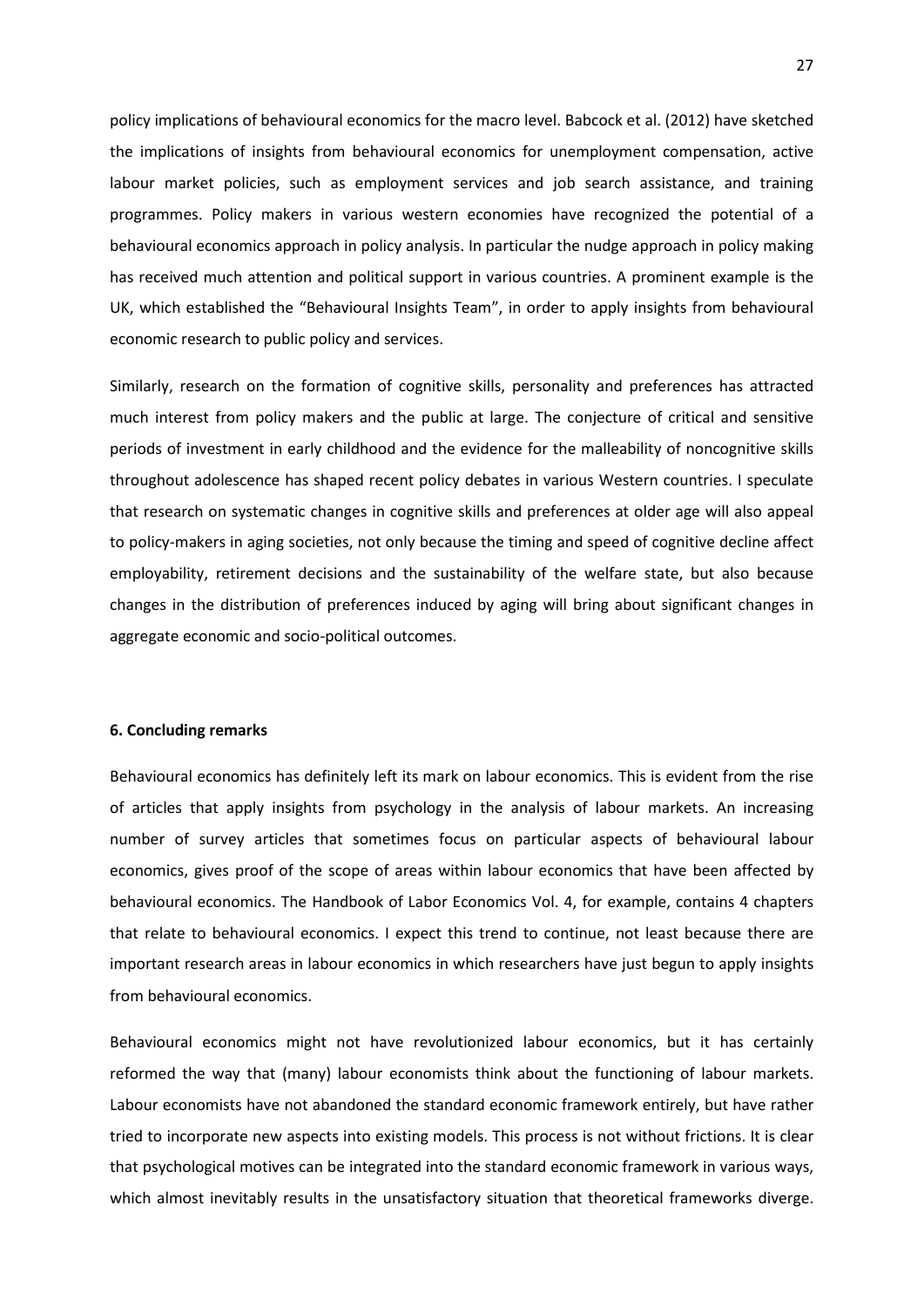Yet, advancement was particularly marked in areas in which theoretical models emerged, as in the literature on social preferences. In other areas, there is, however, an enormous need for the development of theory. As discussed above, theories that integrate concepts from personality psychology in an economic framework seem to be a prerequisite for systematic future scientific progress. Likewise, relaxing the exponential discounting assumption in search models of the labour market seems to be a critical endeavour. In general, amending job search models to account for nonstandard preferences and non-standard beliefs can provide extremely useful insights for macroeconomic models of the labour market.

As theoretical progress is made, there will also be need for empirical evidence to discriminate between opposing ideas concerning the way assumptions of the mainstream model should be modified. In some areas, it even seems that sound empirical work has to precede theory building. One interesting example in that respect is the work on integrating deviations from the exponential discounting model into search models. Whereas the implications for such behaviour in a particular search framework can be theoretically derived, for example, for hyperbolic discounters (see, for example, DellaVigna and Paserman, 2005) it is by no means clear that individuals actually have preferences as described by the hyperbolic discounting model (see, for example, Augenblick et al., 2013; Dohmen et al., 2012). This calls for the development of better elicitation methods. Advances in the measurement of discounting, personality traits and beliefs will certainly catalyse scientific progress in behavioural labour economics.

Another very promising route to follow is to integrate insights from the literature on preference heterogeneity in models of the labour market by relaxing the assumption of the representative agent. Ideally, such models do not only take heterogeneity with respect to a particular preference measure, such as the degree of risk aversion measured in an expected utility framework into account, but rather appreciate the profound heterogeneity of types. Empirical evidence indicates, for example, that a fraction of individuals behaves according to expected utility theory while others' decision-making under risk is better characterized by prospect theory. Likewise, different types with respect to social preferences can be identified. It will be an immense challenge to study how different types interact on the labour market.

I am convinced that behavioural economics will continue to influence labour economics in the future. I am afraid that some labour economists will still associate behavioural economics with the experimental approach, and that controversy over the appropriateness of laboratory experiments for the analysis of labour markets will remain for some more years. I also believe that we will witness new debates between "traditional" labour economists and "behavioural" labour economists. But I hope that labour economics moves ahead. It would be a good sign if the term "behavioural"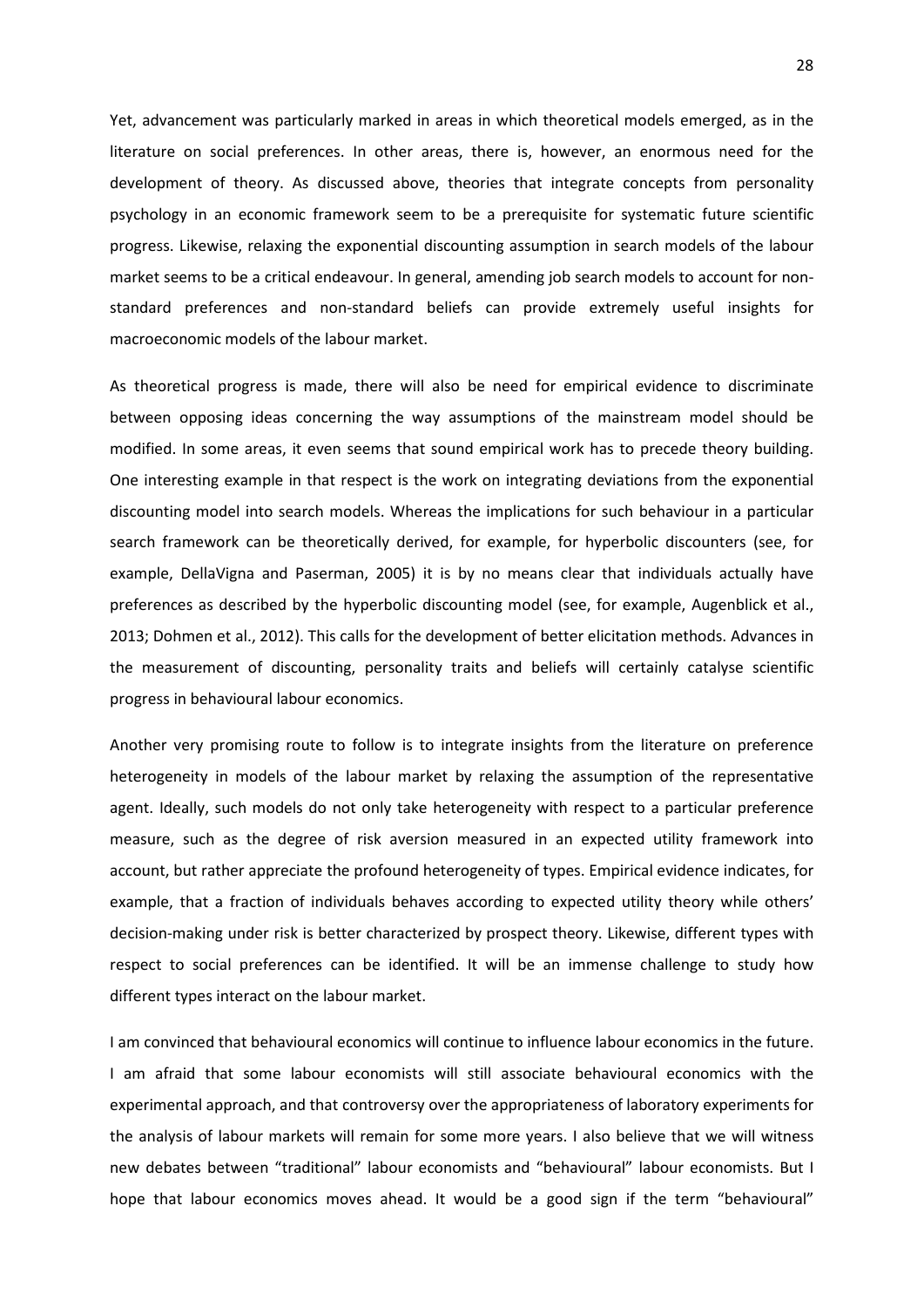ultimately disappears as an attribute of demarcation of research within the field of labour economics; for what ultimately counts is good economics.

#### **References**

Abbink, K., Irlenbusch, B., Renner, E., 2000. The moonlighting game. Journal of Economic Behavior and Organization 42, 265–277.

Abeler, J., Altmann, S., Kube, S., Wibral, M., 2010. Gift Exchange and Workers' Fairness Concerns: When Equality is Unfair. Journal of the European Economic Association 8(6), 1299-1324.

Abeler, J., Falk, A., Goette, L., Huffman, D., 2011. Reference points and effort provision. The American Economic Review 101(2), 470-492.

Adams, J.S., 1965. Inequity in Social Exchange. In Berkowitz, L. (ed.), Advances in Experimental Social Psychology 2, Academic Press, New York, 267-299.

Agell, J., Lundborg P., 2003. Survey Evidence on Wage Rigidity and Unemployment. Scandinavian Journal of Economics 105, 15-30.

Ainslie, G., 1974. Impulse control in pigeons. [Journal of the Experimental Analysis of Behavior](http://en.wikipedia.org/wiki/Journal_of_the_Experimental_Analysis_of_Behavior) 21 (3), 485–489.

Ainslie, G., 1975. Specious Reward: A Behavioral /Theory of Impulsiveness and Impulse Control. Psychological Bulletin 82 (4), 463–496.

Ainslie, G., 1991. Derivation of "rational" economic behavior from hyperbolic discount curves. American Economic Review 81 (2), 334-440.

Akerlof, G.A., 1980. A theory of social custom, of which unemployment may be one consequence. Quarterly Journal of Economics 94, 749–775.

Akerlof, G., 1982. Labor Contracts as Partial Gift-Exchange. Quarterly Journal of Economics 97 (4), 543-569.

Akerlof, G.A., 1997. Social distance and social decisions. Econometrica 65, 1005–1027.

Akerlof, G.A., Shiller, R.J., 2009. Animal Spirits: How Human Psychology Drives the Economy, and Why It Matters for Global Capitalism. Princeton University Press.

Akerlof, G. A., Yellen, J. L., 1990. The fair wage-effort hypothesis and unemployment. The Quarterly Journal of Economics 105(2), 255-283.

Allais, M., 1953. Le Comportement de l'Homme Rationnel devant le Risque, Critique des Postulats et Axiomes de l'Ecole Américaine, Econometrica 21, 503–546.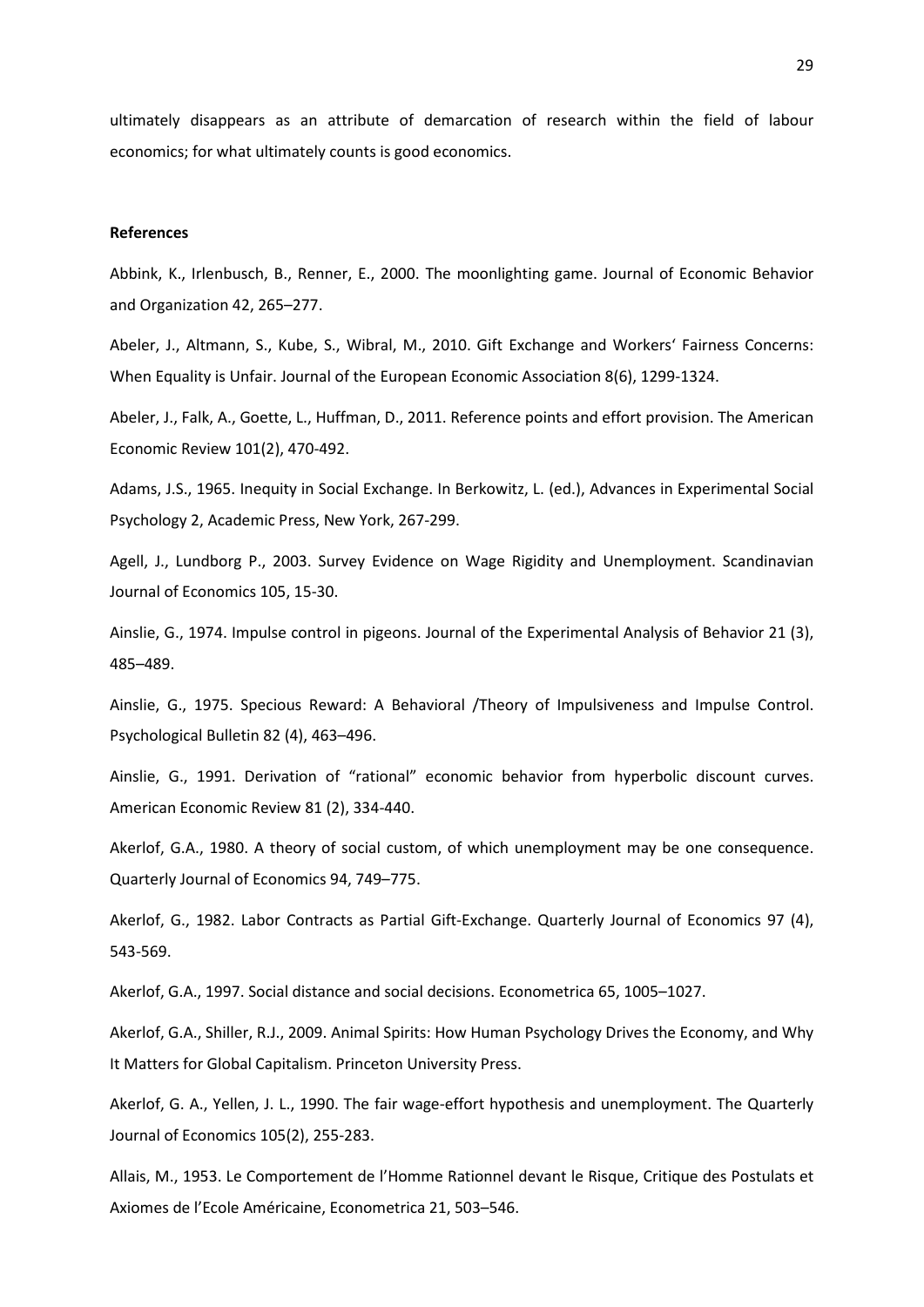Allport G.W., Odbert H.S., 1936. Trait-names: a psycho-lexical study. Psychological Monographs. 47:1–171

Almlund, M., Duckworth, A.L., Heckman, J.J., Kautz, T., 2011. Personality psychology and economics. In E. A. Hanushek, S. Machin, and L. Wößmann (Eds.), Handbook of the Economics of Education Volume 4, 1–181. Amsterdam: Elsevier.

Altmann. S., Falk, A., Grunewald, A., Huffman, D., 2014. Contractual Incompleteness, Unemployment, and Labour Market Segmentation. Review of Economic Studies 81, 30–56.

Angner, E., Loewenstein, G., 2012. Behavioral Economics. In Uskali Mäki (Ed.) Philosophy of Economics vol. 13 of Gabbay, D., Thagard, P., Woods, J. (Eds.) Handbook of the Philosophy of Science, 641-690.

Angrist, J., 2014. Labour Economics, forthcoming.

Ariely, D., 2008. Predictably Irrational – The Hidden Forces that Shape our Decisions. Harper Collins Publishers, New York, NY.

Ariely, D., Gneezy, U., Loewenstein, G., Mazar, N., 2009. Large stakes and big mistakes. The Review of Economic Studies 76(2), 451-469.

Ashraf, N., Camerer, C. F., Loewenstein, G., 2005. Adam Smith, BehavioralEconomist. Journal of Economic Perspectives 19, 131-145.Ashraf, N., Karlan, D., Yin, W., 2006. Tying Odysseus to the Mast: Evidence from a Commitment Savings Product in the Philippines 121 (2), 635-672.

Ashton, M.C., Lee, K., Perugini, M., Szarota, P., de Vries, R.E., Di Blas, L., Boies, K., De Raad, B., 2004. A Six-Factor Structure of Personality-Descriptive Adjectives: Solutions From Psycholexical Studies in Seven Languages. Journal of Personality and Social Psychology 86 (2): 356–366.

Augenblick, N., Niederle, M., Sprenger, C., 2013. Working over time: Dynamic inconsistency in real effort tasks. NBER Working Paper 18734.

Austen-Smith, D., Fryer, R.G., 2005. An economic analysi of 'acting white'. Quarterly Journal of Economics 120, 551–583.

Babcock, L., Congdon, W.J., Katz, L.F., Mullainathan, S., 2012. Notes on behavioral economics and labor market policy. IZA Journal of Labor Policy 2012, 1(2),

Bandiera, O., Barankay, I., Rasul, I., 2005. Social Preferences and the Response to Incentives: Evidence from Personnel Data. Quarterly Journal of Economics 120(3), 917-62.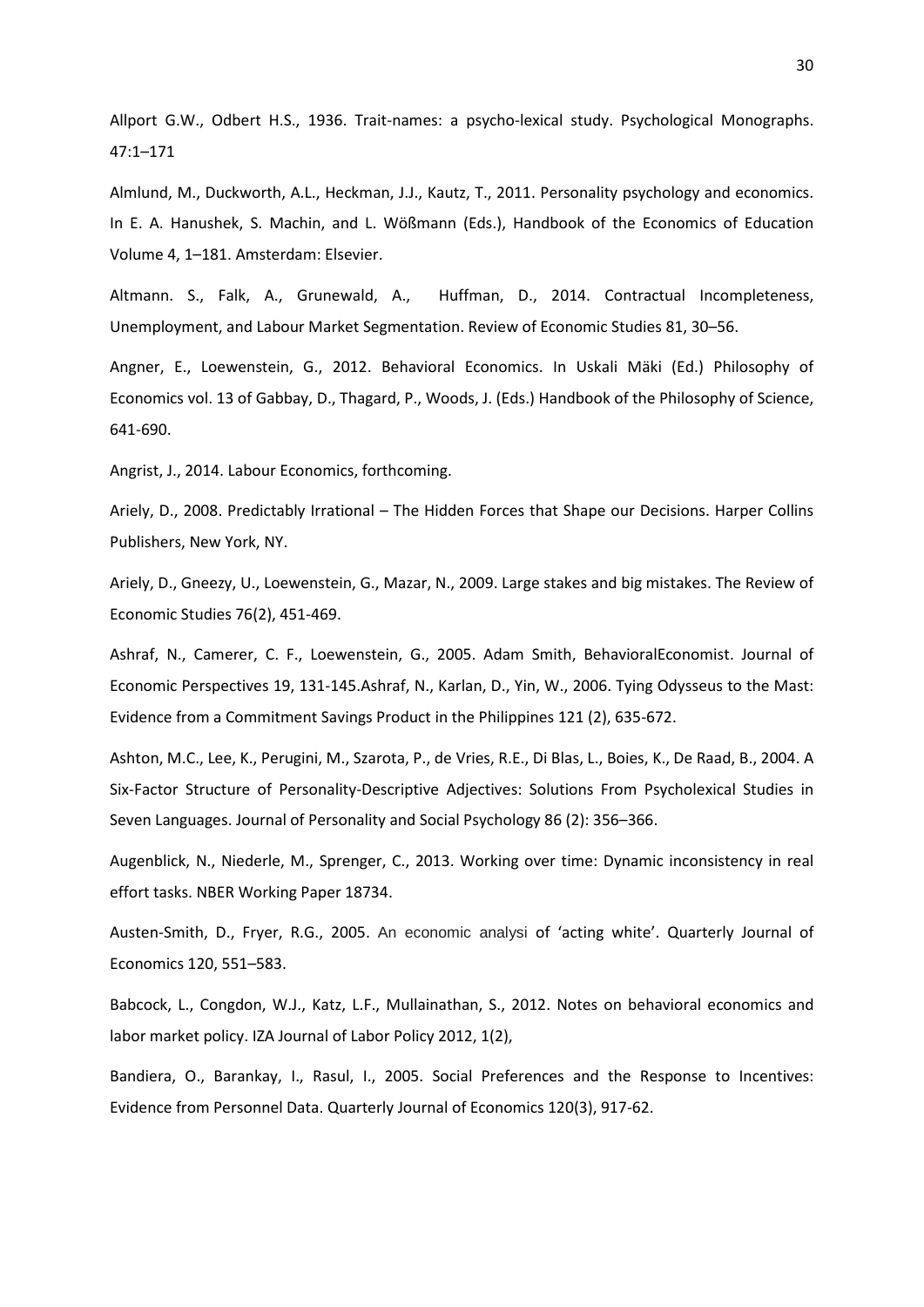Barberis, N., Thaler, R., 2003. A Survey of Behavioral Finance. In Constantinides, G., Harris, M., Stulz, R.M. (Eds.) Handbook of the Economics of finance, Volume 1B, Financial Markets and Asset Pricing. Elsevier, North Holland, 1053-1123.

Bartling, B., von Siemens, F., 2010. The Intensity of Incentives in Firms and Markets: Moral Hazard with Envious Agents. Labour Economics 17, 598-607.

Barmby, T., 2004. A Note on the Labour Supply Behaviour of NYC Cabdrivers: Does Experience Count? Centre for European Labour Market Research Discussion Paper 2004-03.

Barmby, T., & Dolton, P., 2009. What Lies Beneath? Effort and Incentives on Archaeological digs in the 1930's. Working Paper.

Becker, A., Deckers, T., Dohmen, T., Falk, A., Kosse, F., 2012. [The Relationship Between Economic](http://ideas.repec.org/a/anr/reveco/v4y2012p453-478.html)  [Preferences and Psychological Personality Measures.](http://ideas.repec.org/a/anr/reveco/v4y2012p453-478.html) Annual Review of Economics 4(1), 453-478.

Becker, G.S., Murphy, K.M., 2000. Social Economics. Market Behavior in a Social Environment. Harvard University Press, Cambridge, MA.

Beilock, S. L., Carr, T. H., 2001. On the fragility of skilled performance: What governs choking under pressure? Journal of Experimental Psychology: General, 130(4), 701.

Bellemare, C., Kröger, S., 2007. On Representative Social Capital. European Economic Review 51, 183- 202.

Bellemare, C., Shearer, B., 2009. Gift giving and worker productivity: Evidence from a firm-level experiment. Games and Economic Behavior 67(1), 233-244.

Bellemare, C., Shearer, B., 2010. Sorting, Incentives and Risk Preferences: Evidence from a Field Experiment. Economics Letters 108 (3), 345-348.

Berg, J., Dickhaut, J., McCabe, K., 1995. Trust, reciprocity, and social history. Games and Economic Behavior 10, 122–42.

Berg, N., 2006. Behavioral labor economics. Handbook of Contemporary Behavioral Economics. ME Sharp., New York (2006): 457-478.

Berg, N., Gigerenzer, G., 2010. As-if behavioral economics: Neoclassical economics in disguise? MPRA Paper No. 26586.

Berger, J., Harbring, C., Sliwka, D., 2013. Performance Appraisals and the Impact of Forced Distribution-An Experimental Investigation. Management Science 59(1), 54-68.

Bernheim, B.D., 1994. A theory of conformity. Journal of Political Economy 102, 841–877.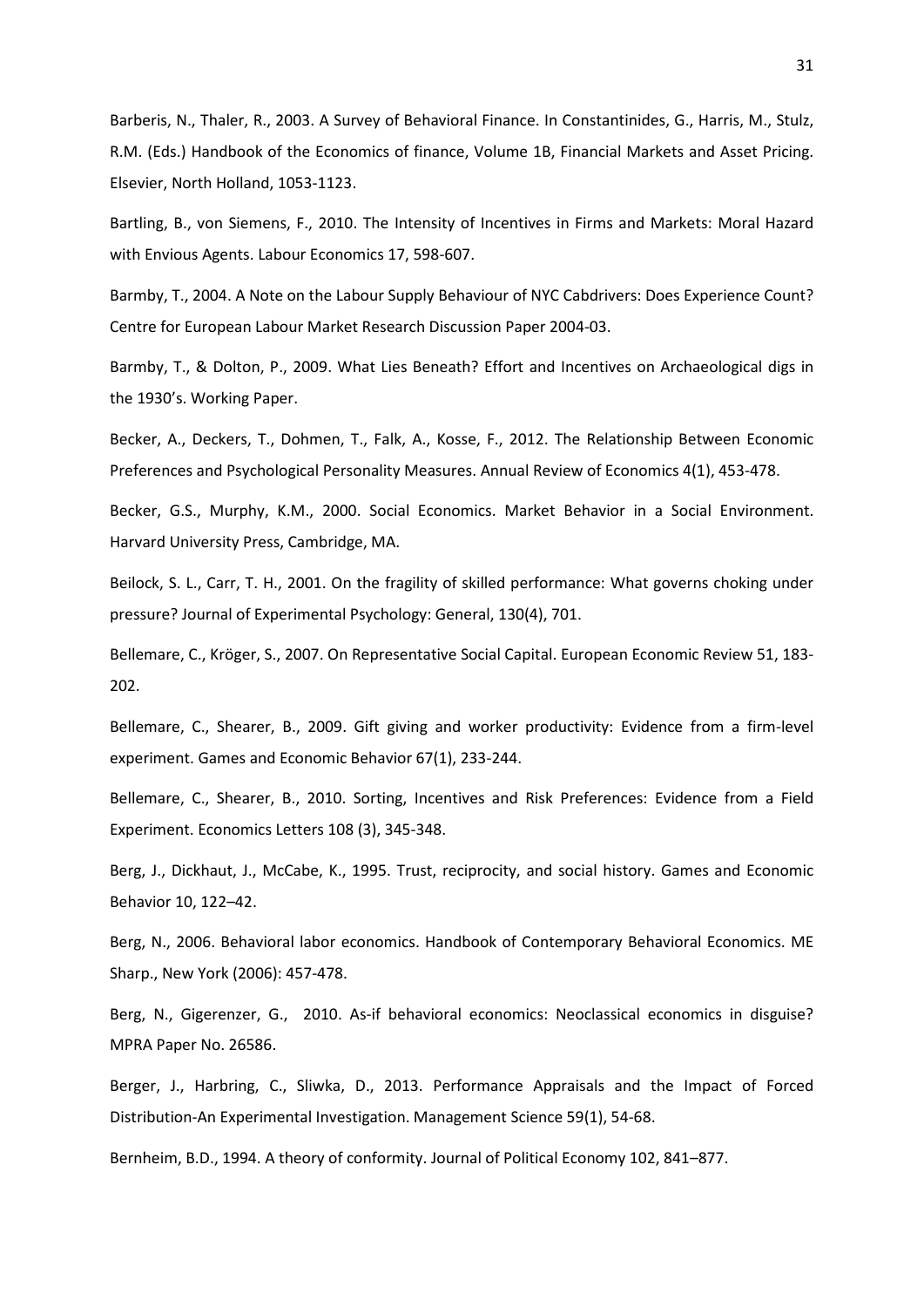Bernoulli, D., 1954. Exposition of a New Theory on the Measurement of Risk. (original 1738). Econometrica 22, 23-36.

Bewley, T. F., 1999. Why Wages Don't Fall During a Recession. Harvard University Press, Cambridge, MA.

Bewley, T.F., 2007. Fairness, Reciprocity, and Wage Rigidity. Chapter 5 In Diamond, P., Vartiainen, H. (Eds.) Behavioral Economics and its Applications., Princeton University Press. 157-188

Blanchflower, D., Oswald, A., 2011. International Happiness. NBER Working Paper, w16668.

Bonin, H., Dohmen, T., Falk, A., Huffman, D., Sunde, U., 2007. Cross-sectional earnings risk and occupational sorting: The role of risk attitudes. Labour Economics 14(6), 926-937.

Borghans, L., Golsteyn, B.H.H., 2014. The Willingness to Learn of the Life Course. Working Paper. Maastricht University.

Borghans, L., Duckworth, A.L., Heckman, J.J., ter Weel, B. 2008. The Economics and Psychology of Personality Traits. Journal of Human Resources 43(4), 972-1059.

Botti, S., Iyengar, S.S.. 2006. The dark side of choice: When choice impairs social welfare. Journal of Public Policy and Marketing 25(1), 24-38.

Bowles, S., 2008. Policies Designed for Self-Interested Citizens May Undermine 'The Moral Sentiments': Evidence from Economic Experiments. Science 320, 1605-1609.

Bowles, S., Gintis, H., Osborne, M., 2001a. Incentive-enhancing preferences: Personality, behavior, and earnings. American Economic Review 91, 155-158.

Bowles, S., Gintis, H., Osborne, M., 2001b. The determinants of earnings: A behavioral approach. Journal of Economic Literature 39(4), 1137-1176.

Bowles, S., Gintis, H., Osborne-Groves, M., 2005. Unequal Chances: Family Background and Economic Success. Princeton University Press.

Brown, M., Falk, A., Fehr, E., 2004. Relational contracts and the nature of market interactions. Econometrica, 72(3), 747-780.

Cable, D. M., Judge, T.A., 1994. Pay preferences and job search decisions: A person-organization fit perspective. Personnel Psychology, 47, 317--348.

Cadsby, C.B., Song, F., Tapon, F., 2007. Sorting and incentive effects of pay for performance: An experimental investigation. Academy of Management Journal 50(2), 387-405.

Caliendo, M., Cobb-Clark, D.,Uhlendorff, A., 2014. Locus of Control and Job Search Strategies. Review of Economics and Statistics, forthcoming.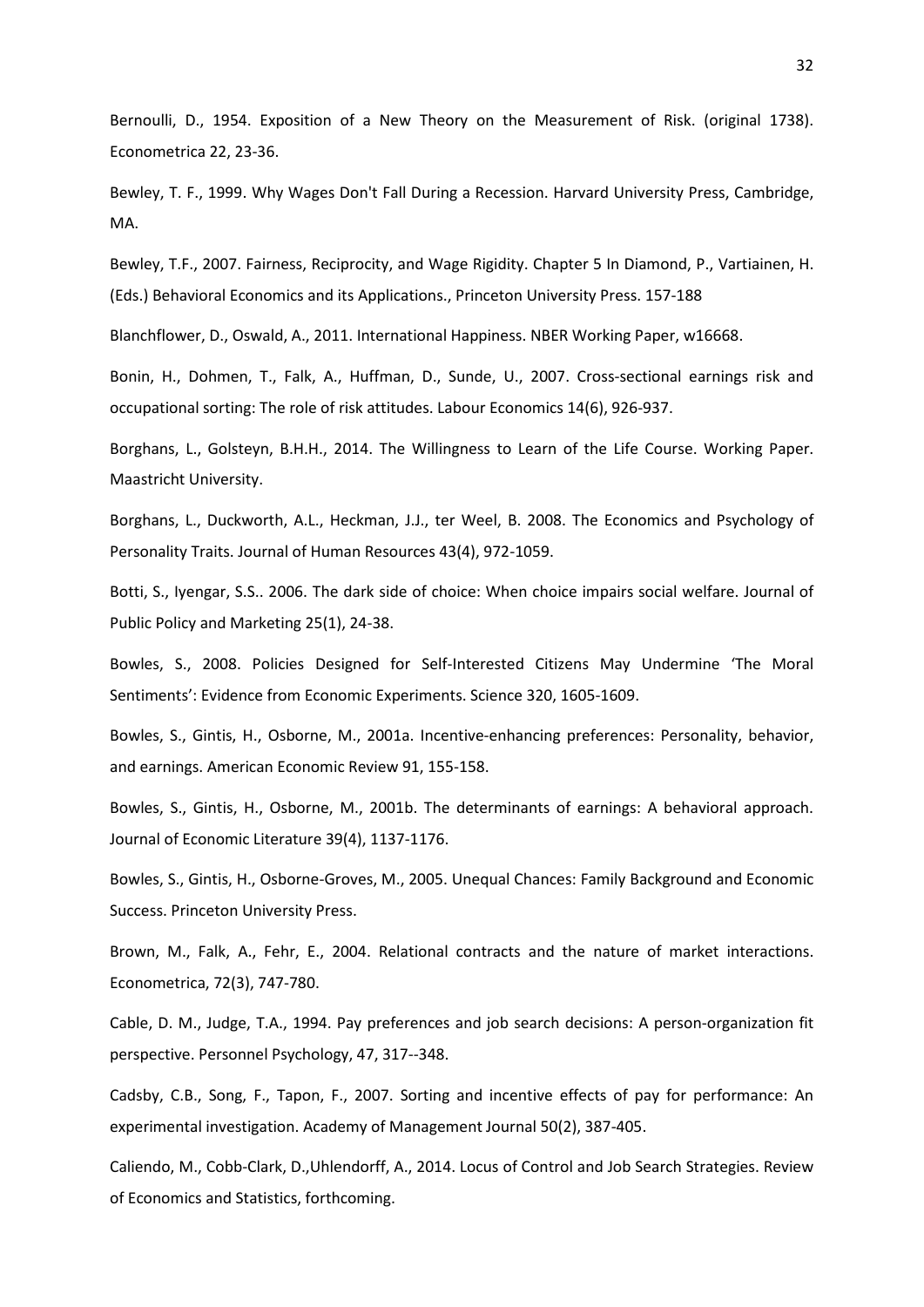Caliendo, M., Fossen, F.M., Kritikos, A.S., 2009. Risk attitudes of nascent entrepreneurs–new evidence from an experimentally validated survey. Small Business Economics 32(2), 153-167.

Camerer, C.F., Loewenstein, G., 2004. Behavioral economics: Past, present, future. In Camerer, C. F., Loewenstein, G., Rabin, M. (eds.) Advances in Behavioral Economics, 3-51. New York and Princeton: Russell Sage Foundation Press and Princeton University Press.

Camerer, C.F., 2006. Behavioral Economics. In Blundell, R., Newey, W.K., Persson, T. (eds.) Advances in Economics and Econometrics: Theory and Applications, Ninth World Congress, Volume 2, 181-214. Cambridge and New York: Cambridge University Press.

Camerer, C.F., Thaler, R.H., 1995. Anomalies: Ultimatums, dictators and manners. Journal of Economic Perspectives 9(2), 209-219.

Camerer, C.F., Babcock, L., Loewenstein, G., Thaler, R., 1997. Labor supply of New York City cabdrivers: One day at a time. The Quarterly Journal of Economics 112(2), 407-441.

Caplin, A., Martin, D.J., forthcoming. A Testable Theory of Imperfect Perception. Economic Journal.

Cappelen, A.W., Nygaard, K., Sørensen, E. Ø., Tungodden, B., 2014. Social preferences in the lab: A comparison of students and a representative population. Scandinavian Journal of Economics, forthcoming.

Card, D., Mas, A., Moretti, E., Saez, E., 2012. Inequality at Work: the Effect of Peer Salaries on Job Satisfaction, American Economic Review 112.

Carneiro, P., Heckman, J.J., Human Capital Policy. in Heckman, J.J., Krueger, A. (eds). Inequality in America: What Role for Human Capital Policy?, MIT Press, 2003.

Case, Anne, and Christina Paxson. 2008. Stature and status: Height, ability, and labor market outcomes. Journal of Political Economy 116(3), 499-532.

Chabris, C., D. Laibson, C. Morris, J. Schuldt, and D. Taubinsky (2008): Individual laboratory-measured discount rates predict field behavior," Journal of Risk and Uncertainty 37(2), 237-269.

Charness, G., & Kuhn, P. (2011). Lab labor: What can labor economists learn from the lab?. Handbook of labor economics, 4, 229-330.

Chetty, R., Looney, A., Kroft, K., 2009. Salience and Taxation: Theory and Evidence. The American Economic Review, 99(4), 1145-1177.

Choi, J. J., Laibson, D., Madrian, B. C., 2004. Plan Design and 401 (k) Savings Outcomes. National Tax Journal, 275-298.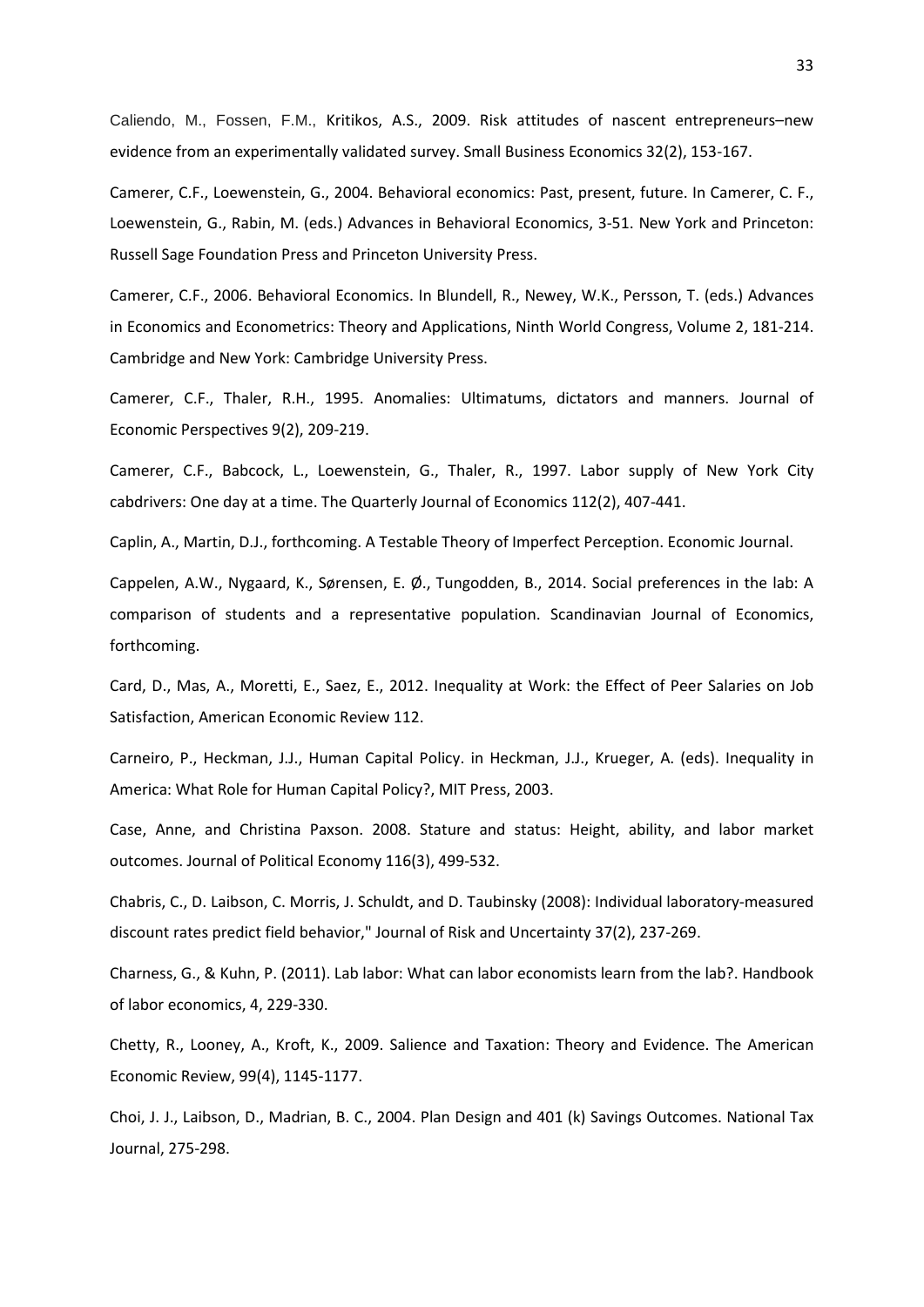Choi, J. J., Laibson, D., Madrian, B. C., 2009. Reducing the Complexity Costs of 401 (k) Participation through Quick Enrollment. In Wise, D. (ed.) Developments in the Economics of Aging, University of Chicago Press, 57-.

Chou, Y. K., 2002. Testing alternative models of labor supply: Evidence from cab drivers in Singapore. The Singapore Economic Review 47(1), 17–47.

Clark, A. E., Frijters, P., Shields, M. A., 2008. Relative income, happiness, and utility: An explanation for the Easterlin paradox and other puzzles. Journal of Economic Literature 46(1), 95-144.

Clark, A.E., Masclet, D., Villeval, M.-C., 2010. Effort and Comparison Income: Experimental and Survey Evidence. Industrial and Labor Relations Review 63 (3), 407-426.

Clark, A. E., Oswald, A. J, 1994. Unhappiness and unemployment. Economic Journal 104(424), 648-59.

Clark, A.E., Oswald, A.J.,1996. Satisfaction and Comparison Income. Journal of Public Economics 61(3), 359-381.

Cohn A., Fehr E., Goette L., 2014. Fair wages and effort provision: Combining evidence from the lab and the field. Management Science, forthcoming.

Cohn, A., Fehr, E., Herrmann, B., Schneider, F., 2014. Social comparison and effort provision: evidence from a field experiment. Journal of the European Economic Association, forthcoming

Colander, D., 2000. The Death of Neoclassical Economics. Journal of the History of Economic Thought 22(2), 127-143.

Coleman, J.S., 1990. Foundations of Social Theory. The Belknap Press of Harvard University Press, Cambridge, MA.

Cockx, B., Ghirelli, C., Van der Linden, B., 2014. Is it Socially Efficient to Impose Job Search Requirements on Unemployed Benefit Claimants with Hyperbolic Preferences?. Journal of Public Economics 113, 80-95.

Costa, P.T., McCrae, R.R., 1992a. Four Ways Five Factors Are Basic. Personality and Individual Differences 13(6), 653-665.

Costa, P.T., McCrae, R.R., 1992b. Revised NEO Personality Inventory (NEO PI-R) and NEO Five-Factor Inventory (NEO-FFI). Odessa, FL, Psychological Assessment Resources.

Cramer, J., Hartog, J., Jonker, N., van Praag, C. M., 2002. Low Risk Aversion Encourages the Choice for Entrepreneurship: An Empirical Test of a Truism. Journal of Economic Behavior and Organization 48(1), 29-36.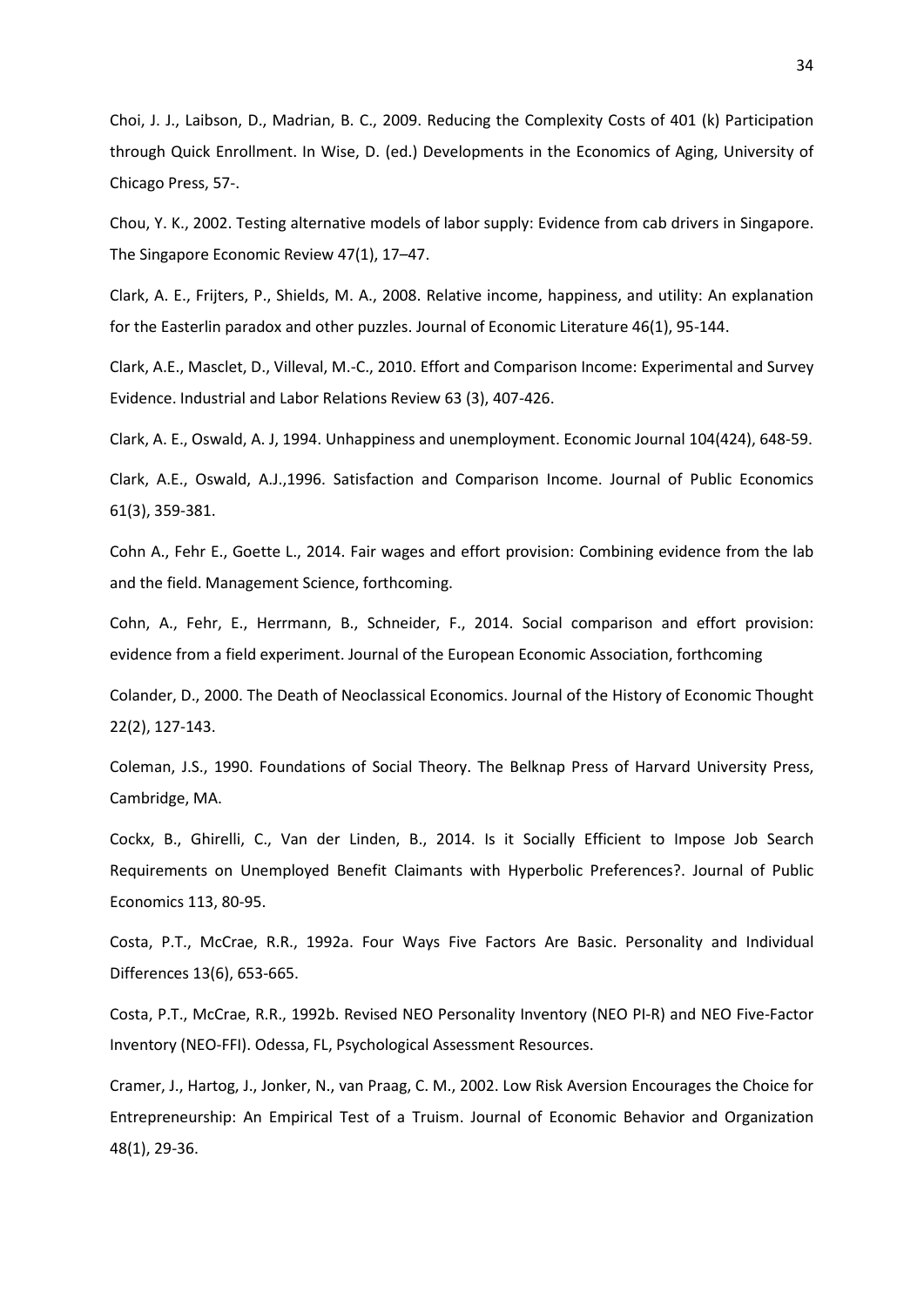Crawford, V.P., Meng, J., 2011. New York City cab drivers' labor supply revisited: Referencedependent preferences with rational expectations targets for hours and income. American Economic Review 101(5), 1912-1932.

Cunha, F., Heckman, J.J., 2007. The Technology of Skill Formation. American Economic Review 97(2), 31-47.

Cunha, F., Heckman, J.J., 2009. The Economics and Psychology of Inequality and Human Development. Journal of the European Economic Association 7(2-3), 320-364.

Cunha, F., Heckman, J.J., Lochner, L.J., Masterov, D.V., 2006. Interpreting the evidence on life cycle skill formation. In Hanushek, E.A., Welch, F., (eds.) Handbook of the economics of education, Amsterdam: North-Holland, 697-812.

Dawes, R.M., Thaler, R.H., 1988. Anomalies: Cooperation. Journal of Economic Perspectives 2(3), 187- 197.

De Grip, A., Sauermann, J., 2012. The Effects of Training on Own and Co-worker Productivity: Evidence from a Field Experiment. The Economic Journal 122(560), 376-399.

DeLeire, T., Levy, H., 2004. Worker sorting and the risk of death on the job. Journal of Labor Economics 22(4), 925-953.

DellaVigna, S., Paserman, M.D., 2005. Job Search and Impatience. Journal of Labor Economics 23, 527–588.

DellaVigna, S., 2009. Psychology and Economics: Evidence from the Field. Journal of Economic Literature 47(2), 315-372.

De Neve, J. E., & Oswald, A. J. (2012). Estimating the influence of life satisfaction and positive affect on later income using sibling fixed effects. Proceedings of the National Academy of Sciences, 109(49), 19953-19958.

Diamond, P., Vartiainen, H., 2007. Behavioral Economics and its Applications., Princeton University Press.

Dohmen, T. 2008a. The influence of social forces: Evidence from the behavior of football referees. Economic Inquiry 46(3), 411-424.

Dohmen, T., 2008b. Do professionals choke under pressure?. Journal of Economic Behavior & Organization 65(3), 636-653.

Dohmen, T., Falk, A., 2010. You get what you pay for: Incentives and selection in the education system. The Economic Journal 120(546), F256-F271.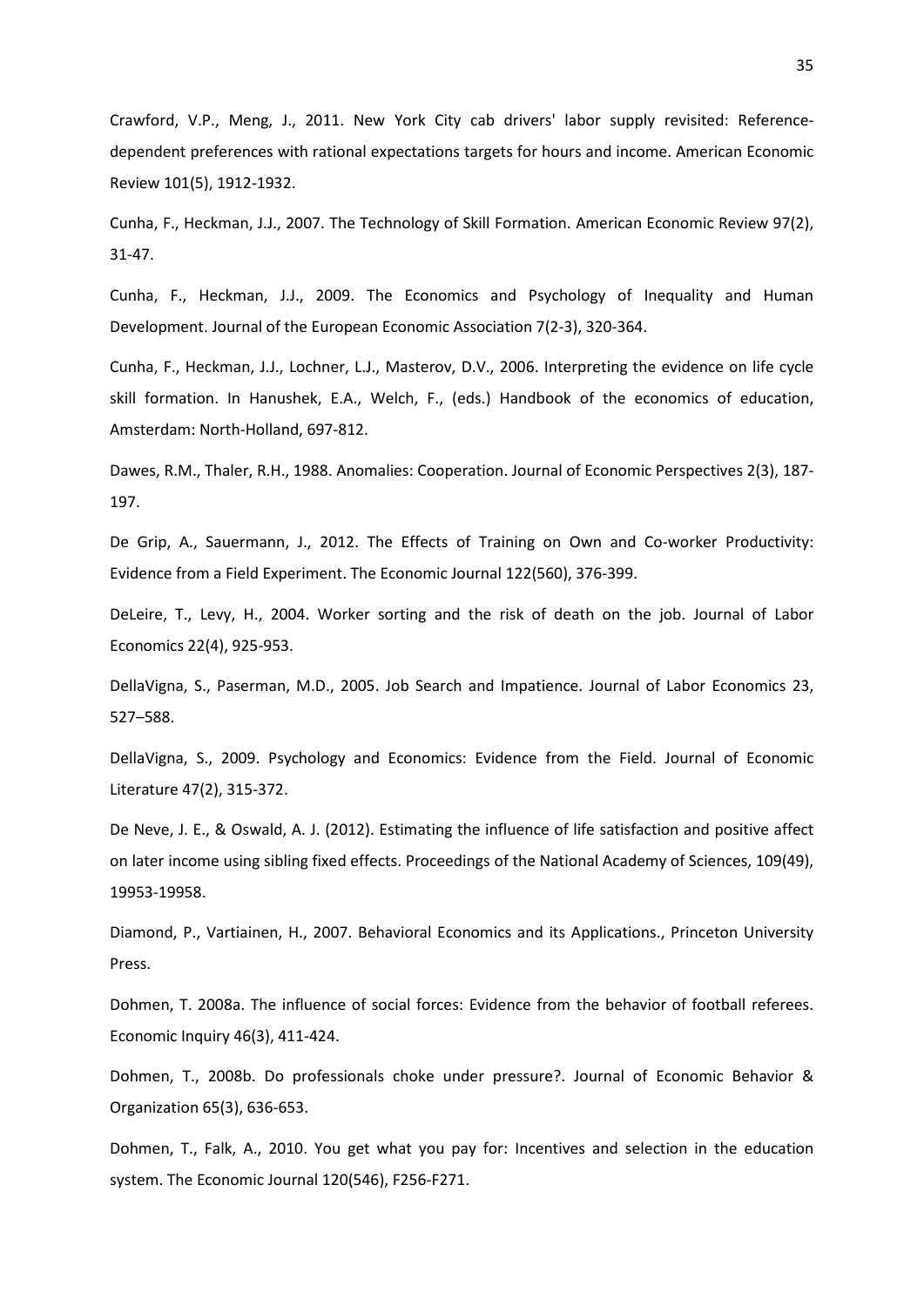Dohmen, T., Falk, A., 2011. Performance pay and multidimensional sorting: Productivity, preferences, and gender. The American Economic Review 101(2), 556-590.

Dohmen, T., Falk, A., Huffman. D., Sunde, U., 2009. Homo Reciprocans: Survey Evidence on Behavioral Outcomes, Economic Journal 119(536), 592-612.

Dohmen, T., Falk, A., Huffman, D., Marklein, F., Sunde, U., 2009a. The Non-Use of Bayes Rule: Representative Evidence on Bounded Rationality. ROA Research Memorandum 2009/1.

Dohmen, T., Falk, A., Huffman, D., Marklein, F., Sunde, U., 2009b. Biased probability judgment: Evidence of incidence and relationship to economic outcomes from a representative sample. Journal of Economic Behavior and Organization 72(3), 903-915.

Dohmen, T., Falk, A., Fliessbach, K., Sunde, U., Weber, B., 2011b. Relative versus absolute income, joy of winning, and gender: Brain imaging evidence. Journal of Public Economics 95(3), 279-285.

Dohmen, T., Falk, A., Huffman. D., Sunde, U., 2010. Are risk aversion and impatience related to cognitive ability? American Economic Review 100(3), 1238-1260.

Dohmen, T., Falk, A., Huffman, D., Sunde, U., 2012a. Interpreting Time Horizon Effects in Intertemporal Choice. IZA Discussion Paper No. 6385.

Dohmen, T., Falk, A., Huffman, D., Sunde, U., 2012b. The Intergenerational Transmission of Risk and Trust Attitudes. Review of Economic Studies 79(2), 645–677.

Dohmen, T., Falk, A., Huffman, D., Sunde, U., Schupp, J., Wagner, G.G., 2011a. Individual Risk Attitudes: Measurement, Determinants and Behavioral Consequences. Journal of the European Economic Association 9(3), 522-550.

Donohue, J.J., Heckman, J.J., 1991. Continuous versus Episodic Chance: The Impact of Civil Rights Policy on the Economic Status of Blacks. Journal of Economic Literature 29 (4), 1603-1643.

Donkers, B., Melenberg, B., Soest, A.V., 2001. Estimating Risk Attitudes Using Lotteries: A Large Sample Approach. Journal of Risk and Uncertainty 22(2), 165-195.

Doran, K. B., 2009. The existence and position of daily income reference points: Implications for daily labor supply. University of Notre Dame Discussion Paper.

Doyle, J.R., 2013. Survey of time preference, delay discounting models. Judgment and Decision Making 8(2), 116-135.

Dufwenberg, M., Kirchsteiger, G., 2004. A Theory of Sequential Reciprocity. Games & Economic Behavior 47, 268-98.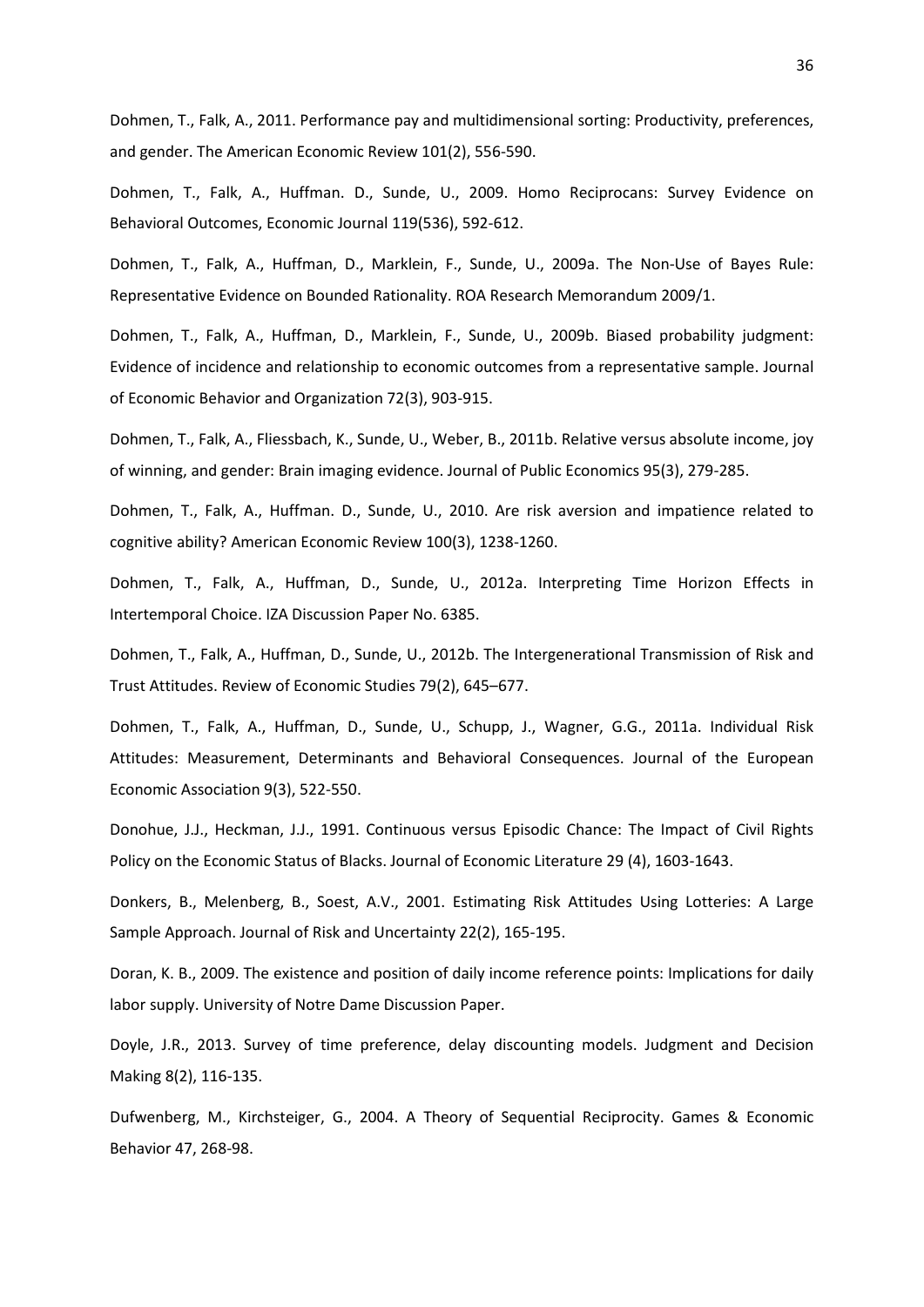Dunn, L.F., 1996. Loss Aversion and Adaptation in the Labor Market: Empirical Indifference Functions and Labor Supply. Review of Economics and Statistics 78: 441–50.

Duesenberry, J. S. 1949. Income, Saving, and the Theory of Consumer Behavior. Cambridge and London: Harvard University Press.

Ekelund, J., Johansson, E., Jarvelin, M., Lichtermann, D., 2005. Self-employment and risk aversion: evidence from psychological test data. Labour Economics 12(5), 649-659.

Engel, C., 2011. Dictator games: a meta study. Experimental Economics 14(4), 583-610.

Engelmann, D., Strobel, M., 2004. Inequality Aversion, Efficiency, and Maximin Preferences in Simple Distribution Experiments. American Economic Review 94(4), 857-869.

Eriksson, T., Teyssier, S., Villeval, M.C., 2009. Self-selection and the efficiency of tournaments. Economic Inquiry 47(3), 530-548.

Falk, A., Becker, A., Dohmen, T., Huffman, D., Sunde, U., 2014. An Experimentally-Validated Survey Module of Economic Preferences. Working Paper, University of Bonn.

Falk, A., Fehr, E., Fischbacher, U., 2008. Testing Theories of Fairness - Intentions Matter. Games and Economic Behavior 62, 287-303.

Falk, A., Fehr, E., 2003. Why Labour Market Experiments? Labour Economics 10, 399-406.

Falk, A., Fehr, E., Zehnder, C., 2006. Fairness perceptions and reservation wages—the behavioral effects of minimum wage laws. The Quarterly Journal of Economics 121(4), 1347-1381.

Falk, A., Fischbacher, U., 2006. A Theory of Reciprocity. Games and Economic Behavior 54(2), 293- 315.

Falk, A., Heckman, J.J., 2009. Lab Experiments Are a Major Source of Knowledge in the Social Sciences. Science 326, 535-538.

Falk, A., Huffman, D., MacLeod, W. B., 2008. Institutions and contract enforcement. National Bureau of Economic Research. (No. w13961).

Falk, A., Huffman, D., Sunde, U. (2006). Self-confidence and search (No. 2525). IZA Discussion Papers. Falk, A., Ichino, A., 2006. Clean Evidence on Peer Effects. Journal of Labor Economics, 24(1), 39-57.

Falk, A., Kosse, F., Menrath, I., Verde, P. E., Siegrist, J., 2013. Unfair Pay and Health. Working Paper, University of Bonn.

Falk, A., Maier, S., Zehnder, C., 2013. Do Lab Experiments Misrepresent Social Preferences? The Case of Self-Selected Student Samples. Journal of the European Economic Association 11(4), 839-852.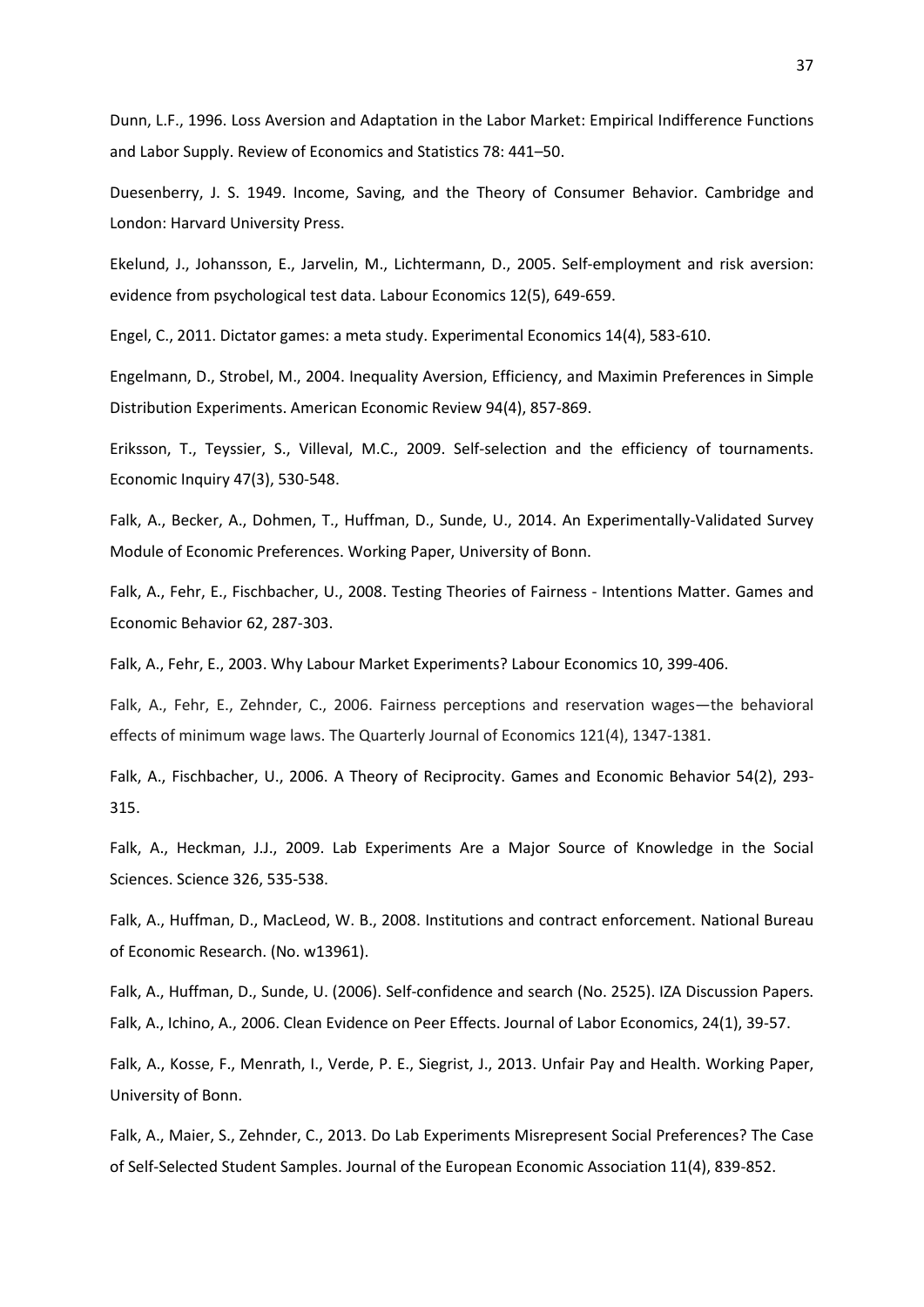Farber, H. S., 2005. Is tomorrow another day? The labor supply of New York City cabdrivers', Journal of Political Economy 113(1), 46–82.

Farber, H.S., 2008. Reference-dependent preferences and labor supply: The case of New York City taxi drivers. The American Economic Review 98(3), 1069-1082.

Fehr, E., Falk, A., 1999. Wage Rigidity in a Competitive Incomplete Contract Market. Journal of Political Economy 107(1), 106-134.

Fehr, E., Falk, A., 2002. Psychological Foundations of Incentive. European Economic Review 46, 687- 724.

Fehr, E., Gächter, S., 2000a. Fairness and Retaliation. Journal of Economic Perspectives 14(3), 159- 181.

Fehr, E., Gächter, S., 2000b. Cooperation and Punishment in Public Goods Experiments. American Economic Review 90(4), 980-994.

Fehr, E., Gächter, S., 2002. Do Incentive Contracts Undermine Voluntary Cooperation? Institute for Empirical Research in Economics University of Zurich, Working Paper No. 34.

Fehr, E., Goette, L., 2007. Do workers work more if wages are high? Evidence from a randomized field experiment. American Economic Review 97(1), 298-317.

Fehr, E., Goette, L., Zehnder, C., 2009. A Behavioral Account of the Labor Market: The Role of Fairness Concerns. Annual Review of Economics 1, 355-384.

Fehr, E., Kirchsteiger, G., Riedl, A., 1993. Does Fairness Prevent Market Clearing? An Experimental Investigation. Quarterly Journal of Economics 108(2), 437-459.

Fehr, E., Schmidt, K.L., 1999. A Theory of Fairness, Competition and Cooperation. Quarterly Journal of Economics 114, 817-868.

Fehr, E., Schmidt, K.L., 2006. The Economics of Fairness, Reciprocity and Altruism – Experimental Evidence and New Theories. In Kolm, S.-C.,Mercier Ythier, J. (Eds.), Handbook of The Economics of Giving, Altruism and Reciprocity, Elsevier, North-Holland, 615-691.

Fehr, E., Tyran, J.R., 2001. Does money illusion matter?. American Economic Review, 1239-1262.

Festinger, L., 1954. A theory of social comparison processes. Human relations 7(2), 117-140.

Filer, R.K., 1981. The Influence of Affective Human Capital on the Wage Equation. Research in Labor Economics, 367-416.

Fischbacher, U., Gächter, S., 2010. Social preferences, beliefs, and the dynamics of free riding in public goods experiments. American Economic Review 100(1), 541-556.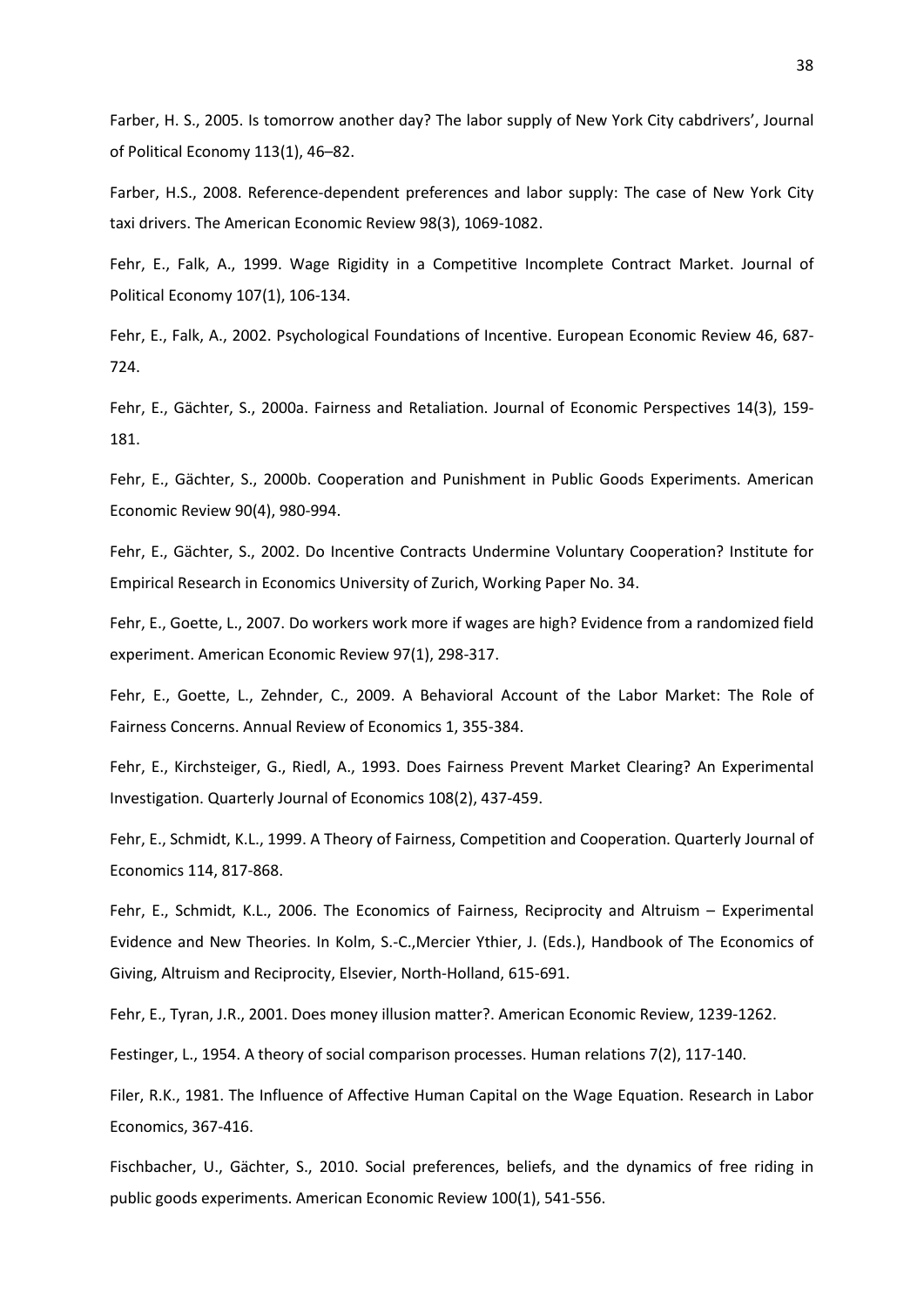Fischbacher, U., Gächter, S., Fehr, E., 2001. Are People Conditionally Cooperative? Evidence from a Public Goods Experiment. Economics Letters 71(3), 397-404.

Fliessbach, K., Weber, B., Trautner, B., Dohmen, T., Sunde, U., Elger, C.E., Falk, A., 2007. Social comparison affects reward-related brain activity in the human ventral striatum. Science 318, 1305– 1308.

Frank, R. H., 1984. Are workers paid their marginal products?. American Economic Review 74(4), 549- 71.

Frank, R. H., 1985a. The demand for unobservable and other nonpositional goods. The American Economic Review 101-116.

Frank, R. H., 1985b. Choosing the Right Pond: Human Behavior and the Quest for Status. Oxford University Press.

Frank, R.H., 2005. Positional externalities cause large and preventable welfare losses. American Economic Review 95, 137-141

Frank, R. H., Hutchens, R. M., 1993. Wages, seniority, and the demand for rising consumption profiles. Journal of Economic Behavior & Organization 21(3), 251-276.

Frederick, S., Loewenstein, F., O'Donoghue, T., 2002. Time Discounting and Time Preference: A Critical Review. Journal of Economic Literature 40, 351-401.

Frey, B. S., Stutzer, A., 2002. What can economists learn from happiness research? Journal of Economic Literature 40(2), 402-435.

Funder, D. C., 2001. Personality. Annual Review of Psychology 52, 197–221.

Gächter, S., Falk, A.,2002. Reputation and reciprocity: Consequences for the labour relation. The Scandinavian Journal of Economics 104(1), 1-26.

Gächter, S., Fehr, E., 2002. Fairness in the labour market. In Bolle, F., Lehmann-Waffenschmidt, M., Surveys in Experimental Economics. Contribution to Economics. Physica-Verlag HD, 95-132.

Gächter, S., Renner, E., Sefton, M., 2008. The long-run benefits of punishment. Science 322(5907), 1510-1510.

Gächter, S., Thöni, C., 2010. Social comparison and performance: Experimental evidence on the fair wage–effort hypothesis. Journal of Economic Behavior & Organization 76, 531-543.

Garicano, L., Palacios-Huerta, I., Prendergast, C., 2005. Favoritism under social pressure. Review of Economics and Statistics 87(2), 208-216.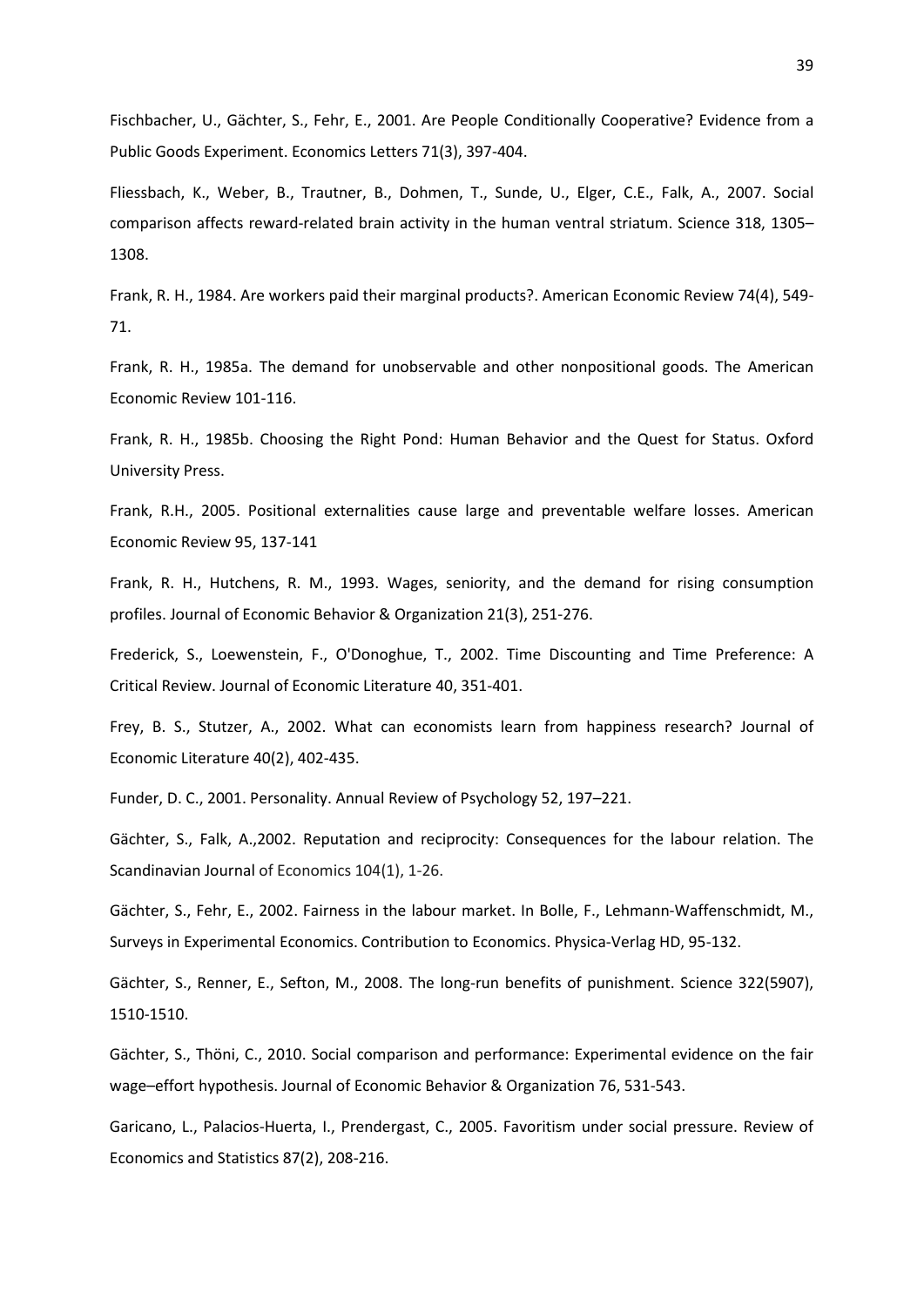Gintis, H., 2009. The Bounds of Reason: Game Theory and the Unification of the Behavioral Sciences. Princeton University Press: Princeton, NJ.

Gneezy, U., List, J.A., 2006. Putting behavioral economics to work: Testing for gift exchange in labor markets using field experiments. Econometrica 74(5), 1365-1384.

Goette, L., Huffman, D., Fehr, E. (2004). Loss aversion and labor supply. Journal of the European Economic Association, 2(2-3), 216-228.

Güth, W., Schmittberger, R., Schwarze, B., 1982. An Experimental Analysis of Ultimatum Bargaining. Journal of Economic Behavior and Organization 3(4): 367–88.

Guerin, B., 1993. Social Facilitation. Cambridge University Press, Cambridge, MA.

Gul, F., 2008. Behavioural economics and game theory. The New Palgrave Dictionary of Economics. Second Edition. Eds. Steven N. Durlauf and Lawrence E. Blume. Palgrave Macmillan, 2008. The New Palgrave Dictionary of Economics Online. Palgrave Macmillan. 21 March 2014 <http://www.dictionaryofeconomics.com/article?id=pde2008\_G000210>

doi:10.1057/9780230226203.0115

Hamermesh, D., 1975. Interdependence in the Labor Market. Economica 42, 420-429.

Hamermesh, D.S., Biddle, J.E., 1994. Beauty and the Labor Market. American Economic Review 84(5), 1174-1194.

Hansen, K.T., Heckman, J.J., Mullen, K., 2004. The Effect of Schooling and Ability on Achievement Test Scores. Journal of Econometrics 121(1-2), 39-98.

Harrison, G.W., Lau, M.I., Rutström, E.E., 2007. Estimating Risk Attitudes in Denmark: A Field Experiment. Scandanavian Journal of Economics 109(2), 341-368.

Harrison, G.W., Lau, M.I., Williams, M.B., 2002. Estimating Individual Discount Rates in Denmark: A Field Experiment. American Economic Review 92(5), 1606-1617.

Hartog, J., 2001. On human capital and individual capabilities. Review of Income and Wealth 47(4), 515-540.

Hartog, J., Diaz-Serrano, L., 2013. Schooling as a Risky Investment: A Survey of Theory and Evidence. Foundation and Trends in Microeconomics 9(3-4), 159-331.

Hartog, J., Plug, E., Diaz-Serrano, L., Vieira, J., 2003. Risk compensation in wages - A replication. Empirical Economics 28(3), 639-647.

Heckman, J.J., Rubinstein, Y., 2001. The Importance of Noncognitive Skills: Lessons from the GED Testing Program. American Economic Review 91, 145–149.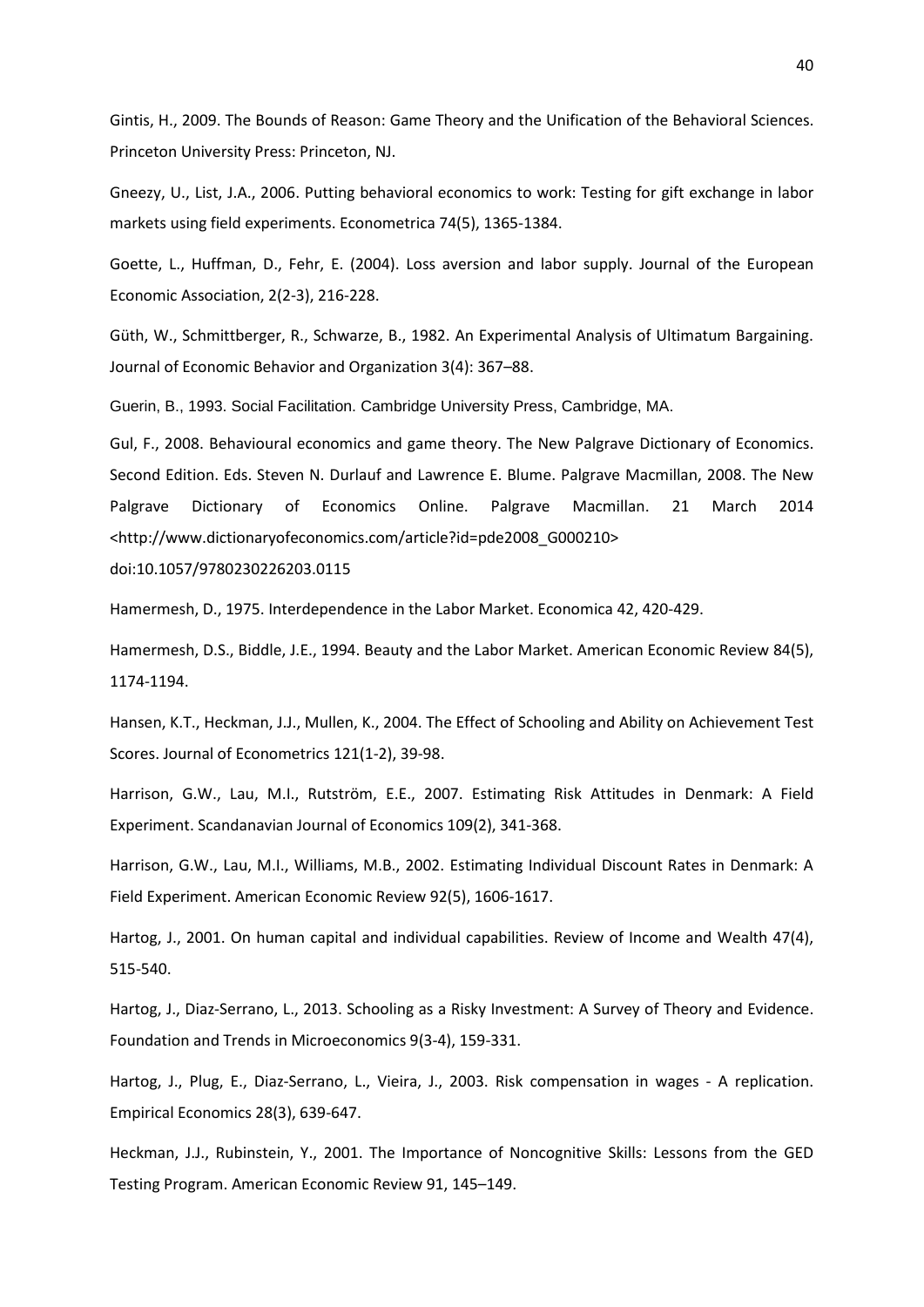Heckman, J.J., Stixrud, J., Urzua, S., 2006. The Effects of Cognitive and Noncognitive Abilities on Labor Market Outcomes and Social Behavior. Journal of Labor Economics 24(3), 411-482.

Heineck, G., Anger, S., 2010. The returns to cognitive abilities and personality traits in Germany. Labour Economics 17(3), 535-546.

Henrich, J., Heine, S.J., Norenzayan. A., 2010. The weirdest people in the world? Behavioral and Brain Sciences 33(2-3), 61–135.

Herrnstein, R. J., Murray, C. A., 1994. The bell curve: Intelligence and class structure in American life. New York: Free Press.

Holt, C.A., Laury, S.K., 2002. Risk Aversion and Incentive Effects. American Economic Review 92(5), 1644–1655.

Jencks, C., 1979. Who Gets Ahead? New York: Basic Books.

Juster, F. T., 1991. Rethinking Utility Theory: A Summary Statement. In Etzioni, A., Lawrence, P. (eds), Socio-Economics: Toward a New Synthesis. Armonk, N.Y.: M.E. Sharp, pp. 85-104.

Kahneman, D., Knetsch, J.L., Thaler, R.H., 1986. Fairness and the Assumptions of Economics. Journal of Business 59(4), 285-300.

Kahneman, D., Knetsch, J.L., Thaler, R.H., 1990. Experimental Tests of the Endowment Effect and the Coase Theorem. Journal of Political Economy 98(6), 1325-48.

Kahneman, D., Knetsch, J.L., Thaler, R.H., 1991. Anomalies: The endowment effect, loss aversion, and status quo bias. The Journal of Economic Perspectives 5(1), 193-206.

Kahneman, D., Tversky, A., 1979. Prospect Theory: An Analysis of Decision under Risk. Econometrica 47(2), 263-91.

Kamenica, E., 2012. Behavioral economics and psychology of incentives. Annual Review of Economics 4(1), 427-452.

Kaufman, B.E., 1999. Expanding the Behavioral Foundations of Labor Economics. Industrial and Labor Relations Review 52, 361–92.

Keynes, J.M., 1936. The General Theory of Employment, Interest and Money. Macmillan Cambridge University Press.

Kőszegi, B., Rabin, M., 2006. A Model of Reference-Dependent Preferences. Quarterly Journal of Economics 121(4), 1133-65.

Kőszegi, B., Szeidl, A., 2013. A model of focusing in economic choice. The Quarterly Journal of Economics, 128(1), 53-104.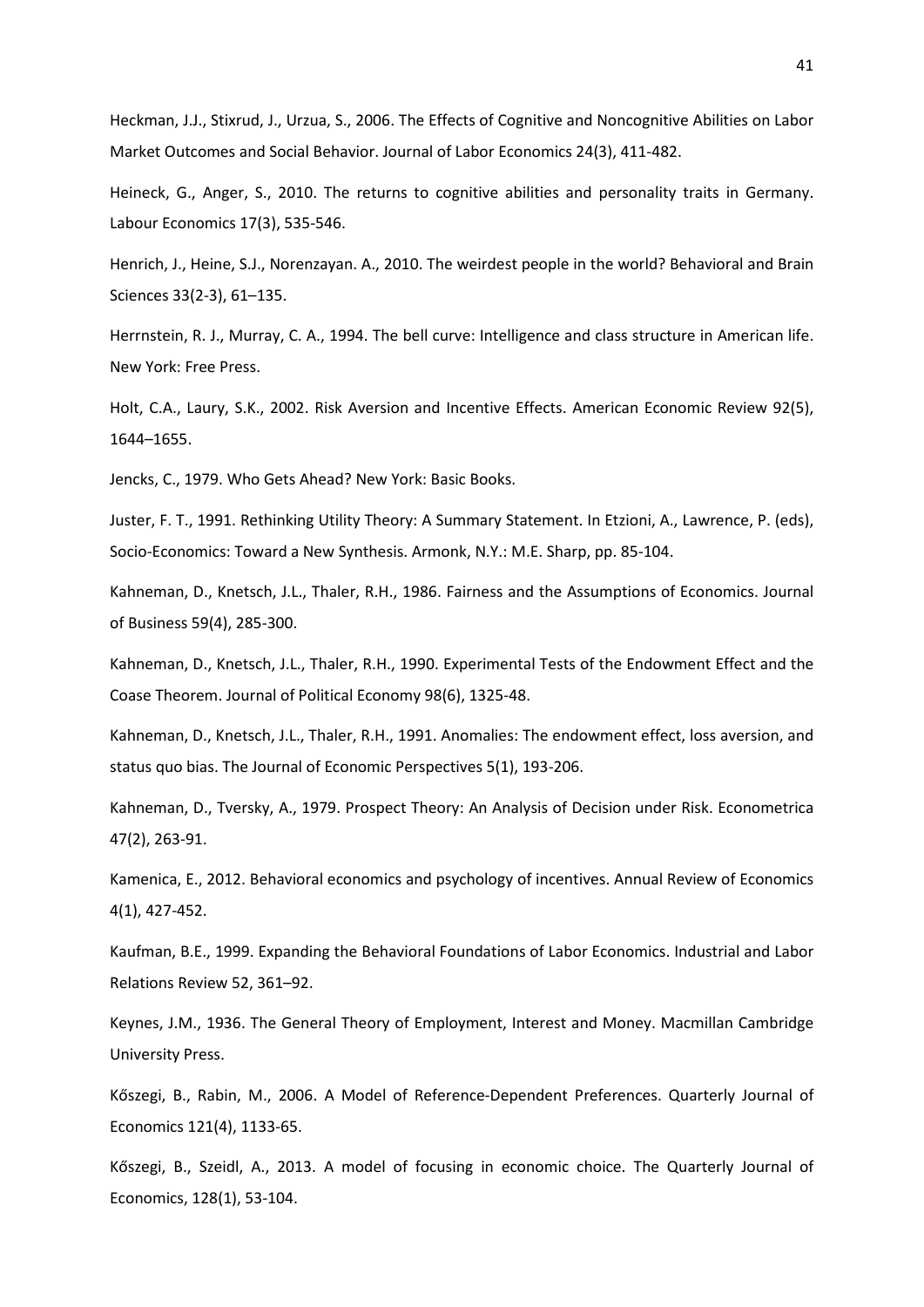Krueger, A.B., Mas, A., 2004. Strikes, Scabs, and Tread Separations: Labor Strife and the Production of Defective Bridgestone/Firestone Tires. Journal of Political Economy, 112(2), 253-289

Kube, S., Maréchal, M.A., Puppe, C., 2013. Do Wage Cuts Damage Work Morale? Evidence from a Natural Field Experiment. Journal of the European Economic Association, 2013, 11(4), 853-870.

Kube, S., Puppe, C., Maréchal, M.A., 2012. The Currency of Reciprocity – Gift-Exchange in the Workplace. American Economic Review 102(4), 1644-1662.

Laibson, D., 1997. Golden Eggs and Hyperbolic Discounting. Quarterly Journal of Economics 112(2), 443-477.

Larkin, I., Leider, S., 2012. Incentive schemes, sorting, and behavioral biases of employees: Experimental evidence. American Economic Journal: Microeconomics 4(2), 184-214.

Lazear, E. P., 2000. Performance Pay and Productivity. American Economic Review 90(5), 1346–61.

Levine, D.K., 1998. Modeling Altruism and Spitefulness in Experiments. Review of Economic Dynamics, 1, 593-622.

Levitt, S. D., List, J. A., 2007. What do laboratory experiments measuring social preferences reveal about the real world?.Journal of Economic Perspectives, 153-174.

Lindqvist, E., 2012. Height and leadership. Review of Economics and Statistics 94(4), 1191-1196.

List, J. A., 2003. Does Market Experience Eliminate Market Anomalies? Quarterly Journal of Economics 118(1), 41-71.

List, J.A., 2008. Homo experimentalis Evolves. Science 321, 207-208.

Loehlin, J., Horn, J., Willerman, L., 1981. Personality Resemblance in Adoptive Families. Behavior Genetics 11, 309–330.

Loewenstein, G., Thaler, R.H., 1989. Anomalies: Intertemporal Choice. The Journal of Economic Perspectives 3( 4), 181-193.

Luttmer, E., 2005. Neighbors as negatives: Relative earnings and well-being. Quarterly Journal of Economics 120, 963-1002.

Mas, A., 2006. Pay, Reference Points, and Police Performance. Quarterly Journal of Economics 121(3), 783-821.

Mas, A., 2008. Labour Unrest and the Quality of Production: Evidence from the Construction Equipment Resale Market. Review of Economic Studies, 75(1), 229–258.

Mas, A., Moretti, E., 2009. Peers at Work. American Economic Review 99(1), 112-145.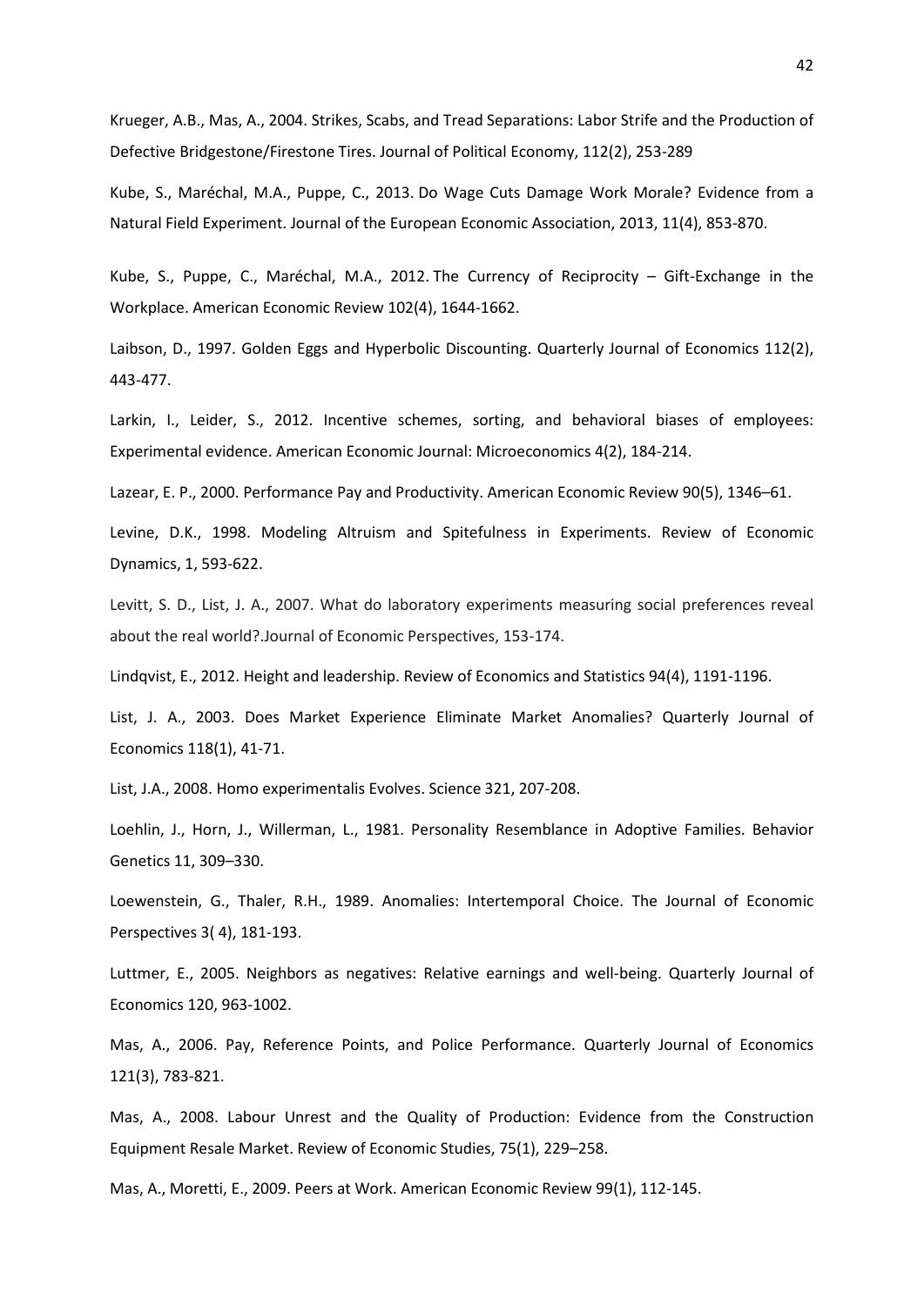McClure, S.M., et al., 2005. Separate Neural Systems Value Immediate and Delayed Monetary Rewards. Science 306, 503-509.

McGee, A., McGee, P., 2011. Search, Effort, and Locus of Control. IZA Discussion Paper 5948.

National University of Singapore Mellström, C., Johannesson, M., 2008. Crowding Out in Blood Donation: Was Titmuss Right? Journal of the European Economic Association 6(4), 845–863.

Mischel, W., Metzner, R., 1962. Preference for Delayed Reward as a Function of Age, Intelligence, and Length of Delay Interval. The Journal of Abnormal and Social Psychology 64(6), 425-31.

Mischel, W., Shoda, Y., Rodriguez, M. L., 1989. Delay of gratification in children. Science 244, 933- 938.

Moffitt, T. E., Arseneault, L., Belsky, D., Dickson, N., Hancox, R. J., Harrington, H., Houts, R., Poulton, R., Roberts, B. W., Ross, S., Sears, M.R., Thomson, W.M., Caspi, A. , 2011. A gradient of childhood self-control predicts health, wealth, and public safety. Proceedings of the National Academy of Sciences, 108(7), 2693-2698.

Montizaan, R., Cörvers, F., de Grip, A., Dohmen, T., 2012. Negative Reciprocity and Retrenched Pension Rights. IZA Discussion Paper 6955.

Mueller, G., Plug, E., 2006. Estimating the Effect of Personality on Male and Female Earnings. Industrial and Labor Relations Review 60(1), 3-22.

Mullainathan, S., Thaler, R.H., 2001. Behavioral Economics. In International Encyclopedia of the Social and Behavioral Sciences, Volume 20, ed. Neil J. Smelser and Paul B. Baltes, 1094-1100. Oxford and New York: Oxford University Press.

Munasinghe, L., Sicherman, N., 2000. Why Do Dancers Smoke? Time Preference, Occupational Choice, and Wage Growth. NBER Working Paper W7542.

Nagel, R., 1995. Unraveling in Guessing Games: An Experimental Study. American Economic Review 85 (5), 1313–1326.

Neal, D.A., Johnson, W.R., 1996. The Role of Premarket Factors in Black-White Wage Differences. Journal of Political Economy 104(5), 869-895.

Neumark, D., Postlewaite, A., 1998. Relative income concerns and the rise in married women's employment. Journal of Public Economics 70(1), 157-183.

Niederle, M., Vesterlund, L., 2007. Do women shy away from competition? Do men compete too much? The Quarterly Journal of Economics 122(3), 1067-1101.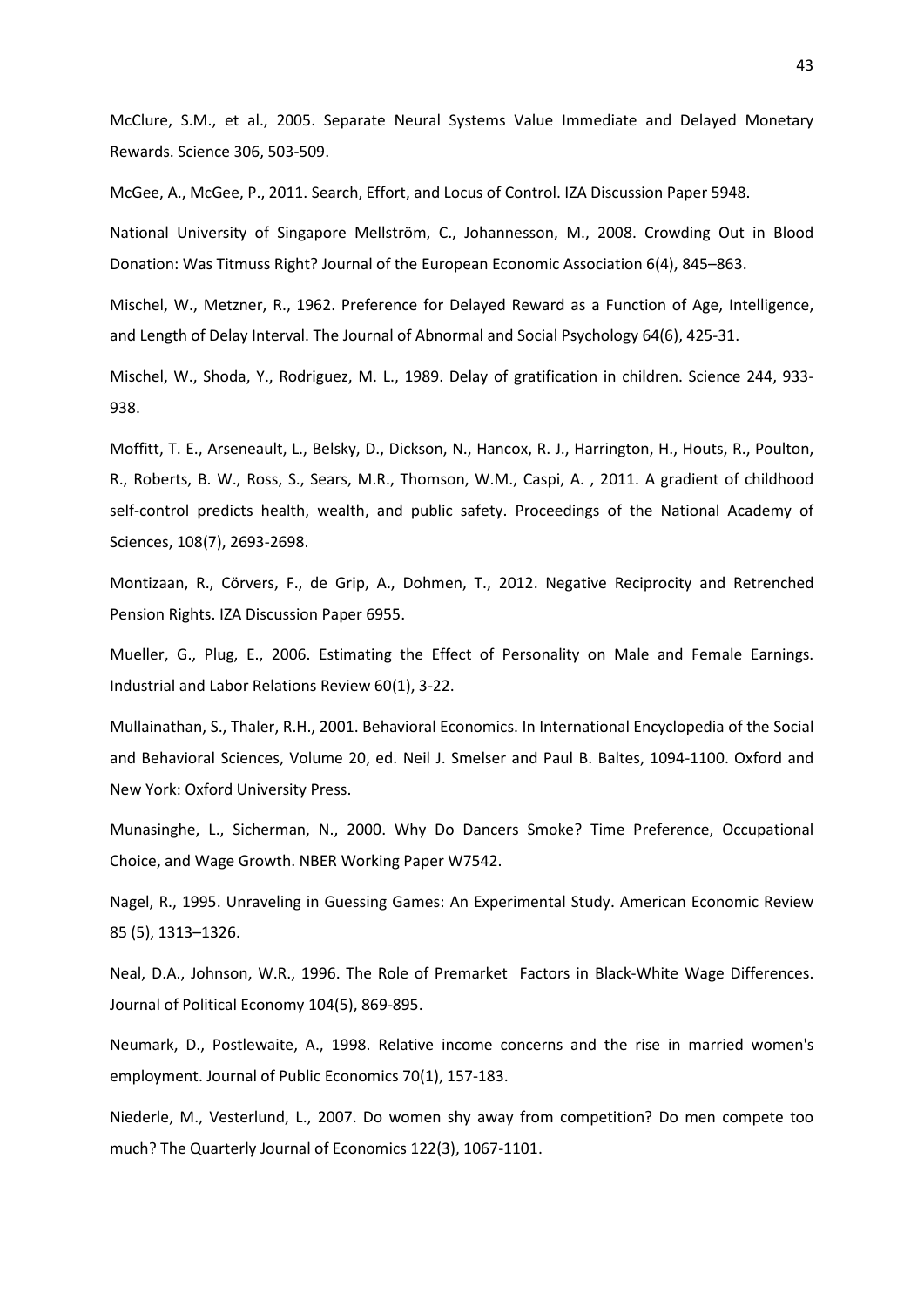Ockenfels, A., Sliwka, D.,Werner, P., 2014. Bonus Payments and Reference Point Violations. Management Science, forthcoming

O'Donoghue, T., Rabin, M., 1999. Doing It Now or Later. The American Economic Review 89(1), 103- 124.

O'Donoghue, T., Rabin, M., 2001. Choice and procrastination. The Quarterly Journal of Economics 116(1), 121-160.

Oettinger, G.S., 1999. An Empirical Analysis of the daily Labor supply of Stadium Vendors. Journal of Political Economy 107(2), 360-392.

J. M. Olson, C. P. Herman, M. P. Zannan (Eds.), 1986. Relative Deprivation and Social Comparison. Lawrence Erlbaum, Hillsdale, NJ.

Oswald, A.J., Proto, E., Sgroi, D., forthcoming. Happiness and Productivity. Journal of Labor Economics.

Parsons, C. A., Sulaeman, J., Yates, M. C., Hamermesh, D. S., 2011. Strike three: discrimination, incentives, and evaluation. The American Economic Review 101(4), 1410-1435.

Paserman, M. D. (2008). Job Search and Hyperbolic Discounting: Structural Estimation and Policy Evaluation\*. The Economic Journal 118(531), 1418-1452.

Persky. J., 1995. Retrospectives: The ethology of Homo economicus. Journal of Economic Perspectives 9(2), 221-231.

Persico, N., Postlewaite, A., Silverman, D., 2004. The Effect of Adolescent Experience on Labor Market Outcomes: The Case of Height. Journal of Political Economy 112(5), 1019-1053.

Piatek, R.,Pinger, P., 2010. Maintaining (Locus of) Control? Assessing the Impact of Locus of Control on Education Decisions and Wages, IZA Discussion Papers 5289.

Pollak, R. A., 1976. Interdependent preferences. American Economic Review 66(3), 309-320.

Prendergast, C., 1993. A Theory of" Yes Men". American Economic Review 83(4), 757-770.

Quiggin, J., 1982. A Theory of Anticipated Utility. Journal of Economic Behavior and Organization 3(4), 323–343.

Rabin, M., Weizsäcker, G., 2009. Narrow Bracketing and Dominated Choices. American Economic Review 99(4), 1508-43.

Rabin, M., 1993. Incorperating fairness into game theory and economics. American Economic Review 83(5), 1281–1302.

Rabin, M., 1998. Psychology and Economics. Journal of Economic Literature, 36(1), 11-46.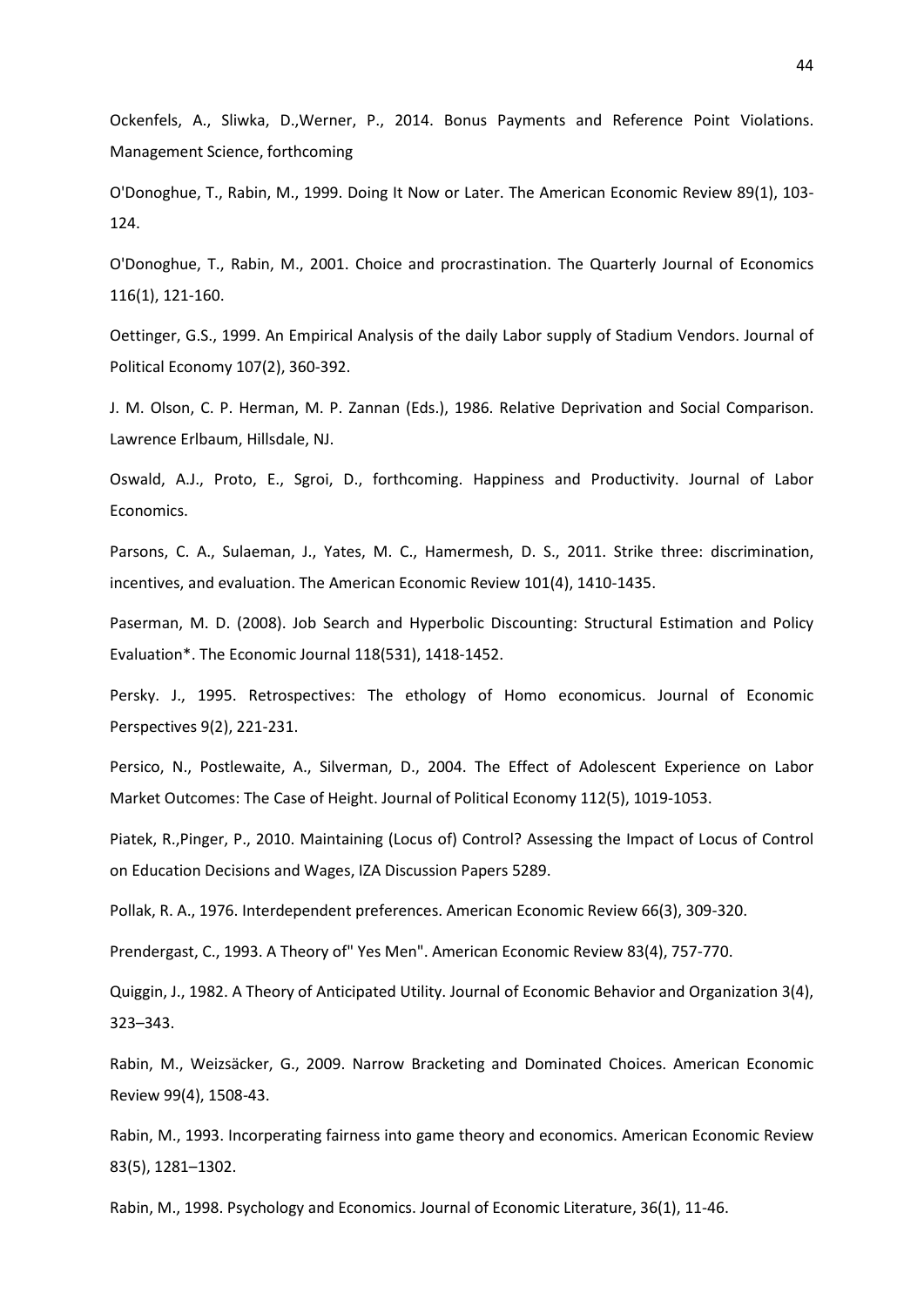Rabin, M., 2002a. Inference by Believers in the Law of Small Numbers. Quarterly Journal of Economics , 117(3), 775-861.

Rabin, M., 2002b. A Perspective on Psychology and Economics. European Economic Review, 46(4-5), 657-685.

Rabin, M., Thaler, R.H., 2001. Anomalies: risk aversion. Journal of Economic Perspectives 15(1) , 219- 232.

Rabin, M., Thaler, R.H., 2002. Response [anomalies: risk aversion]. Journal of Economic Perspectives, 16(2), 229-230.

Rebitzer, J. B., Taylor, L. J., 2011. Extrinsic rewards and intrinsic motives: standard and behavioral approaches to agency and labor markets. Handbook of Labor Economics 4A, 701-772.

Robbins, L., 1932. An Essay on the Nature and Significance of Economic Science. London: Macmillan.

Roberts, B.W., 2009. Back to the Future: Personality and Assessment and Personality Development. Journal of Research in Personality 43(2), 137-145.

Roberts, B.W., Kuncel, N.R., Shiner, R., Caspi, A., Goldberg, L.R., 2007. The Power of Personality: The Comparative Validity of Personality Traits, Socioeconomic Status, and Cognitive Ability for Predicting Important Life Outcomes. Perspectives on Psychological Science 2. 313-345.

Santos-Pinto, L., 2008. Positive Self-image and Incentives in Organisations. Economic Journal 118(531), 1315-1332.

Santos-Pinto, L., 2010. Positive Self-Image in Tournaments. International Economic Review 51(2), 475-496.

Santos-Pinto, L., 2012. Labor Market Signaling and Self-Confidence: Wage Compression and the Gender Pay Gap. Journal of Labor Economics 30(4), 873-914.

Schmeidler, D., 1989. Subjective Probability and Expected Utility without Additivity. Econometrica 57 (3), 571–587.

Segal, U., Sobel, J. 2007. Tit for tat: Foundations of preferences for reciprocity in strategic settings. Journal of Economic Theory 136(1), 197-216.

Simon, H.A., 1955. A Behavioral Model of Rational Choice. Quarterly Journal of Economics, 69(1), 99- 118.

Smith, A., 1759 [1981]. The Theory of Moral Sentiments. Raphael, D.D., Macfie, A.L. (eds.) Liberty Fund: Indeanapolis.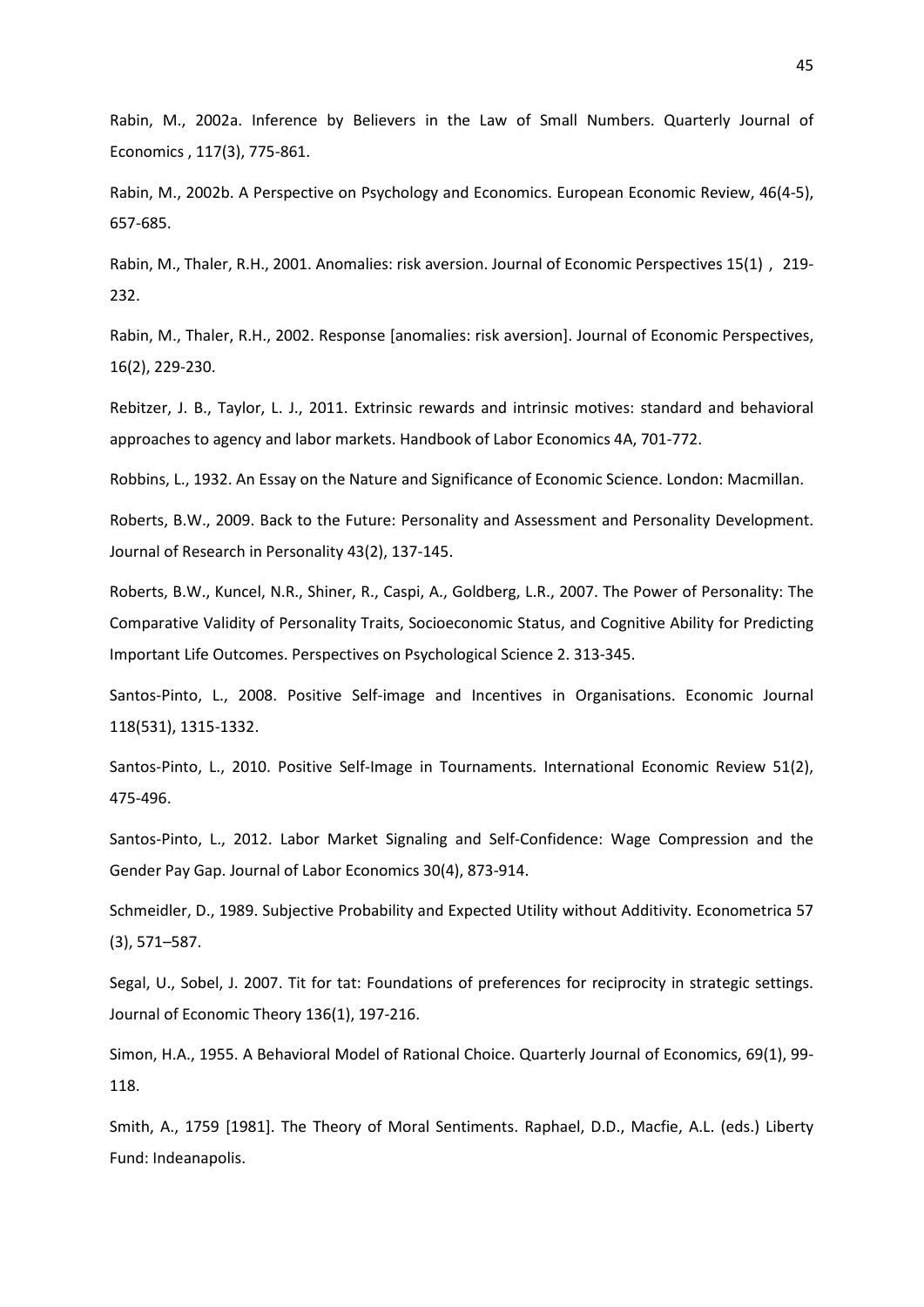Smith, A., 1776 [1976]. An Inquiry into the Nature and Causes of the Wealth of Nations. Campbell, R.H., Skinner, A.S., Todd, W.B. (eds.) Liberty Fund: Indeanapolis.

Sobel, J., 2005. Interdependent Preferences and Reciprocity. Journal of Economic Literature 43(2), 392-436.

Spinnewijn, J., forthcoming. Optimal Insurance Design with Biased Beliefs. Journal of the European Economic Association.

Stark, O., Hyll, W., 2011. On the economic architecture of the workplace: Repercussions of social comparisons among heterogeneous workers. Journal of Labor Economics 29(2), 349-375.

Starmer, C., 2000. Developments in Non-expected Utility Theory: The Hunt for a Descriptive Theory of Choice under Risk. Journal of Economic Literature 38(2), 332-382.

Thaler, R.H., 1988. Anomalies: The ultimatum game. The Journal of Economic Perspectives 2(4), 195- 206.

Thaler, R.H., 1989. Interindustry wage differentials. Journal of Economic Perspectives 3(2), 181-193.

Thaler, R.H., Benartzi, S.,2004. Save More Tomorrow™: Using behavioral economics to increase employee saving. Journal of Political Economy 112(S1), S164-S187.

Thaler, R.H., Mullainathan, S., 2008. How Behavioral Economics Differs from Traditional Economics. The Concise Encyclopedia of Economics.

Thaler, R.H., Sunstein, C.R., 2008. Nudge: Improving Decisions About Health, Wealth, and Happiness. Yale University Press.

Tinbergen, J., 1956. On the Theory of Income Distribution. Weltwirtschaftliches Archiv 77, 155-175.

Triplett, N., 1898. The dynamogenic factors in pacemaking and competition. American Journal of Psychology 9, 507–533.

Tversky, A., Kahneman, D., 1974. Judgment under Uncertainty: Heuristics and Biases. Science, 185(4157), 1124-1131.

Tversky, A., Kahneman, D., 1981. The Framing of Decisions and the Psychology of Choice. Science, 211(4481), 453-458.

von Neumann, J., Morgenstern, O., 1947. The Theory of Games and Economic Behaviour. 2<sup>nd</sup> ed. Princeton University Press.

Weber, B., Rangel, A., Wibral, M., Falk, F., 2009. The medial prefrontal cortex exhibits money illusion. Proceedings of the National Academy of Sciences 106(13), 5025-5028.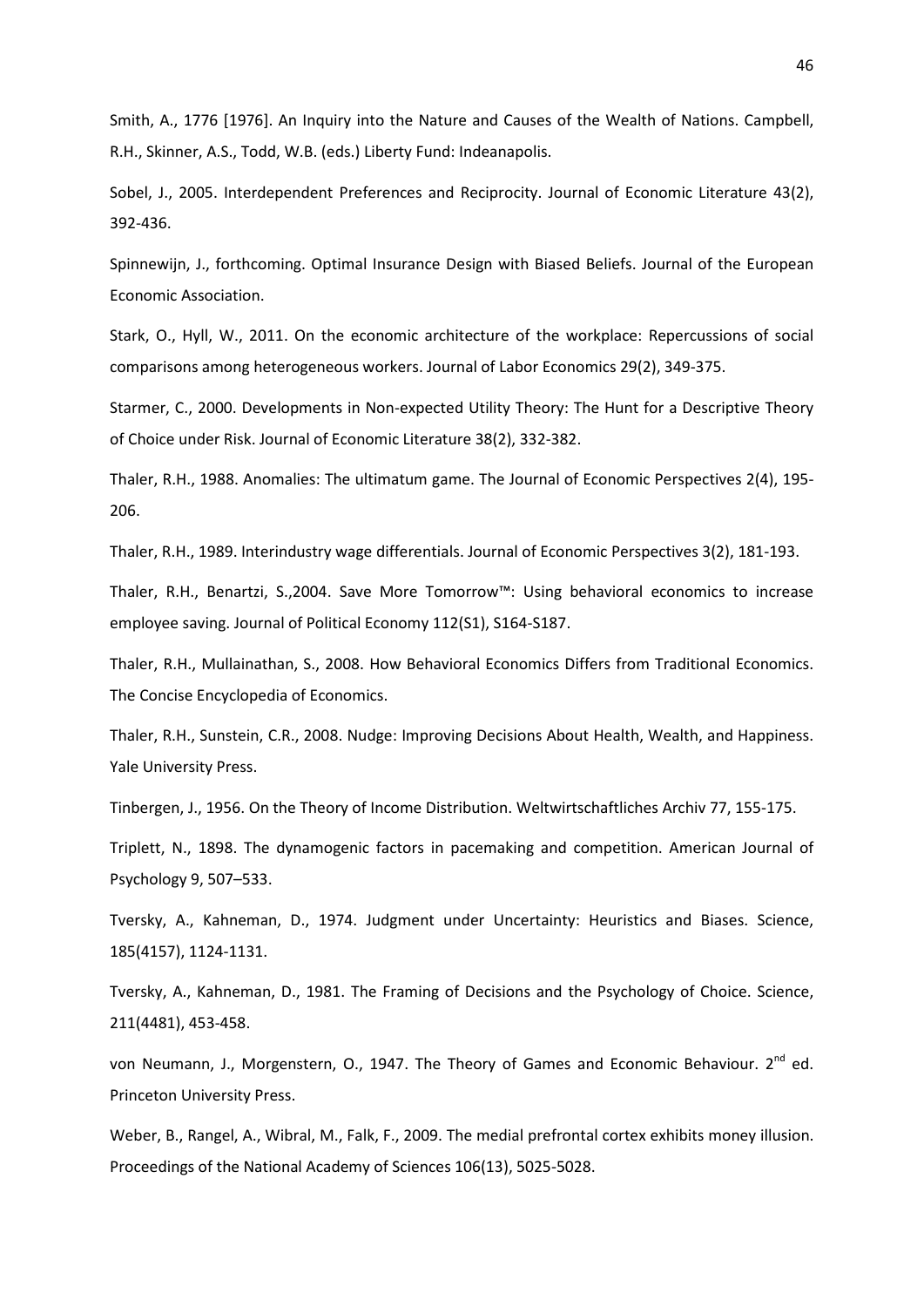Weber, R., Dawes, R., 2010. Behavioral economics. Chapter 5 in Smelser, N. J., Swedberg, R. (eds.), The Handbook of Economic Sociology (2nd ed.), 90-108. Princeton: Princeton University Press

Veblen, T., 1899. The Theory of the Leisure Class. London: Macmillan, George Allen and Unwin.

Weintraub, E.R., 2002. How Economics Became a Mathematical Science. Duke University Press.

Wilson, C. M., Garrod, L., Munro, A., 2013. Default effects, transaction costs, and imperfect information. Economics Letters 119(2), 213-215.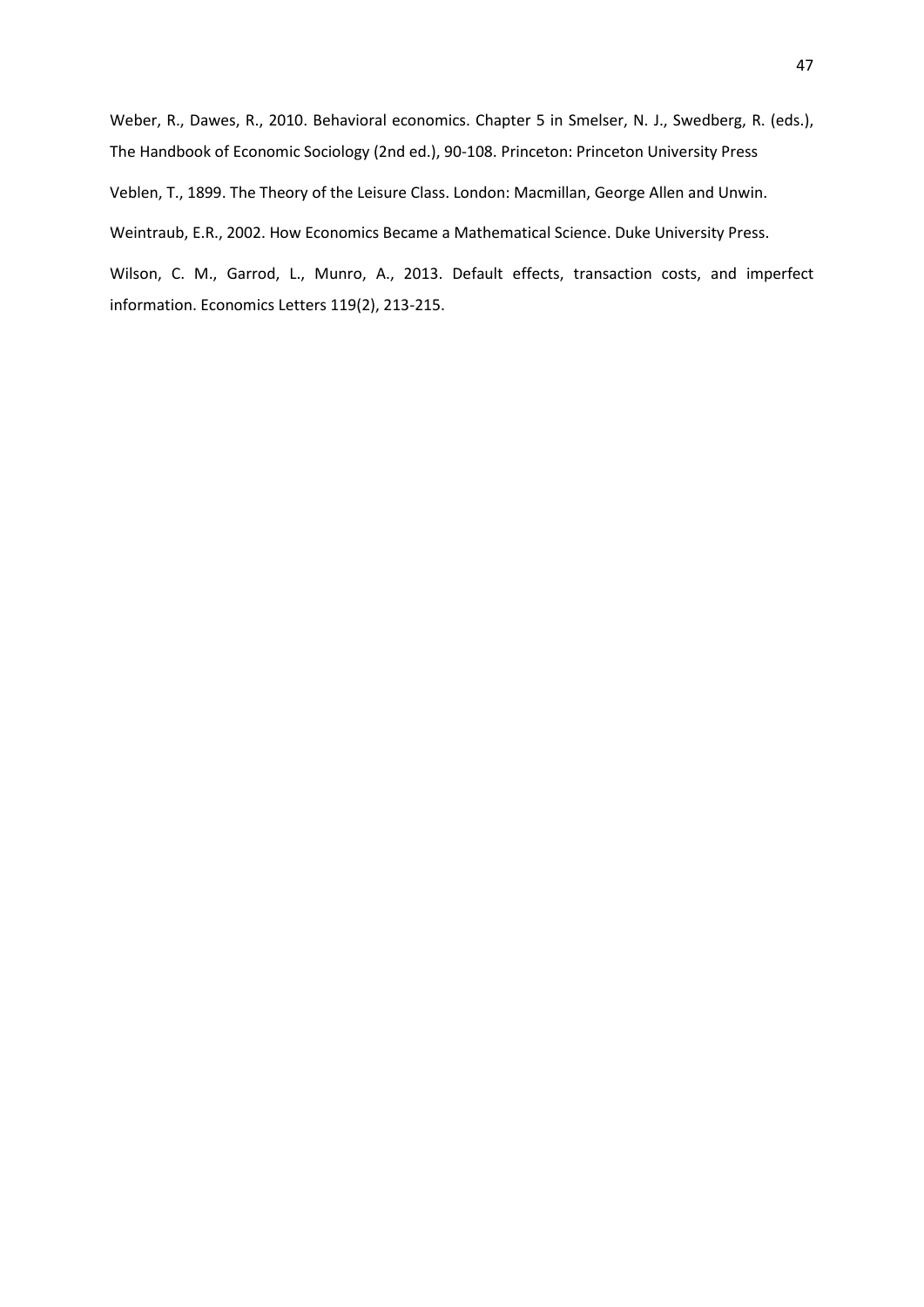

Figure 1: Proliferation of gift-exchange literature – annual number of citations of selected papers according to Google Scholar.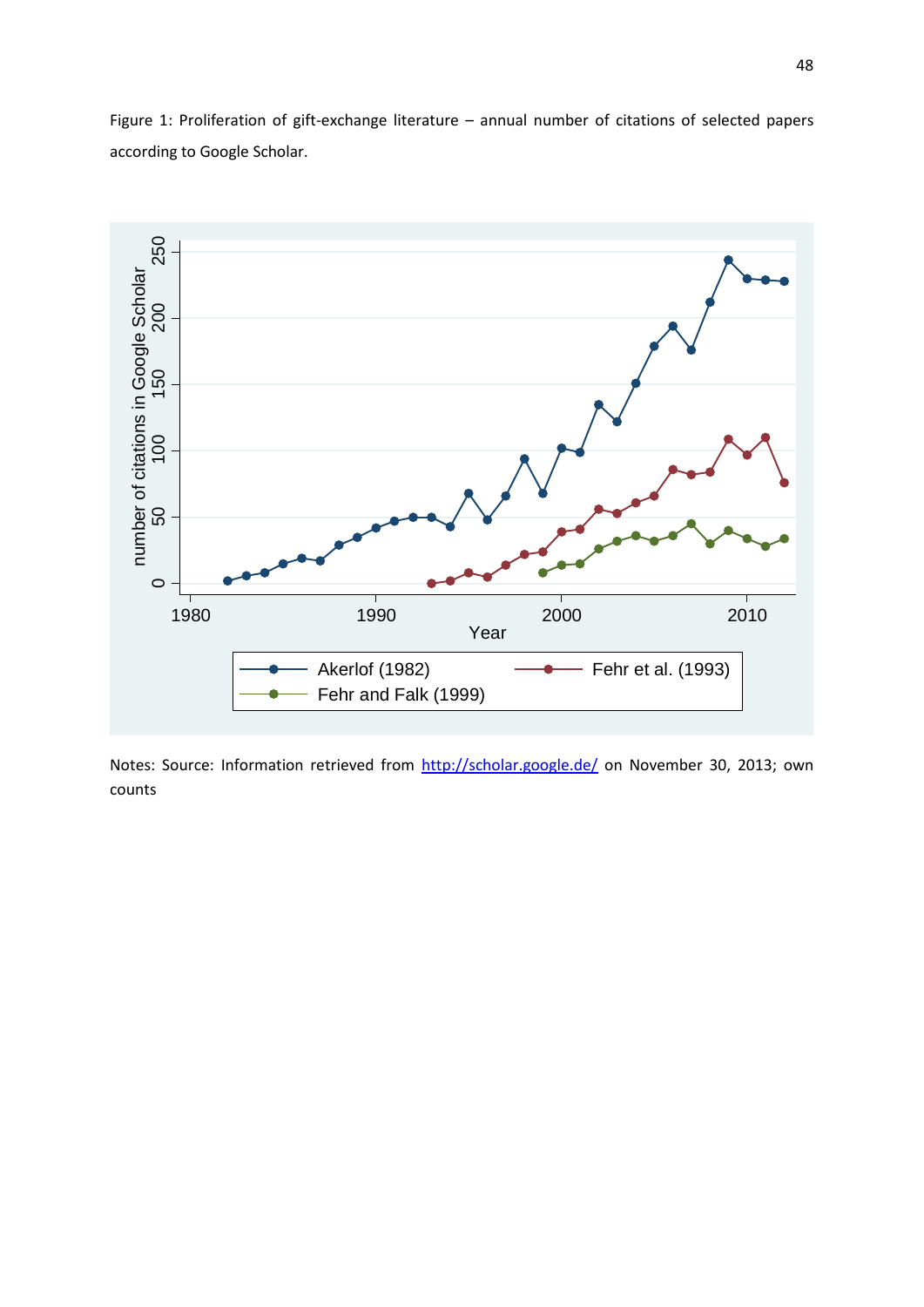Figure 2: Impact of non-exponential discounting on labour economics relative its impact on economics at large – comparison of annual number of citations of selected papers according to Google Scholar.

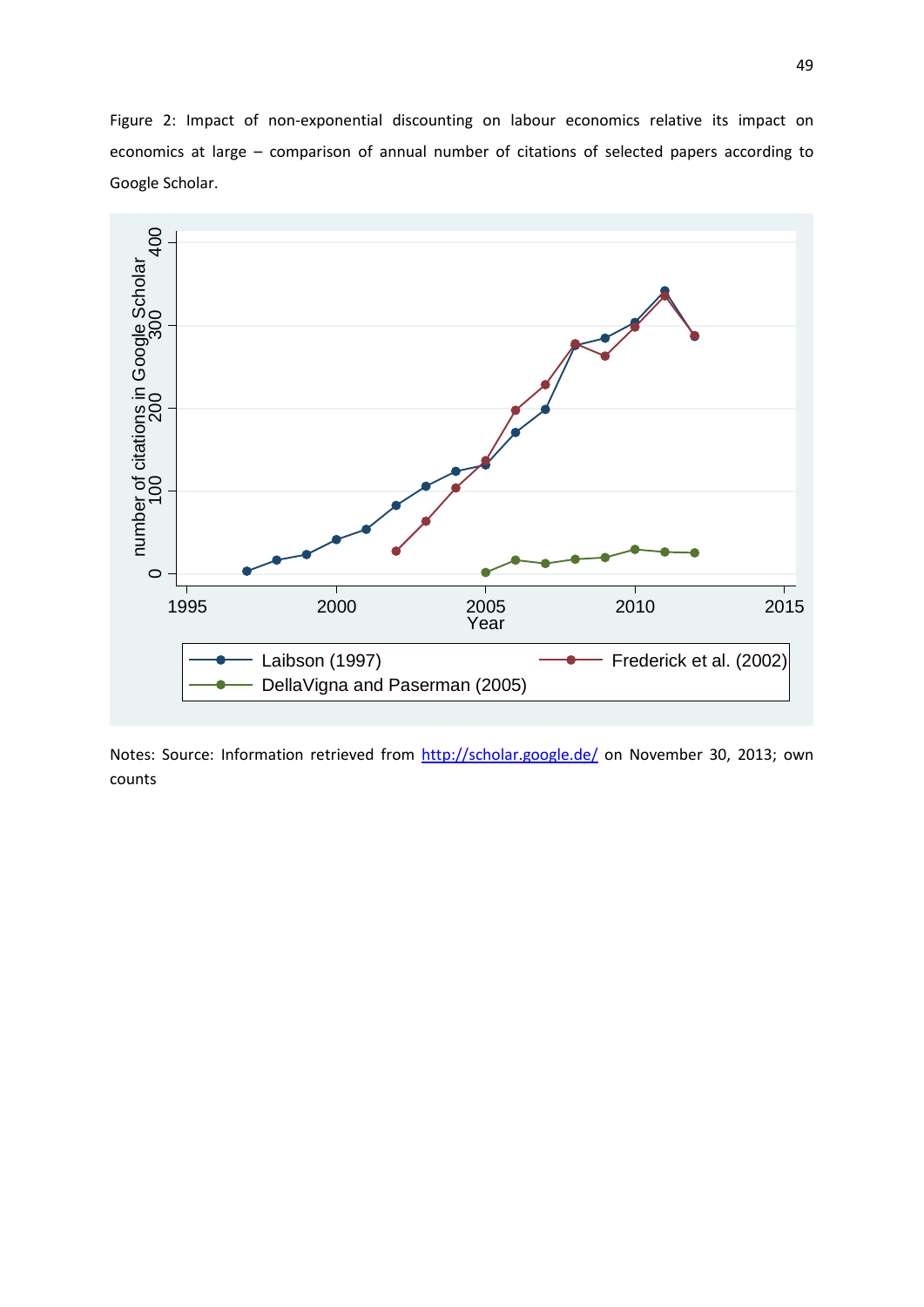

Figure 3: Number of articles published in *Labour Economics* referring to "psychology" and "behavioural"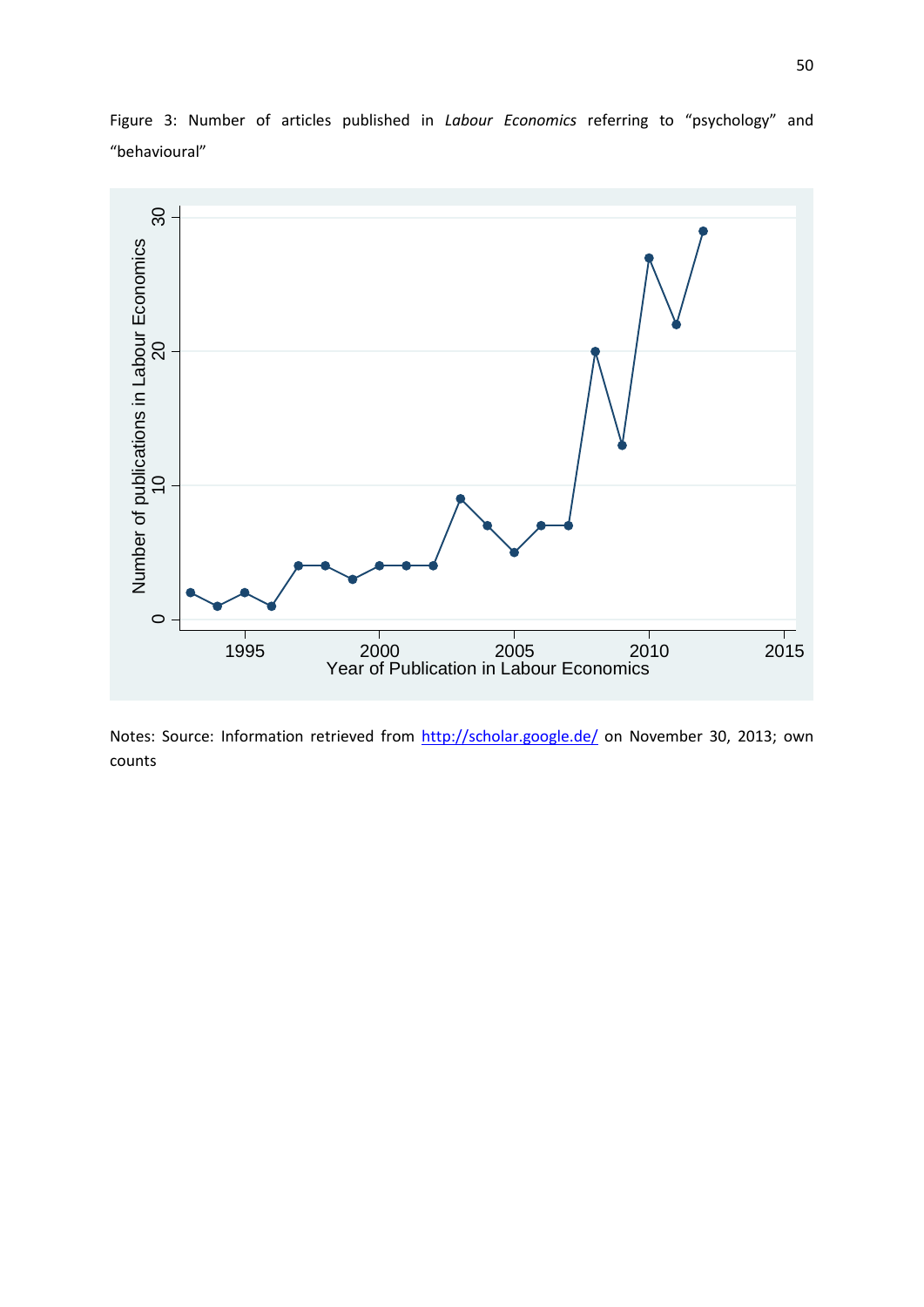

Figure 4: Number or articles published in *Labour Economics* referring to preferences.